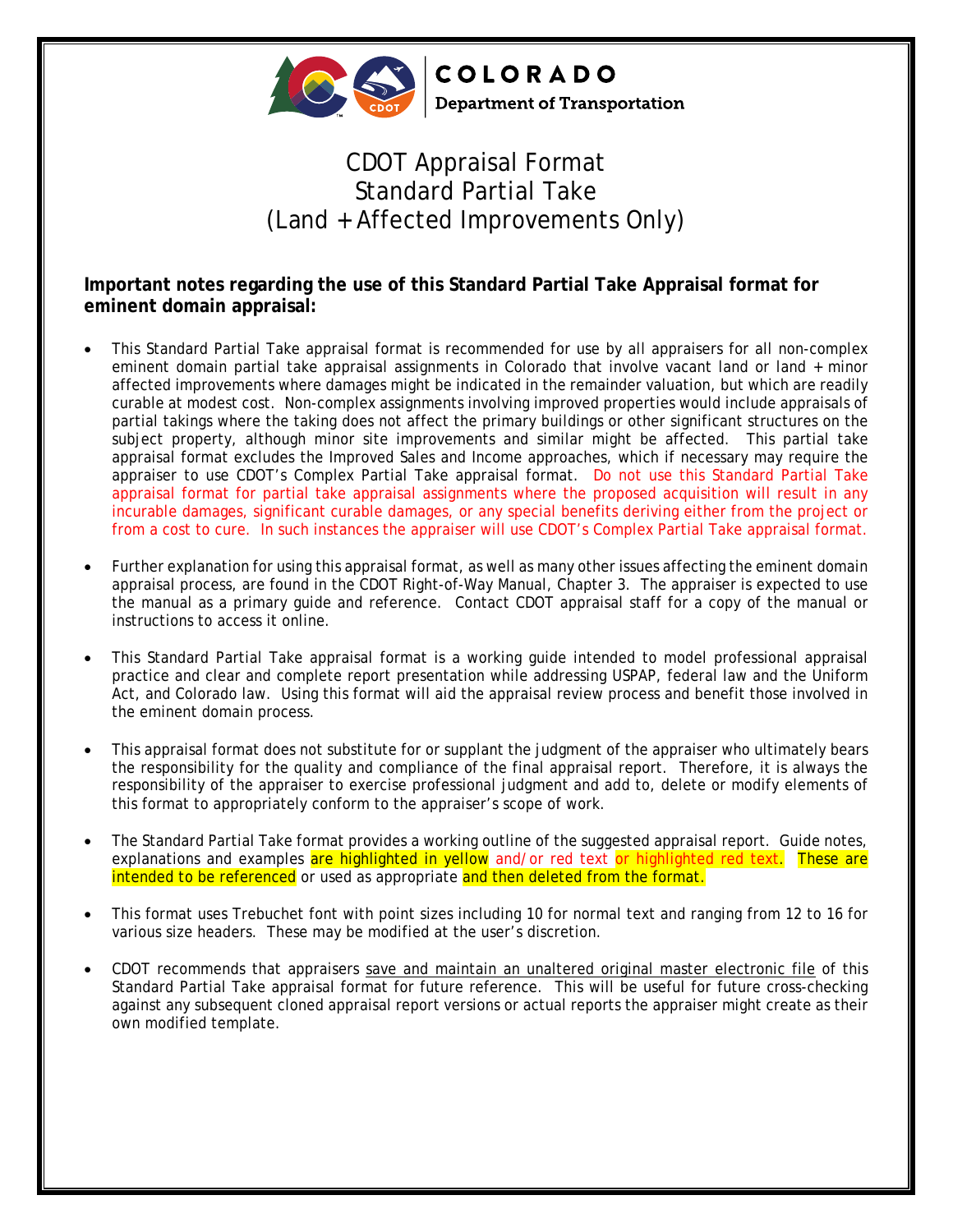

## EMINENT DOMAIN – REAL PROPERTY APPRAISAL

#### **PARTIAL TAKE APPRAISAL REPORT Underlying Land/Site Value and Affected Improvements Acquired**

NOTE: This format is designed for appraisal assignments involving partial takings of land and minor affected improvements, and which might result in damages to the remainder property that are readily curable at modest cost. More involved partial taking appraisal assignments – including those indicating incurable damages or special benefits that derive from the project or a cost to cure – will require the appraiser to use CDOT's Complex Partial Take appraisal format. Delete/Replace this note for white space.

### **PREPARED FOR:**

Colorado Department of Transportation (CDOT) Project Development – Right of Way Program – 3rd Floor 2829 W. Howard Place Denver CO 80204 **Note:** or insert Region or other office address above

#### **PREPARED BY:**

#### **EXAMPLE**

John Smith, MAI, SRA, SR/WA (or other/none) Smith & Associates Appraisal Co. 1444 Hatfield Blvd. Denver CO xxxxx

**PROJECT CODE:** XXXXX<br> **PROJECT NO.:** Typica **PROJECT NO.:** Typically Alpha/Numeric for CDOT projects<br> **PROJECT LOCATION:** General highway/other location e.g. I-25/C General highway/other location e.g. I-25/Colorado Boulevard City and/or County **PARCEL NO.:** List All Parcels/Easements/Access…ALL **PARCEL LOCATION:** Street address or other reasonably specific location **PROPERTY OWNER:** Property owners of record **APPRAISER:** List all appraisers who signed report **DATE OF VALUE:** State Effective Date of Value<br> **DATE OF REPORT:** For Example, Date Report is Formulated and the Catalogue of Value

For Example, Date Report is Published/Printed

Report Format Version 2021 – Standard Partial Take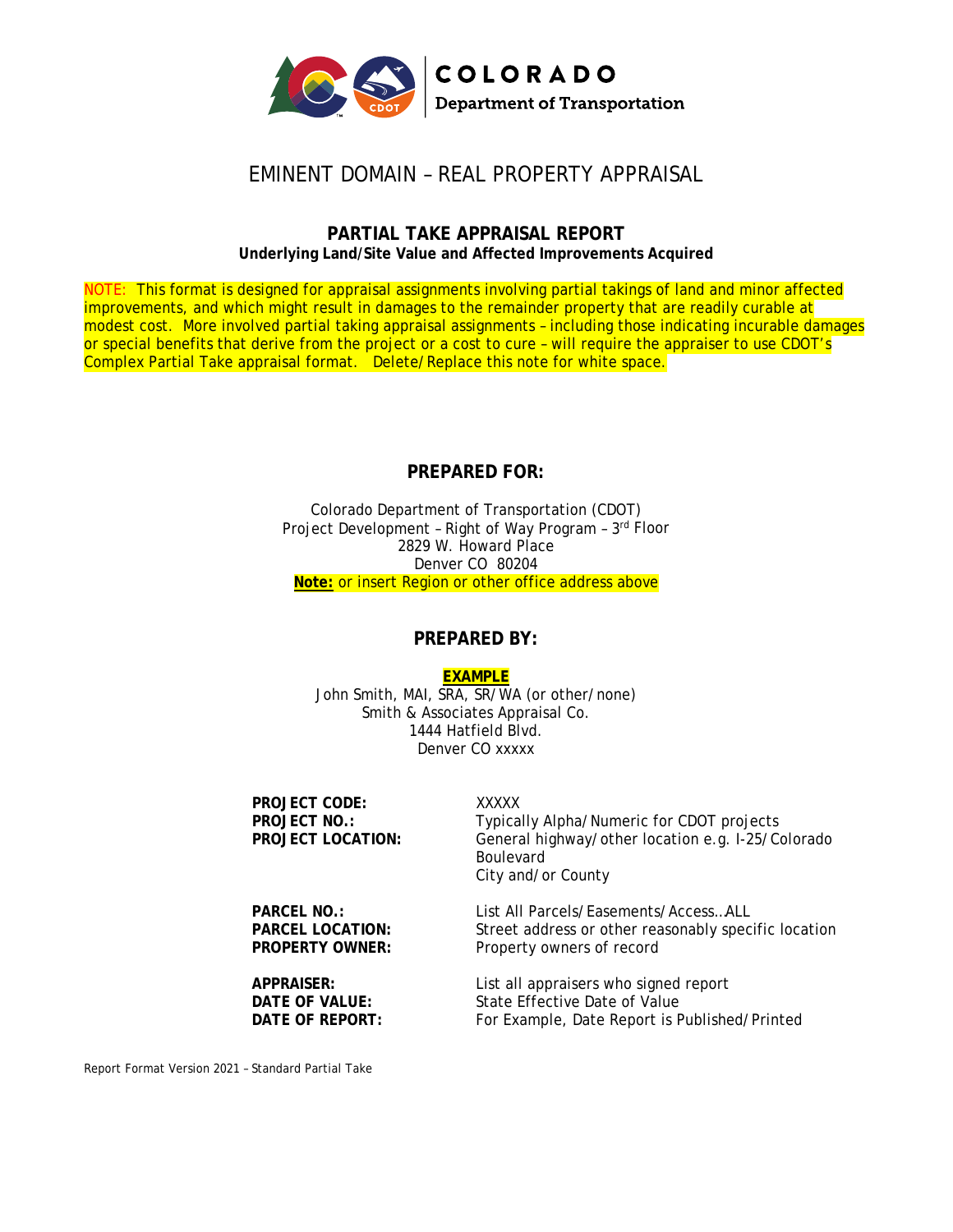

**COLORADO Department of Transportation** 

XXXXX xx, 202x Colorado Department of Transportation (CDOT) Project Development – Right of Way Program – 3rd Floor 2829 W. Howard Place Denver CO 80204 **Note:** or insert Region or other client office address above

| <b>PROJECT CODE:</b>    | XXXXX                                     |
|-------------------------|-------------------------------------------|
| <b>PROJECT NO.:</b>     | Typically Alpha/Numeric for CDOT projects |
| PARCEL NO.:             | List All Parcels/Easements/AccessALL      |
| <b>PARCEL LOCATION:</b> | Street address or location                |
|                         | and/or County                             |
| <b>PROPERTY OWNER:</b>  | Property owners of record                 |

Region Appraisal Project Manager: or Review Appraiser or revise addressee as needed

This is my eminent domain appraisal report for the referenced property with an effective date of appraisal and valuation as of XXXXX xx, 202x. The purpose of this appraisal is to provide a compensation estimate for the reasonable market value of the property actually taken; compensable damages, if any, to the residue; and special benefits, if any, to the residue. Insert if applicable: **[**Only the underlying land/site value and affected improvements acquired in the taking area have been valued in this appraisal per CDOT or list other client assignment condition.**]** The development of my appraisal is contained in the attached appraisal report which sets forth my conclusions, supporting data, and reasoning.

I understand that this appraisal report may be used in connection with the acquisition of right-of-way for the referenced project to be constructed by CDOT or other city/county etc. and which might include Federal-aid transportation funding. If necessary, this report with supporting data, analyses, conclusions, and opinions is to serve as a basis for court testimony for condemnation trial purposes. This appraisal report will become a public record after final settlement with the property owner or after the conclusion of legal proceedings.

The reasonable market value and compensation estimate are subject to certain definitions, assumptions and limiting conditions, and certification of appraiser set forth in the attached appraisal report. Based upon my independent appraisal and exercise of my professional judgment, my compensation estimate for the acquisition as of XXXXX xx, 202x, is **\$XXX, XXX. Note:** Hypothetical condition or extraordinary assumption must be disclosed. This requires clear and conspicuous disclosure of the hypothetical condition or extraordinary assumption.

Sincerely,

Appraiser's Name, MAI, SRA, SR/WA (or other/none etc.) Colorado Certified General Appraiser #CG XXXXXXXX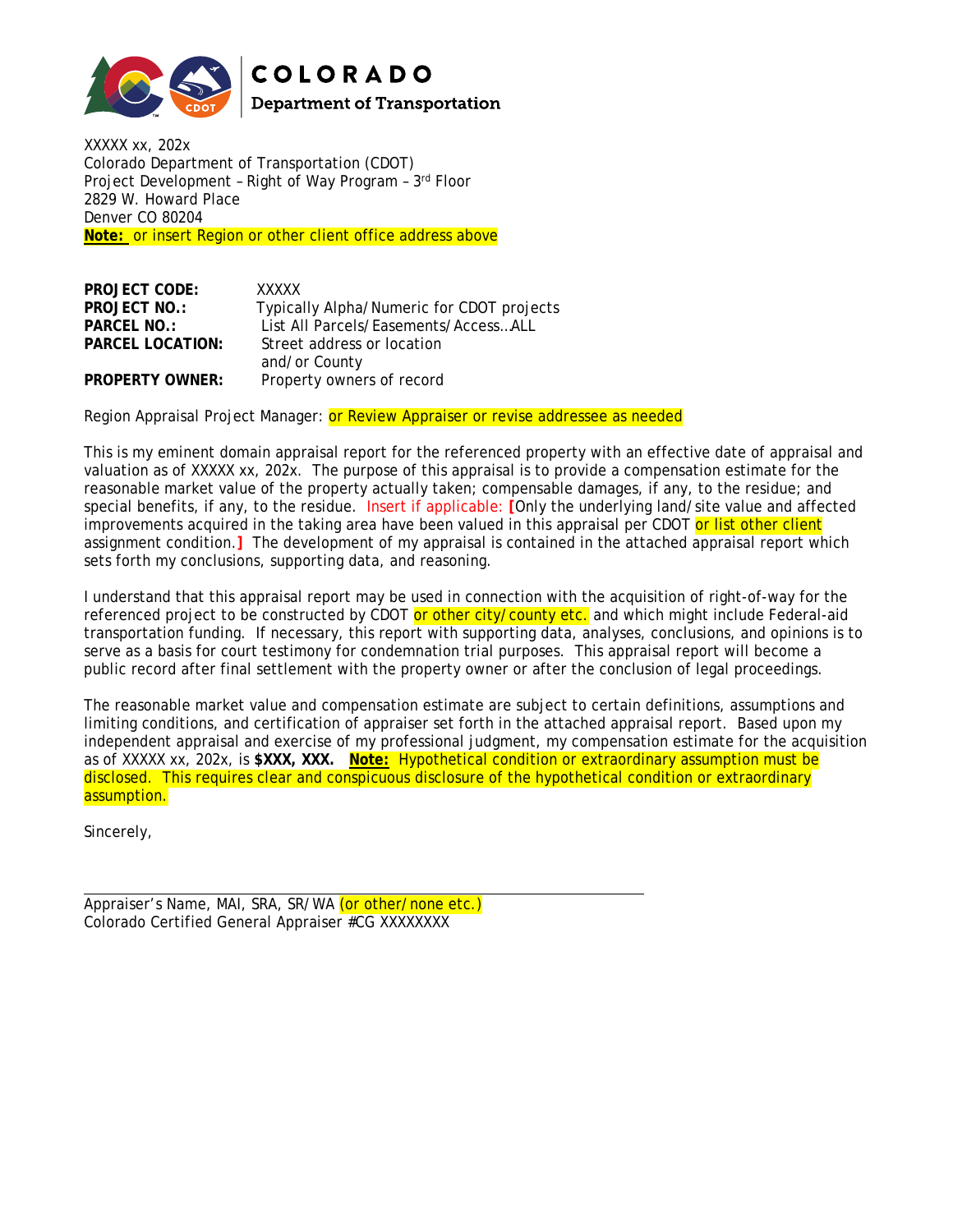## **Table of Contents**

| Update the TOC right before printing. Place cursor in table and right click. It will highlight in gray and bring |  |
|------------------------------------------------------------------------------------------------------------------|--|
| up a small menu box. Select "Update Field." Update either the page numbers only or the entire table as           |  |
| appropriate. Delete this instruction.                                                                            |  |
| <b>INTRODUCTION</b>                                                                                              |  |
| <b>Title Page</b>                                                                                                |  |
| Letter of Transmittal                                                                                            |  |
|                                                                                                                  |  |
|                                                                                                                  |  |
|                                                                                                                  |  |
|                                                                                                                  |  |
|                                                                                                                  |  |
|                                                                                                                  |  |
|                                                                                                                  |  |
|                                                                                                                  |  |
|                                                                                                                  |  |
|                                                                                                                  |  |
|                                                                                                                  |  |
|                                                                                                                  |  |
|                                                                                                                  |  |
|                                                                                                                  |  |
|                                                                                                                  |  |
|                                                                                                                  |  |
|                                                                                                                  |  |
|                                                                                                                  |  |
|                                                                                                                  |  |
|                                                                                                                  |  |
|                                                                                                                  |  |
|                                                                                                                  |  |
|                                                                                                                  |  |
|                                                                                                                  |  |
|                                                                                                                  |  |
|                                                                                                                  |  |
|                                                                                                                  |  |
|                                                                                                                  |  |
|                                                                                                                  |  |
|                                                                                                                  |  |
|                                                                                                                  |  |
|                                                                                                                  |  |
|                                                                                                                  |  |
|                                                                                                                  |  |
|                                                                                                                  |  |
|                                                                                                                  |  |
|                                                                                                                  |  |
|                                                                                                                  |  |
|                                                                                                                  |  |
|                                                                                                                  |  |
|                                                                                                                  |  |
|                                                                                                                  |  |
|                                                                                                                  |  |
|                                                                                                                  |  |
|                                                                                                                  |  |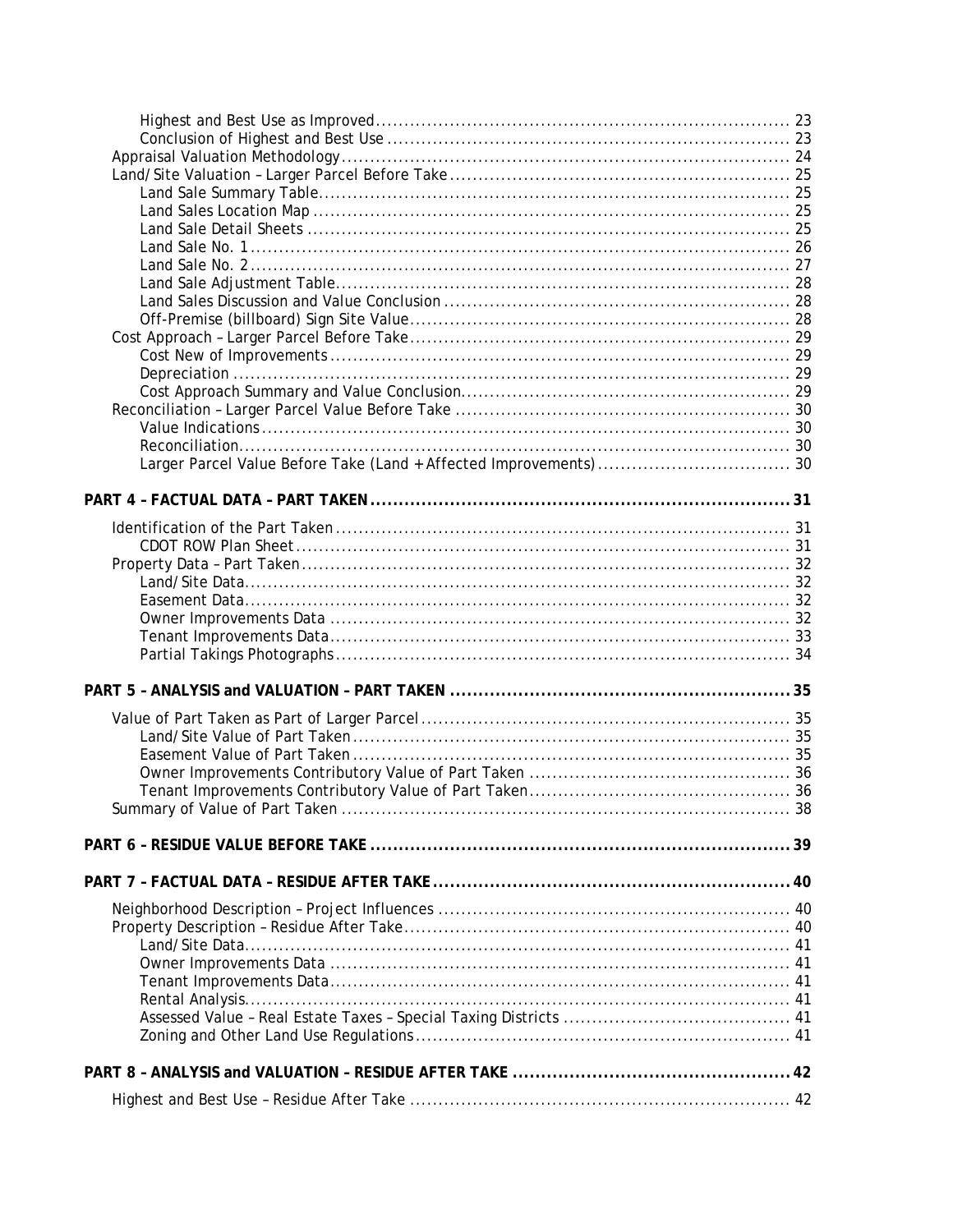| Cost Approach Summary and Value Conclusion - Residue After Take 45                        |  |
|-------------------------------------------------------------------------------------------|--|
| Improved Sales Comparison Approach/Income Capitalization Approach - Residue After Take 46 |  |
|                                                                                           |  |
|                                                                                           |  |
|                                                                                           |  |
|                                                                                           |  |
|                                                                                           |  |
|                                                                                           |  |
|                                                                                           |  |
|                                                                                           |  |
|                                                                                           |  |
|                                                                                           |  |
|                                                                                           |  |
|                                                                                           |  |
|                                                                                           |  |
|                                                                                           |  |
|                                                                                           |  |
|                                                                                           |  |
|                                                                                           |  |
|                                                                                           |  |
|                                                                                           |  |
|                                                                                           |  |
|                                                                                           |  |
|                                                                                           |  |
|                                                                                           |  |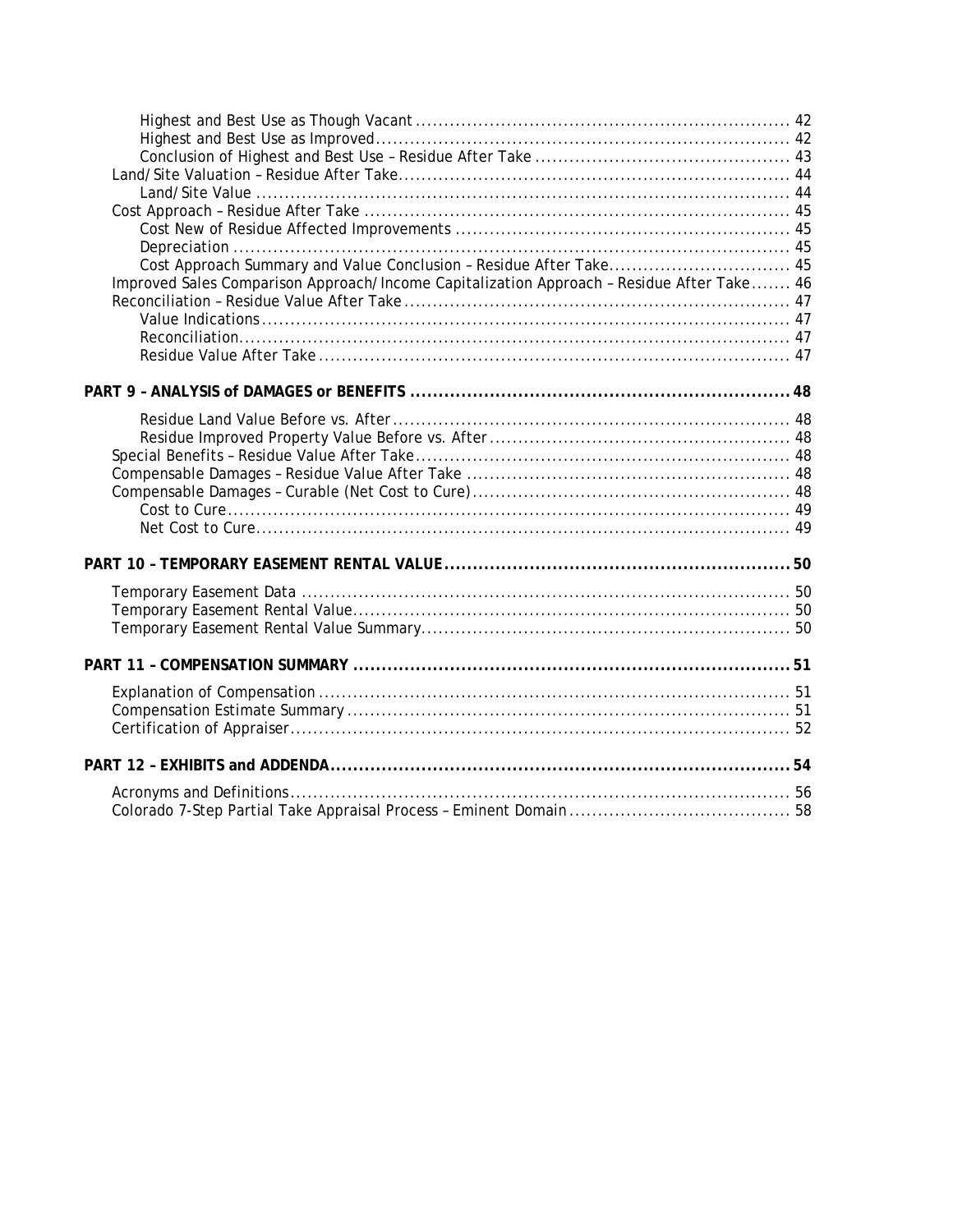## **Executive Summary**

<span id="page-6-0"></span>

|                                        | Delete/Edit these cells/rows as appropriate. Other cells are required data. Add cells as needed. |
|----------------------------------------|--------------------------------------------------------------------------------------------------|
| Project Code:                          | <b>XXXXX</b>                                                                                     |
| Project Number:                        | Typically Alpha-Numeric for CDOT projects                                                        |
| Parcel Number:                         | List all, including easements and AC lines                                                       |
| Name of Owner:                         | List all owners of record                                                                        |
| Name of Tenant:                        | List all                                                                                         |
| <b>Property Address or Location:</b>   | Street address or general location                                                               |
|                                        | City and/or county                                                                               |
| Project Location:                      | Example: Highway or intersection location                                                        |
|                                        | City and/or County                                                                               |
| Owner Present at Inspection:           | Note whether owner was present or efforts made to invite                                         |
|                                        | owner to inspection. List all attendees who were present.                                        |
| Property Interest Appraised:           | Example: Fee Simple and Easement (and/or other)                                                  |
| Appraisal Effective Date of Value:     | Example: Jan. 1, 2020                                                                            |
| Date of Appraisal Report:              | Might use date the report is published                                                           |
| <b>Environmental Concerns:</b>         | Example: None                                                                                    |
|                                        | or: Summarize any environmental conditions or concerns                                           |
|                                        | ROW takings are appraised subject to environmental                                               |
|                                        | conditions unless otherwise instructed by CDOT. Discuss with                                     |
|                                        | CDOT appraisal staff.                                                                            |
| Larger Parcel Land/Site Area:          | Describe larger parcel and note its land area (LP might be                                       |
|                                        | more than a single land parcel).                                                                 |
| Owner and/or Tenant Occupancy:         | Example: Owner; or Tenant; or Owner and Tenant                                                   |
| Owner Off-Premise Sign Site:           | Note whether there is a billboard site on the subject property                                   |
| (billboard site)                       | that is leased to another user                                                                   |
| <b>Owner Improvements:</b>             | Summary list                                                                                     |
| (buildings, structures, etc.)          |                                                                                                  |
| <b>Owner Fixtures:</b>                 | Summary list                                                                                     |
| Owner Trade Fixtures (real property):  | Summary list                                                                                     |
| Owner On-Premise Signs:                | List owner's signs on the premises                                                               |
| Tenant Improvements:                   | Summary list                                                                                     |
| (buildings, structures, etc.)          |                                                                                                  |
| <b>Tenant Fixtures:</b>                | Summary list                                                                                     |
| Tenant Trade Fixtures (real property): | Summary list                                                                                     |
| Tenant On-Premise Sign:                | Summary list                                                                                     |
| Tenant Off-Premise Sign (billboard):   | Summary list                                                                                     |
| Subject 5-Year Sales History:          | Min. 5-yr, but even older history might be relevant                                              |
| Subject Use History:                   | Brief description of current and/or prior use                                                    |
| Zoning:                                | Example: PBC Planned Business Center, Denver                                                     |
| <b>External Market Influences:</b>     | Summarize key external (neighborhood and/or other)                                               |
|                                        | influences on subject value                                                                      |
| Highest/Best Use Before Take:          | Example: Develop property with a retail use                                                      |
| Highest/Best Use After Take:           | Example: Same; or Develop property with office use                                               |
| Part Taken Parcel Nos.:                | Example: 1, 1A, 2, PE-1, SE-1, UE-1, TE-1                                                        |
| Part Taken Total Land/Site Area:       | Example: Fee takings total 1,000 SF/10% of larger parcel +                                       |
|                                        | easement takings at 500 SF/5% of larger parcel.                                                  |
| Purpose of Fee Part Taken:             | Example: Take parcel needed for future interchange ramp                                          |
| Purpose of Easement:                   | Example: Easement for relocated water line                                                       |
| Purpose of Temporary Easement:         | Example: Easement for construction work area                                                     |
| Effect of Take on the Residue Parcel:  | Example: None; no significant affect; or describe otherwise                                      |
| Damage Considerations:                 | None, or describe otherwise                                                                      |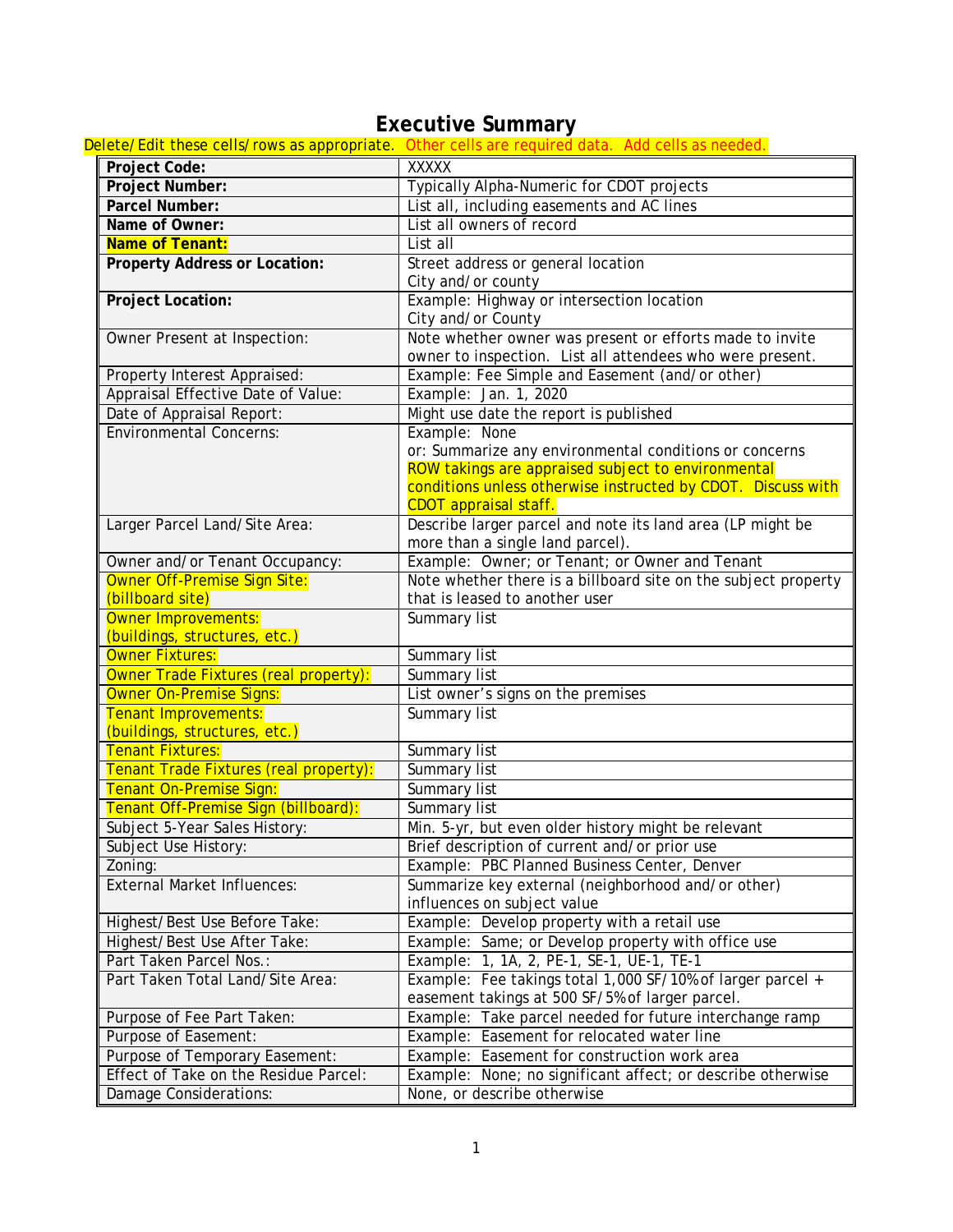| <b>Net</b>                             | gescribe otherwise * |
|----------------------------------------|----------------------|
| to Cure:                               | or                   |
| Cost                                   | None.                |
| Benefits<br>Special<br>Considerations: | None                 |

|                                                        | Note: delete/edit highlighted cells/rows as appropriate. Other cells are required data. Add cells as |  |
|--------------------------------------------------------|------------------------------------------------------------------------------------------------------|--|
| needed. Delete this row as it is for information only. |                                                                                                      |  |
|                                                        |                                                                                                      |  |

| Value and Compensation Conclusions                                   |     |  |  |  |  |
|----------------------------------------------------------------------|-----|--|--|--|--|
| Total Value<br>Larger Parcel Value Before Take                       |     |  |  |  |  |
| Land/Site Value                                                      |     |  |  |  |  |
| Improvements Contributory Value                                      |     |  |  |  |  |
| Total Larger Parcel Value Before Take (land + affected improvements) | \$l |  |  |  |  |

| Value of Part Taken                                                                                                    |                                                           |                         |                       |                                           |                             |  |
|------------------------------------------------------------------------------------------------------------------------|-----------------------------------------------------------|-------------------------|-----------------------|-------------------------------------------|-----------------------------|--|
| Land/Site Takings                                                                                                      |                                                           |                         |                       |                                           |                             |  |
| Parcel No.                                                                                                             | Area SF<br>(or other Unit)                                | \$ Unit Value           |                       | Value                                     | Total<br>Value              |  |
| None or list parcels                                                                                                   |                                                           |                         |                       | \$                                        |                             |  |
| Note: add/delete                                                                                                       |                                                           |                         |                       | \$                                        |                             |  |
| rows as needed in                                                                                                      |                                                           |                         |                       | \$                                        |                             |  |
| this section and                                                                                                       |                                                           |                         |                       | \$                                        |                             |  |
| sections below                                                                                                         |                                                           |                         |                       | \$                                        |                             |  |
| Owner Off-Premise Sign (billboard) Site Value                                                                          |                                                           |                         |                       | \$                                        |                             |  |
|                                                                                                                        |                                                           |                         |                       | Total Land/Site Value of Part Taken       | \$                          |  |
|                                                                                                                        |                                                           | <b>Easement Takings</b> |                       |                                           |                             |  |
| Parcel No.                                                                                                             | Area SF<br>(or other Unit)                                | \$ Unit Value           | % of Fee              | Value                                     | Total<br>Value              |  |
|                                                                                                                        |                                                           |                         |                       | \$                                        |                             |  |
|                                                                                                                        |                                                           |                         |                       |                                           |                             |  |
|                                                                                                                        |                                                           |                         |                       | <b>Total Easement Value of Part Taken</b> | \$                          |  |
|                                                                                                                        | Owner Improvement Takings (Contributory Value)            |                         |                       |                                           |                             |  |
| <b>Descriptions of Improvements</b><br>(buildings, structures, etc.)                                                   |                                                           |                         | Contributory<br>Value | Total<br>Value                            |                             |  |
| None or provide detailed list of improvements<br>\$                                                                    |                                                           |                         |                       |                                           |                             |  |
|                                                                                                                        |                                                           |                         |                       | \$                                        |                             |  |
| <b>Owner Fixtures</b>                                                                                                  |                                                           |                         |                       | \$                                        |                             |  |
| Owner Trade Fixtures (Real property)                                                                                   |                                                           |                         |                       | \$                                        |                             |  |
| Owner On-Premise Signs Contributory Value                                                                              |                                                           |                         |                       | \$                                        |                             |  |
|                                                                                                                        | Total Owner Improvements Contributory Value of Part Taken |                         |                       |                                           | \$                          |  |
|                                                                                                                        | <b>Tenant Improvement Takings (Contributory Value)</b>    |                         |                       |                                           |                             |  |
| <b>Descriptions of Improvements</b><br>Contributory<br><b>Total</b><br>(buildings, structures, etc.)<br>Value<br>Value |                                                           |                         |                       |                                           |                             |  |
| \$                                                                                                                     |                                                           |                         |                       |                                           |                             |  |
| \$<br><b>Tenant Fixtures</b>                                                                                           |                                                           |                         |                       |                                           |                             |  |
| Tenant Trade Fixtures (Real property)                                                                                  |                                                           |                         |                       | \$                                        |                             |  |
| Tenant On-Premise Sign Contributory Value                                                                              |                                                           |                         |                       | \$                                        |                             |  |
| Tenant Off-Premise Sign Contributory Value<br>\$                                                                       |                                                           |                         |                       |                                           |                             |  |
| <b>Total Tenant Improvements Contributory Value of Part Taken</b><br>\$                                                |                                                           |                         |                       |                                           |                             |  |
| <b>Total Value of Part Taken</b>                                                                                       |                                                           |                         |                       |                                           | $\left  \mathbf{S} \right $ |  |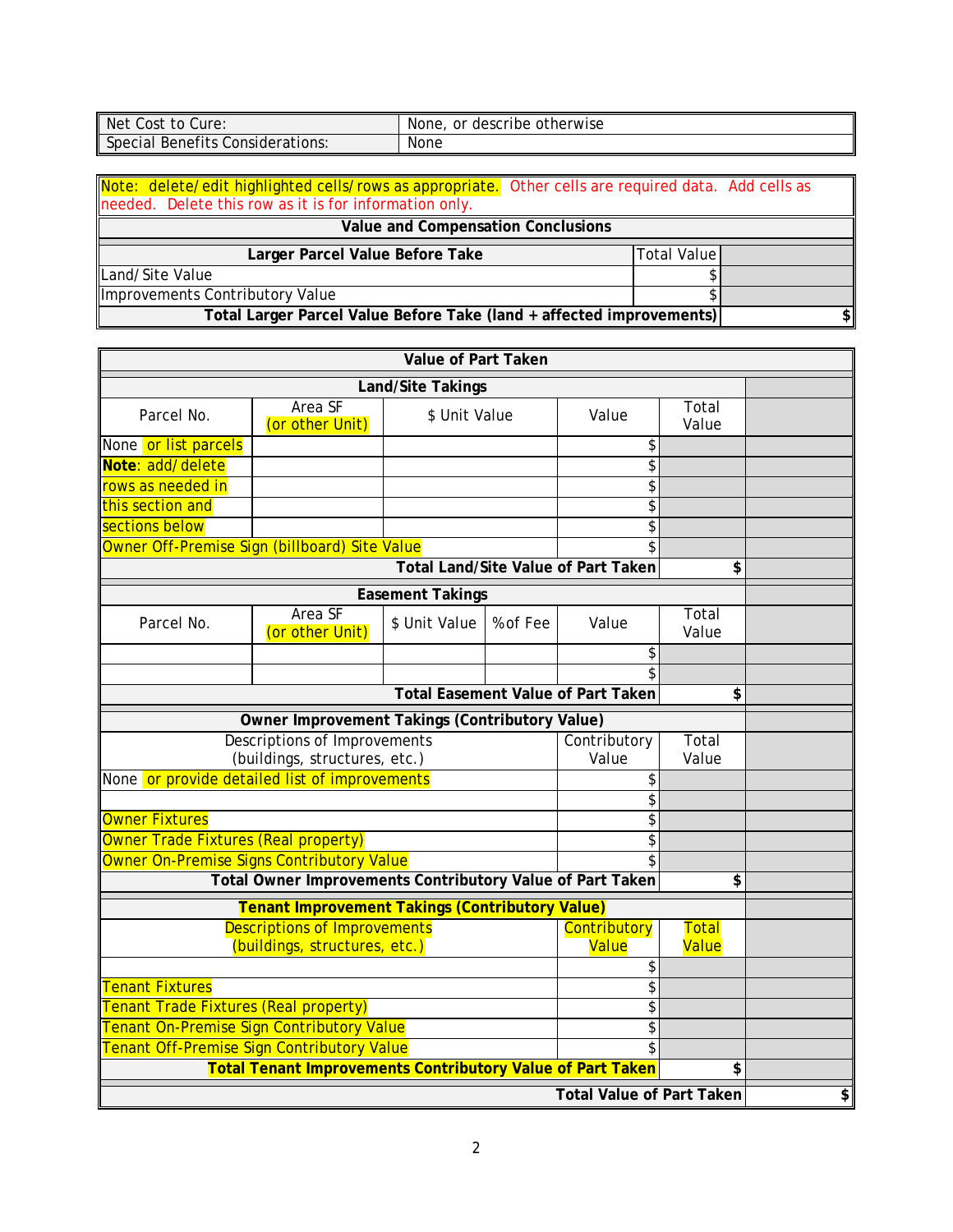|                                                 | Rental Value of Temporary Easement |                          |  |             |       |  |
|-------------------------------------------------|------------------------------------|--------------------------|--|-------------|-------|--|
| Parcel No.                                      | Area SF<br>(or other Unit)         | \$ Unit Value   Rate (%) |  | Term (Mos.) | Value |  |
|                                                 |                                    |                          |  |             |       |  |
|                                                 |                                    |                          |  |             |       |  |
|                                                 |                                    |                          |  |             |       |  |
|                                                 |                                    |                          |  |             |       |  |
|                                                 |                                    |                          |  |             |       |  |
|                                                 |                                    |                          |  |             |       |  |
| <b>Total Rental Value of Temporary Easement</b> |                                    |                          |  |             | \$l   |  |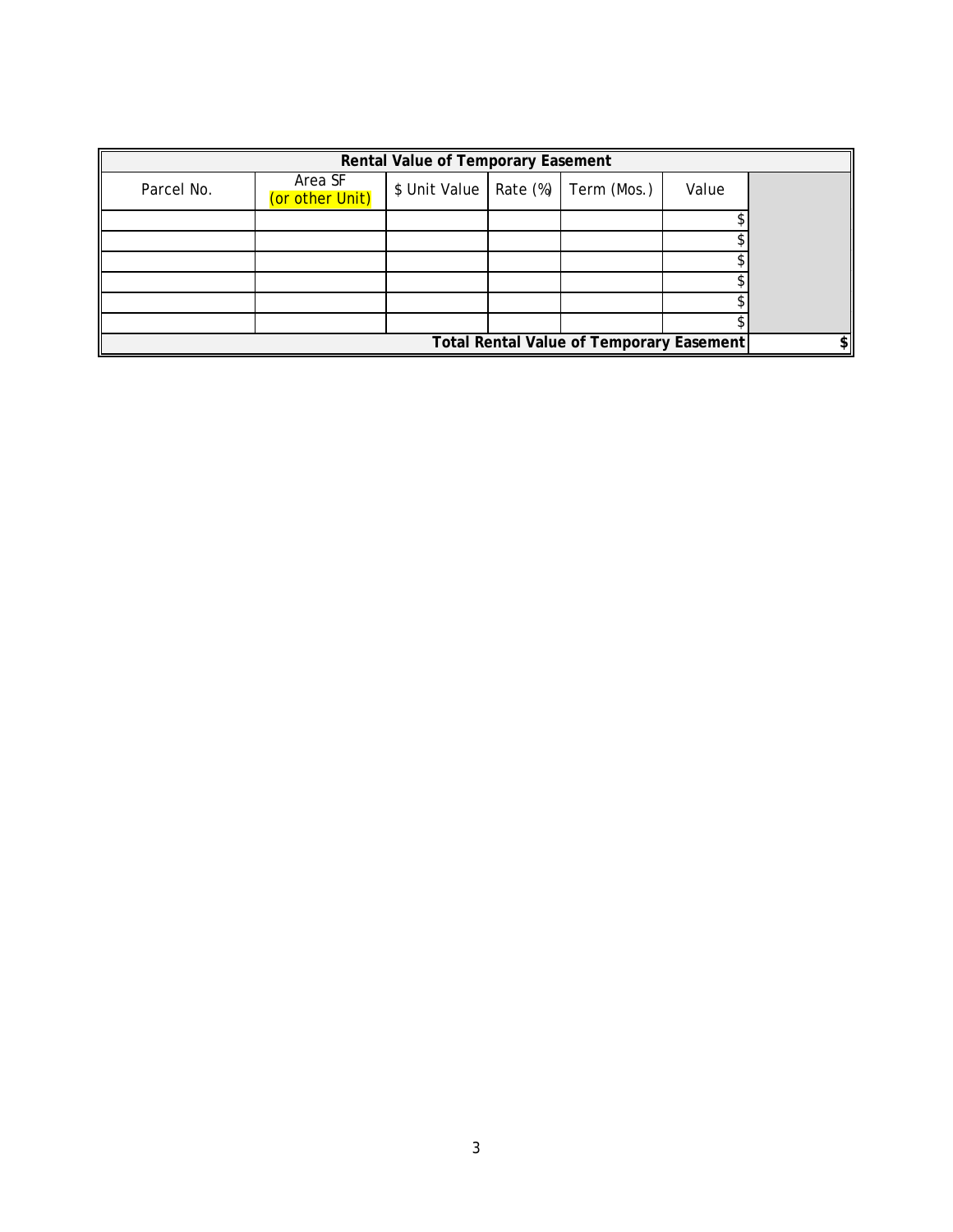## **Compensation Estimate Summary**

<span id="page-9-0"></span>Add/Delete/Edit these cells/rows as appropriate. Other data is required.

| Value of Part Taken                                                             |          |    |  |  |
|---------------------------------------------------------------------------------|----------|----|--|--|
| Land/Site Value of Part Taken                                                   | \$       |    |  |  |
| <b>Easement Value of Part Taken</b>                                             | ፍ        |    |  |  |
| Owner Improvements Contributory Value of Part Taken                             |          |    |  |  |
| Tenant Improvements Contributory Value of Part Taken                            |          |    |  |  |
| <b>Total Value of Part Taken</b>                                                |          | \$ |  |  |
| Compensable Damages and/or Offsetting Special Benefits                          |          |    |  |  |
| Compensable Damages/Curable/Net Cost to Cure                                    |          |    |  |  |
| Compensable Damages/Incurable (No Cost to Cure)                                 | $$ -0-$  |    |  |  |
| <less> Special Benefits (offset 100% of incurable damage)</less>                | $(*-0-)$ |    |  |  |
| = Remaining Special Benefits (offset up to 50% value part taken) >><br>$($-0-)$ |          |    |  |  |
| <b>Total Rental Value of Temporary Easement</b>                                 |          |    |  |  |
| <b>Compensation Estimate</b>                                                    |          |    |  |  |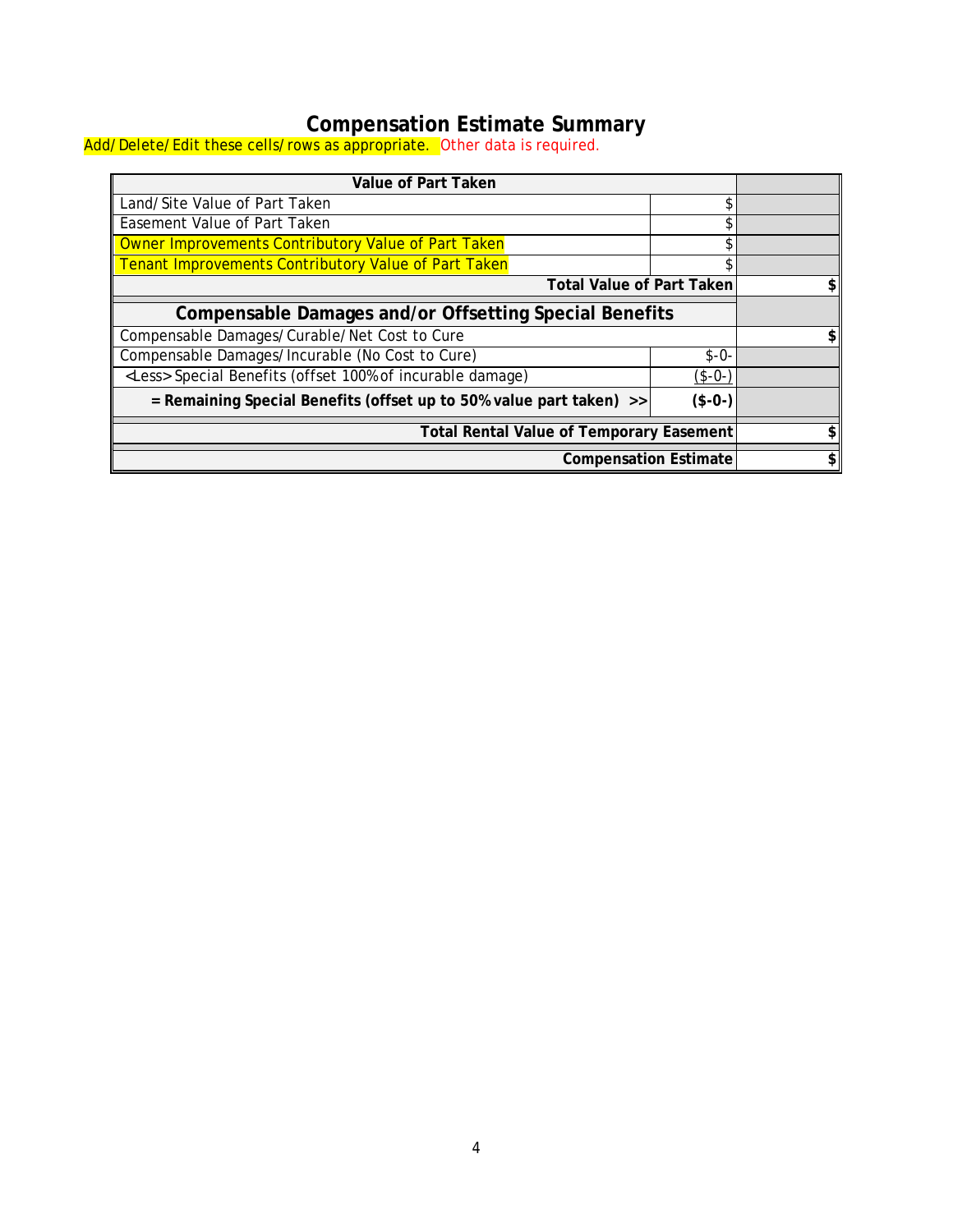## **Subject Property**

<span id="page-10-0"></span>

View/Date/Photo Taken By: **Example:** Subject view northeast across Powers Boulevard and Galley Road intersection. Airport runway directly south creates flight path above subject. Photo on Jan. 1, 202X by John Smith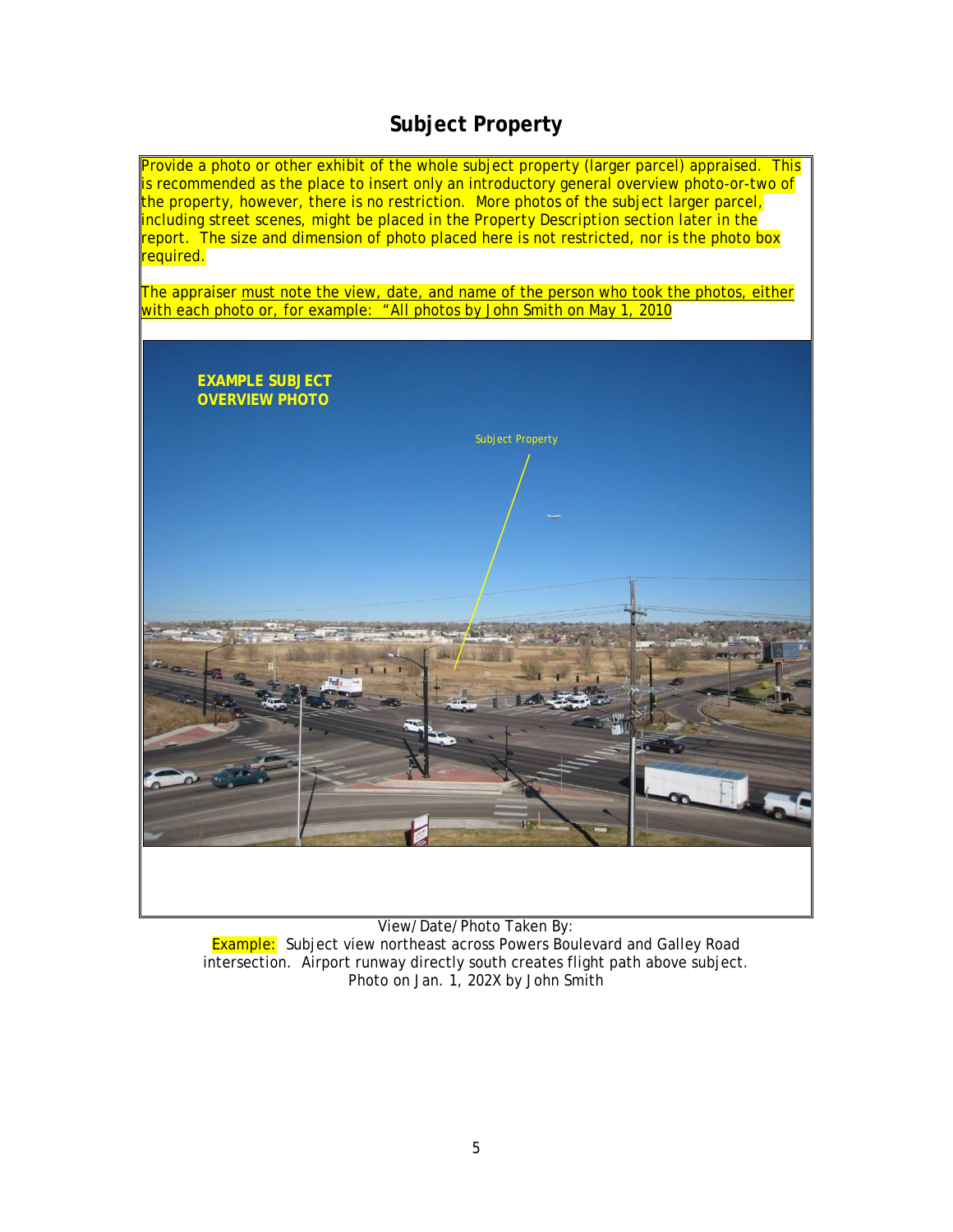



View/Date/Photo Taken By: Example: Aerial Photo Subject Larger Parcel (Bing Aerial) Use of aerial photo here or elsewhere in the report is recommended.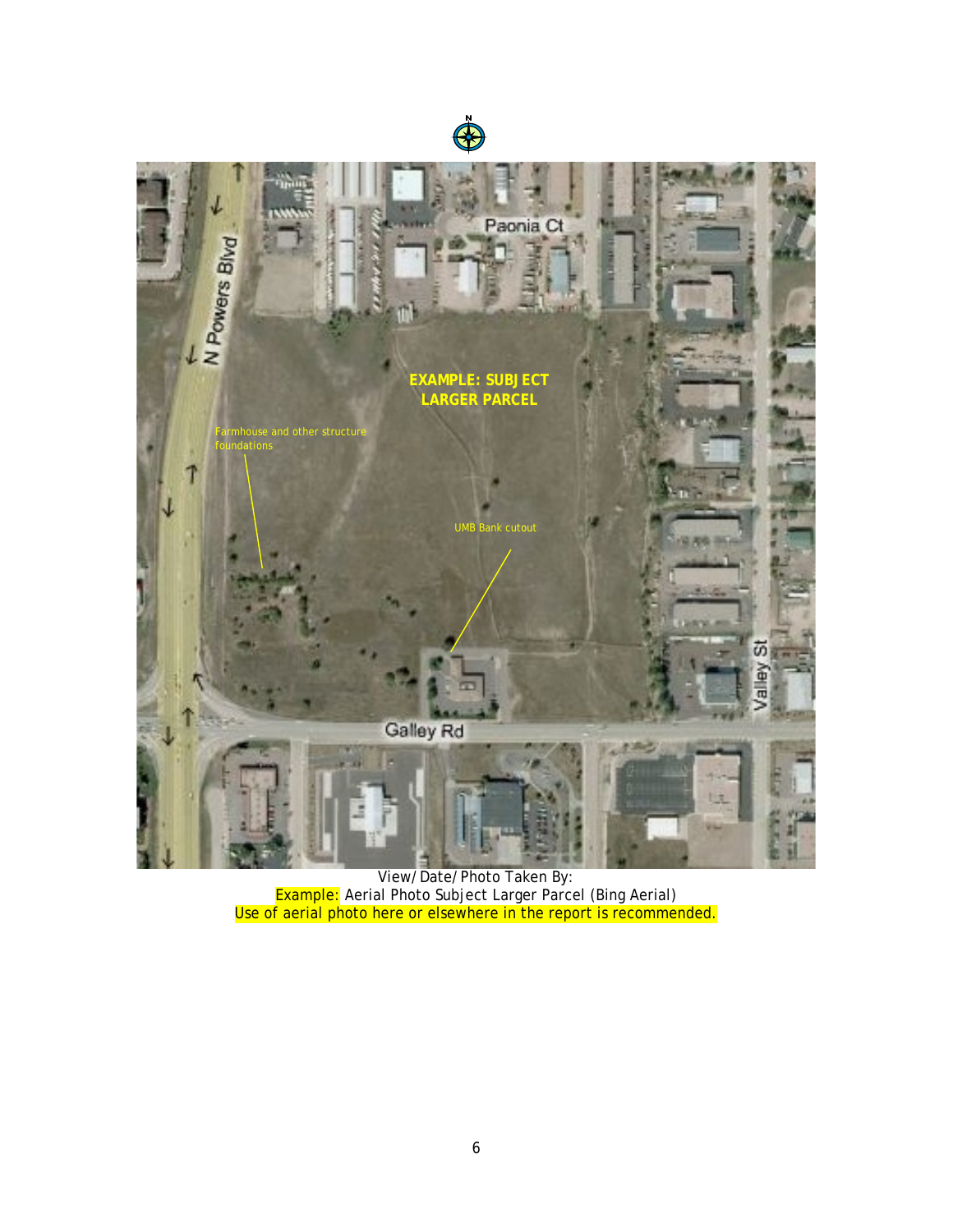## **PART 1 – SCOPE OF WORK**

## **Assumptions and Limiting Conditions**

<span id="page-12-1"></span><span id="page-12-0"></span>The certification of the appraiser who developed this report is subject to the *Assumptions and Limiting Conditions* that are listed below:

#### <span id="page-12-2"></span>**Extraordinary Assumptions**

Definition of Extraordinary Assumption: "*An assignment-specific assumption as of the effective date regarding uncertain information used in an analysis which, if found to be false, could alter the appraiser's opinions or conclusions."* (USPAP 2020-2021 ed.; The Appraisal Foundation)

None Specify "None" as shown left, or the appraiser will describe any EAs per quideline below:

- 1. **Note:** An Extraordinary Assumption must be disclosed. This requires clear and conspicuous disclosure of the Extraordinary Assumption. Multiple EAs might be numbered as shown here. State how their use might have affected assignment results.
- 2. **Note:** Example of an Extraordinary Assumption: the appraiser suspects there may be hazardous substances or environmental conditions affecting the property. The suspected condition is brought to the attention of CDOT, but the condition is uncertain until additional investigation is completed by CDOT. CDOT concurs with the appraiser to complete the assignment with an Extraordinary Assumption that the property is not affected by environmental hazards.
- 3. Extraordinary Assumptions should be *Extra-ordinary.* Do not use EAs to address what are more appropriately considered a general assumption. Ultimately, what is an EA vs. what is a general assumption is the appraiser's decision.

#### <span id="page-12-3"></span>**Hypothetical Conditions**

Definition of Hypothetical Condition: "*A condition, directly related to a specific assignment, which is contrary to what is known by the appraiser to exist on the effective date of the assignment results, but is used for the purpose of analysis."* (USPAP 2020-2021 ed.; The Appraisal Foundation)

None Specify "None" as shown left, or the appraiser will describe any HYPOs per quideline below:

- 1. **Note:** A Hypothetical Condition must be disclosed. This requires clear and conspicuous disclosure of the Hypothetical Condition. Multiple HYPOs might be numbered as shown here. State how their use might have affected assignment results.
- <span id="page-12-4"></span>2. **Note:** Example of hypothetical condition: the appraiser knows there are hazardous substances or environmental conditions affecting the property. The known condition is brought to the attention of the appraiser based on investigations by CDOT. CDOT may find a valid and useful purpose to develop a value opinion for the property that excludes the consideration of known detrimental conditions. The appraisal would be based on a hypothetical condition that the property is not impacted by known detrimental conditions.

#### **General Assumptions and Limiting Conditions**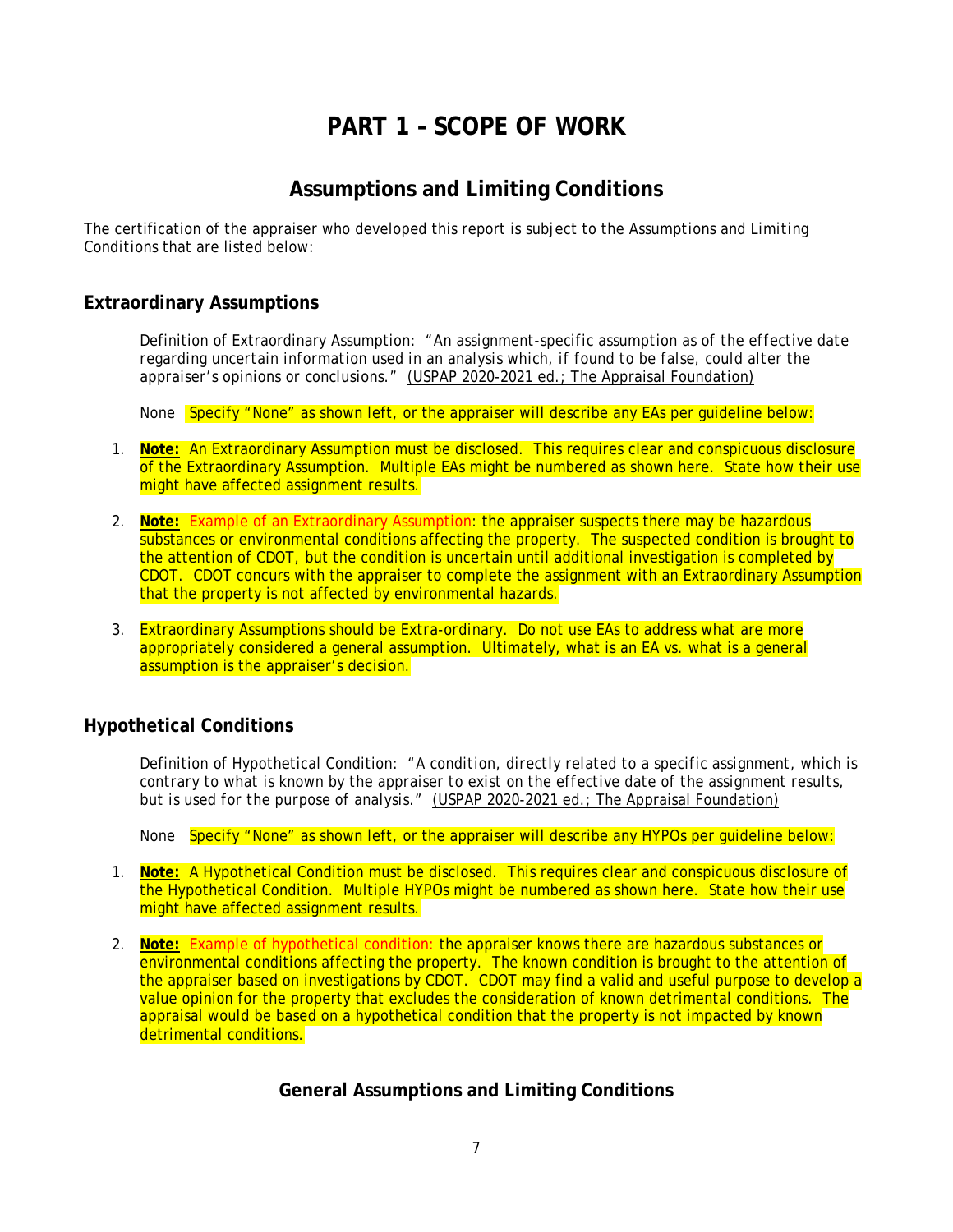### **add/delete/edit as needed**

- 1. The legal descriptions, land areas, surveying and engineering data provided by the Region or list other provider(s) are assumed to be correct. The sketches and maps in this report are included to assist the reader in visualizing the property and are not necessarily to scale. Various photographs and exhibits are included for the same purpose. Site plans are not surveys unless prepared by a separate surveyor.
- 2. This is an Eminent Domain Real Property Appraisal Report, which is intended to comply with the reporting requirements set forth in Standards Rule 2 of USPAP.
- 3. Delete this bullet if not applicable. Check with CDOT appraisal staff or other agency staff. As an assignment condition per CDOTor identify other agency client, only the underlying land and affected subject improvements are appraised in this Standard Partial Take appraisal report.
- 4. No responsibility is assumed for legal or title considerations. Title to the property is assumed to be good and marketable unless otherwise stated in this report. The property is appraised "as if free and clear" of liens and encumbrances, but subject to existing easements, covenants, deed restrictions, and rights-of-way of record, and excepting therefrom all rights to oil, natural gas, or other mineral resources beneath such real property. This mineral interest exception is an assignment condition.
- 5. Opinions, estimates, data, statistics, exhibits, drawings, sketches and similar materials furnished by others in the course of studies relating to this report are considered reliable unless otherwise noted.
- 6. **Note:** Delete the following if not applicable or edit as appropriate. Discuss with CDOT to determine if items will be replaced as part of construction Any utility lines, water lines, irrigation or drainage facilities, and fencing disturbed during the course of the project will be properly cared for by the Region during construction, or will be replaced or restored by the project.
- 7. The distribution, if any, of the total valuation in this report between land and improvements applies only under the stated land use. Separate allocations for land and improvements must not be used in conjunction with any other appraisal and are invalid if so used.
- 8. This report is as of the date set out and is not intended to reflect subsequent fluctuations in market conditions, up or down. As an assignment condition, no specific exposure time is linked to the value and compensation conclusions in this appraisal report, however, reasonable exposure time is presumed. This is in accordance with the Uniform Appraisal Standards for Federal Land Acquisitions, which is a guiding document in eminent domain appraisal procedures and policies followed by CDOT and by other agencies, organizations and appraisal professionals.
- 9. It is assumed there are no hidden or unapparent conditions of the property, subsoil, or structures that render it more or less valuable. No responsibility is assumed for such conditions or arranging for engineering studies that may be required to discover them.
- 10. It is assumed the subject property complies with all applicable zoning and use regulations and restrictions, unless non-conformity has been stated, defined, and considered in this appraisal report.
- 11. It is assumed the use of land and improvements is within the boundaries or property lines of the property described and there is no encroachment or trespass unless otherwise stated in this report.
- 12. The property is appraised assuming responsible ownership and competent property management.
- 13. **Note:** Use this limiting condition when there are no known or suspected hazardous substances or environmental conditions. If known or suspected, address the issue in Extraordinary Assumptions or Hypothetical Conditions. Unless otherwise stated in this report, the existence of hazardous substances, including without limitation asbestos, polychlorinated biphenyl, petroleum leakage, or agricultural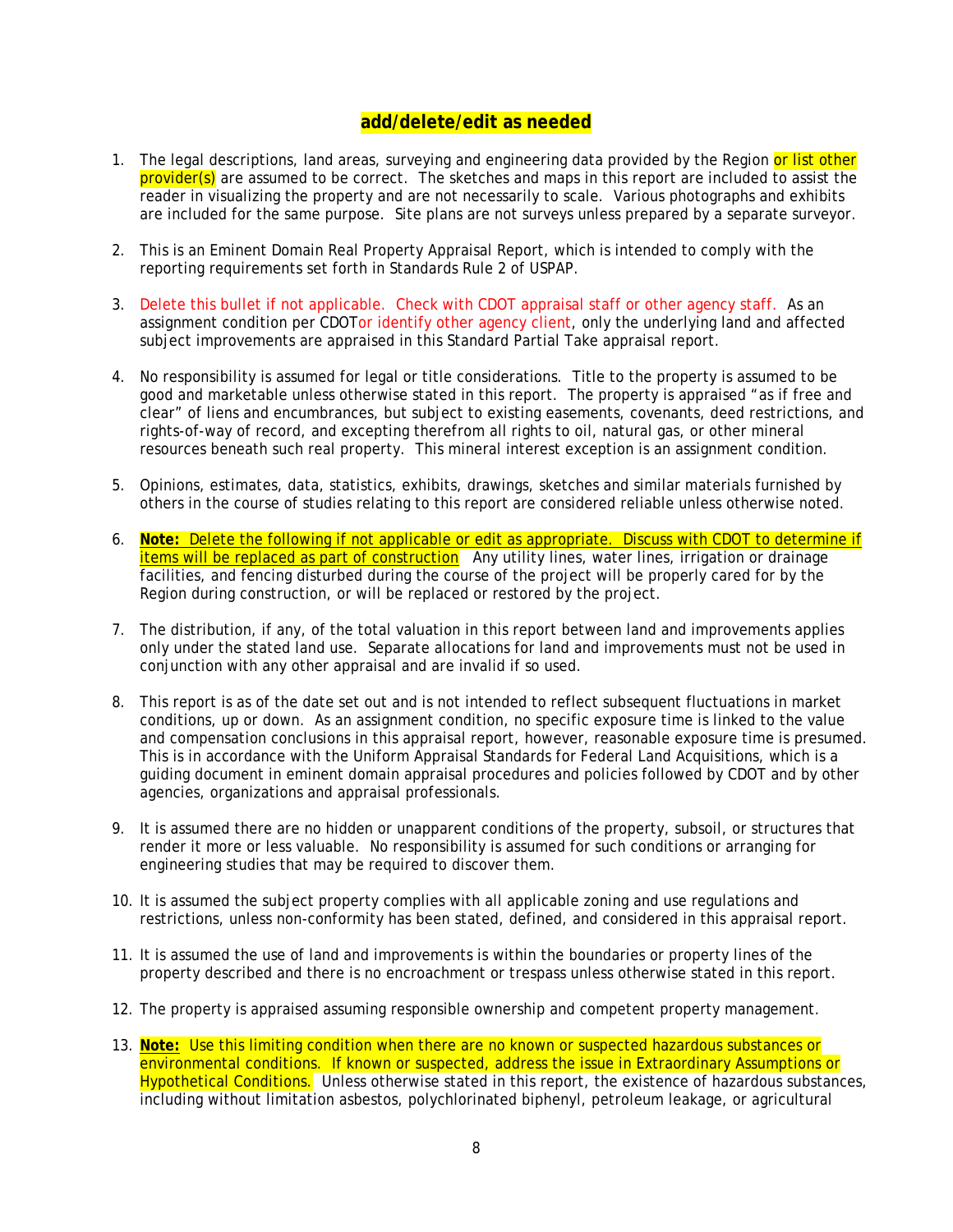chemicals, which may or may not be present on the property, was not called to the attention of nor did the appraiser become aware of such during the appraiser's inspection of the subject property. The appraiser has no knowledge of the existence of such materials on or in the property unless otherwise stated. The appraiser, however, is not qualified to test for such substances. The presence of such hazardous substances may affect the value of the subject property. The value opinion developed herein is predicated on the assumption that no such hazardous substances exist on or in the property or in such proximity thereto, which would cause a loss in value. No responsibility is assumed for any such hazardous substances, or for any expertise or knowledge required to discover them.

14. **Note:** Insert if applicable [improved property] when there is no known or suspected lack of compliance with ADA. If known or suspected, address the issue in Extraordinary Assumptions and/or Hypothetical Conditions. The Americans with Disabilities Act (ADA) took effect in 1992. The appraiser has not made a specific compliance survey and analysis of this property to determine whether or not it is in conformity with the various detailed requirements of the ADA. It is possible that a compliance survey of the property together with a detailed analysis of the requirements of the ADA could reveal that the property is not in compliance with one or more of the requirements of the Act. If so, this fact could have a negative effect upon the value of the property. Since the appraiser has no direct evidence relating to this issue, possible non-compliance with the requirements of ADA was not considered in developing an opinion of the value of the property.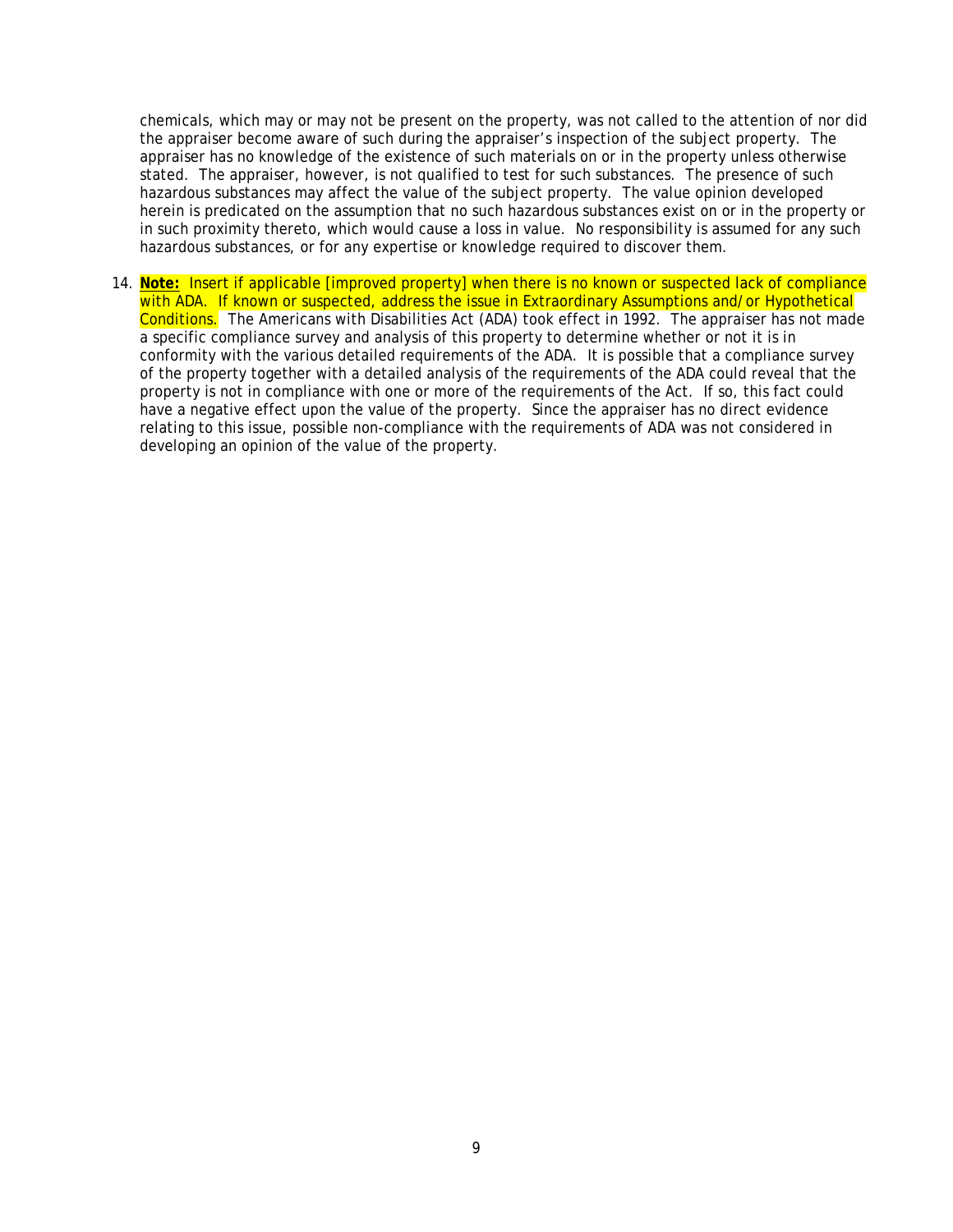## **Purpose of the Appraisal**

<span id="page-15-0"></span>Eminent domain appraisal is subject to the Code of Federal Regulations (CFR) and the federal Uniform Act appraisal requirements, Colorado Revised Statutes (CRS), and Colorado Jury Instructions (CJI). Real property appraisal development and reporting is subject to the Uniform Standards of Professional Appraisal Practice (USPAP) and applicable portions of the Uniform Appraisal Standards for Federal Land Acquisitions (UASFLA, or "Yellow Book").

The purpose of this appraisal is to develop a compensation estimate for the reasonable market value of the property actually taken; compensable damages, if any, to the residue after take; and specific benefits, if any, to the residue after take. Referred to as the modified state before-and-after rule, steps to develop a compensation estimate for the acquisition of real property are:

- 1. Larger Parcel Value Before Take
- 2. Value of Part Taken (including easements acquired)
- 3. Residue Value Before Take (= Value of Larger Parcel Before Take <Less> Value of Part Taken)
- 4. Residue Value After Take (including encumbered easement areas acquired)
- 5. Analysis of Damages and/or Benefits
- 6. Rental Value of Temporary Easements
- 7. Compensation Estimate Summary

**Please see the Appendices for further details about the steps outlined above.**

## **Identity of the Client and Intended Users**

<span id="page-15-1"></span>This appraisal report has been prepared for the client, CDOT. or city/county/other etc. Intended users of this appraisal report are CDOT, FHWA and the Colorado Attorney General's Office. or edit as appropriate to client. It is understood that this report may be provided to the property owner and/or the owner's representatives and agents as part of the right-of-way acquisition process. These persons, however, are not made part of the appraiser/client relationship by possession of a copy of this report (print or electronic), nor does such create an obligation to the property owner in the appraiser's development and reporting of the appraisal. **or edit as** appropriate to client

## **Intended Use of the Appraisal**

<span id="page-15-2"></span>The intended use of the appraisal is in connection with the acquisition of right-of-way for the referenced project to be constructed by CDOT or other city/county etc. and which might include Federal-aid transportation funding. If necessary, this appraisal report with supporting data, analyses, conclusions, and opinions is to serve as a basis for court testimony in condemnation trial proceedings. The appraisal report will become a public record after settlement with the property owner or at the conclusion of legal proceedings. **or** edit as appropriate to client

## **Real Property Interest Appraised**

<span id="page-15-3"></span>The real property interest of the subject larger parcel before take, the part taken, and residue after take are valued as fee simple estate (title). The property is appraised "as if free and clear" of all liens, bond assessments, and indebtedness, but subject to existing easements, covenants, deed restrictions, rights-of-way of record, and excepting therefrom all rights to oil, natural gas, or other mineral resources beneath such real property. This mineral interest exception is an assignment condition. **Note:** Any exceptions to the interest appraised must be stated and explained. Also, because mineral interests are excluded and not acquired, any damages to the remaining mineral estate must be considered.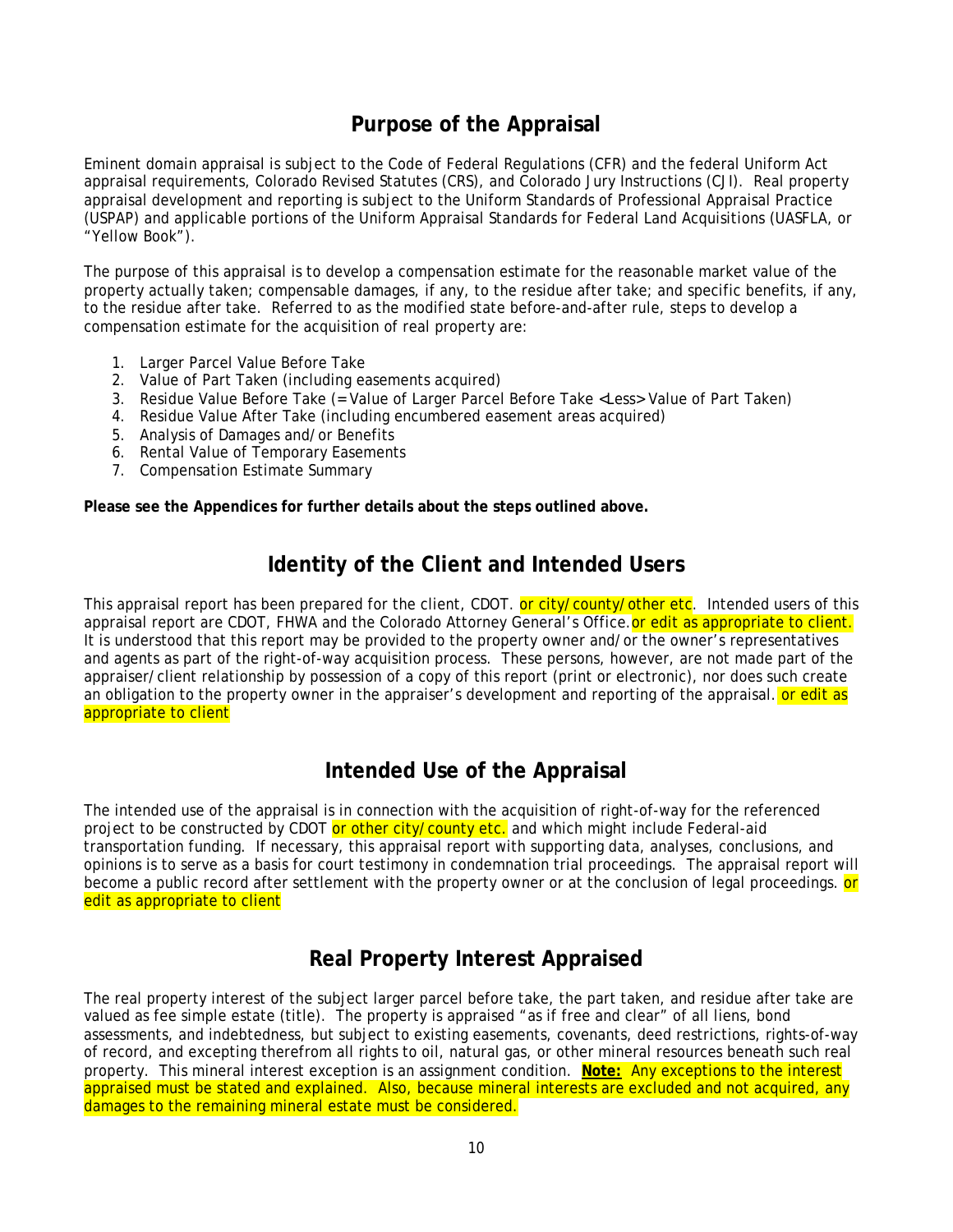## **Definition of Reasonable Market Value**

<span id="page-16-0"></span>Colorado eminent domain proceedings use the following jurisdictional definition of reasonable market value:

"The value you are to determine for the property actually taken is the reasonable market value for such property on (insert valuation date Jan. 1, 202X etc.). 'Reasonable market value' means the fair, actual, cash market value of the property. It is the price the property could have been sold for on the open market under the usual and ordinary circumstances, that is, under those circumstances where the owner was willing to sell and the purchaser was willing to buy, but neither was under an obligation to do so."

"In determining the market value of the property actually taken, you are not to take into account any increase or decrease in value caused by the proposed public improvement." (CJI-Civil 2020, 36:3)

#### **Colorado Revised Statutes also address Project Influence:**

"Any decrease or increase in the fair market value of real property prior to the date of valuation caused by the public improvement for which such property is acquired, or by the likelihood that the property would be acquired for such improvement, other than that due to physical deterioration within the reasonable control of the owner, shall be disregarded in determining the compensation for the property." (§ 24-56-117(1)(c) C.R.S.)

Project Influence is only excluded in the Before Valuation of the subject property, not in the After Valuation. Other authorities that address Project Influence are the Uniform Act, Title III, § 301(3); 49 CFR § 24.103(b); and CJI-Civil 2020, 36:3. The treatment of project influence in Colorado eminent domain appraisal is an assignment condition (see USPAP 2020-21 FAQs #122 and 235), thus no requirement to describe and analyze any effect on value of anticipated public or private improvements on or off the subject property (USPAP Standard Rule 1-4(f)) in the Before Valuation.

**See definitions of other terms and pertinent acronyms listed in the Addenda.**

## **Effective Date of Appraisal**

<span id="page-16-1"></span>The effective date of appraisal, reasonable market value opinions, and compensation estimate for the proposed acquisition is as of XXXXX xx, 202X.

## **Date of Appraisal Report**

<span id="page-16-2"></span>The date of the appraisal report is XXXXX xx, 202X.

## **Date of Property Inspection and Owner Accompaniment**

<span id="page-16-3"></span>The owner of the subject property, xxxxx, met and accompanied the appraiser for the inspection of the subject property conducted on XXXXX xx, 202X. **Note:** If owner was not present or could not be contacted, document efforts made. List all attendees who were present at time of the property inspection.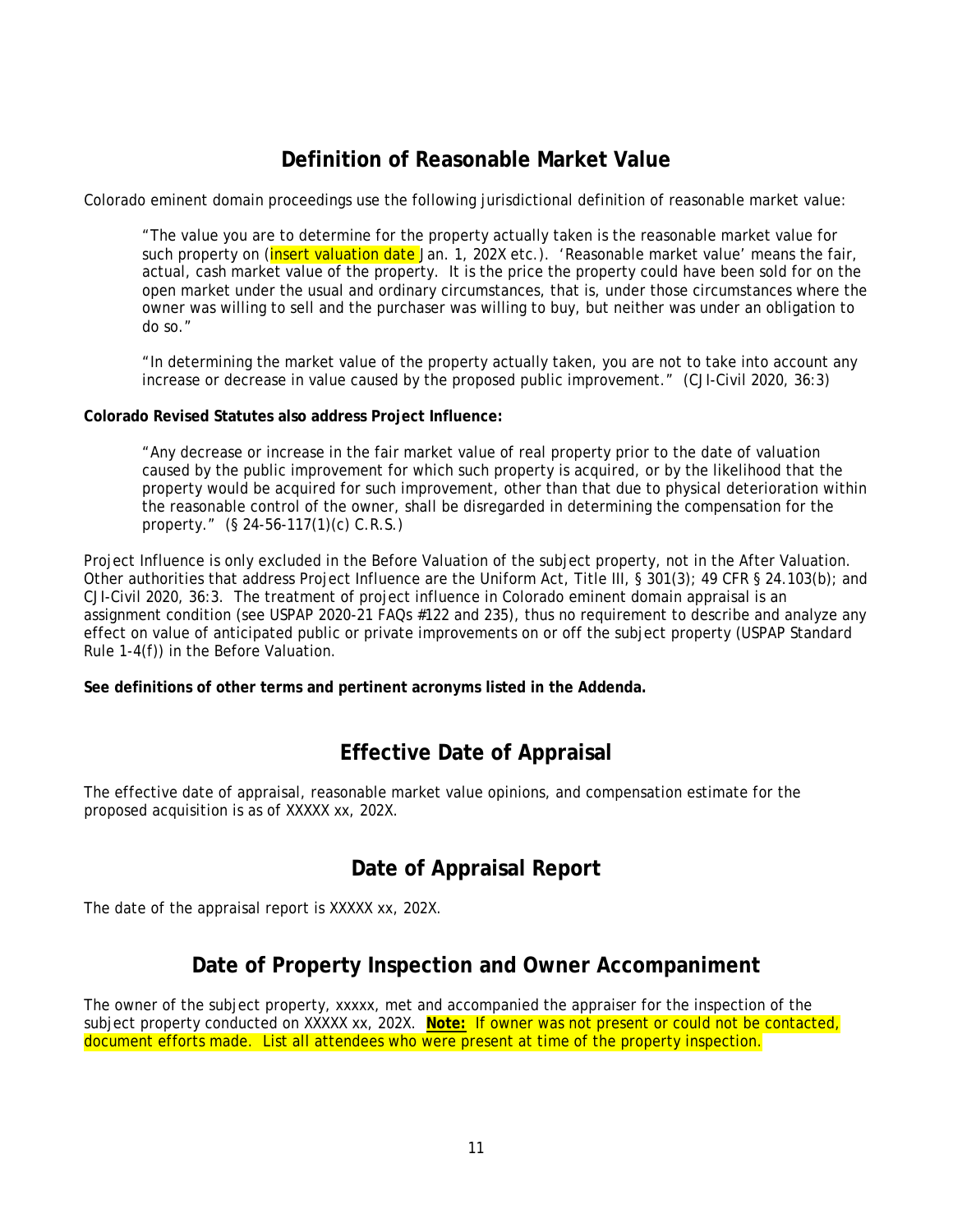## **Project Identification and Description**

<span id="page-17-0"></span>xx Enter project information here...contact CDOT appraisal staff or other responsible agency staff for further information to include here about the overall project.

Example: The project will widen a two-mile stretch of Hwy. xx from two lanes to four lanes from Arapahoe Road to Cherryvale Road in southeast Aurora. A traffic signal will be installed at the Boulder Valley School Vocational Technology complex entrance. The project also will add bike lanes, a sidewalk on the south side, and a multi-use path on the north side of the highway. More detail can be provided as appropriate.

## **Right-of-Way (ROW) Plans Relied on for Valuation Purposes**

<span id="page-17-1"></span>This appraisal was made under the assumption the acquisition for the proposed public improvement will occur as shown on CDOT's or city name, or county name, etc. right-of-way plans for Project No. XXXXX, located at XXXX highway and/or intersection and/or city and/or county etc. Specific reliance has been placed on the right-of-way plans designated as sheet XX of XX sheets having an original date of XXXXX xx, 202X and a last revision date of XXXX xx, 202X. If any modifications are made to the plans, the appraiser reserves the right to revise the appraisal and appraisal report to reflect the change.

## **Scope of Research and Analyses**

<span id="page-17-2"></span>xx **Note:** Describe or summarize: the degree to which the property is inspected; the extent of research into physical and economic factors; extent of data research (e.g., sales information collection, viewing and examining recorded transfer deeds of sales, personal inspection of sales, confirmation of sales with either the buyer or seller, etc.); construction costs of improvements obtained from local contractors or other cost publication sources, type and extent of analysis; summarize sources of information; and provide other information deemed appropriate for estimating the value of land and/or improvements according to the circumstances of the individual appraisal assignment.

## **Summary of Appraisal Problems**

<span id="page-17-3"></span>xx **Note:** Summarize the principal problems considered in the appraisal process. Describe some of the key challenges – i.e. questions not easily answered – in the appraisal process. What appraisal problems are present in this assignment that are unique from other assignments? These might be challenges related to larger parcel complexities, or issues raised by unique or odd land or building characteristics, access uncertainties, irrigation problems, highest and best use complexities and similar. Writing that there are "few available sales" and similar statements doesn't necessarily describe principal appraisal problems. The intent here is to "summarize" the appraisal problems that will be addressed ahead, not to solve them here.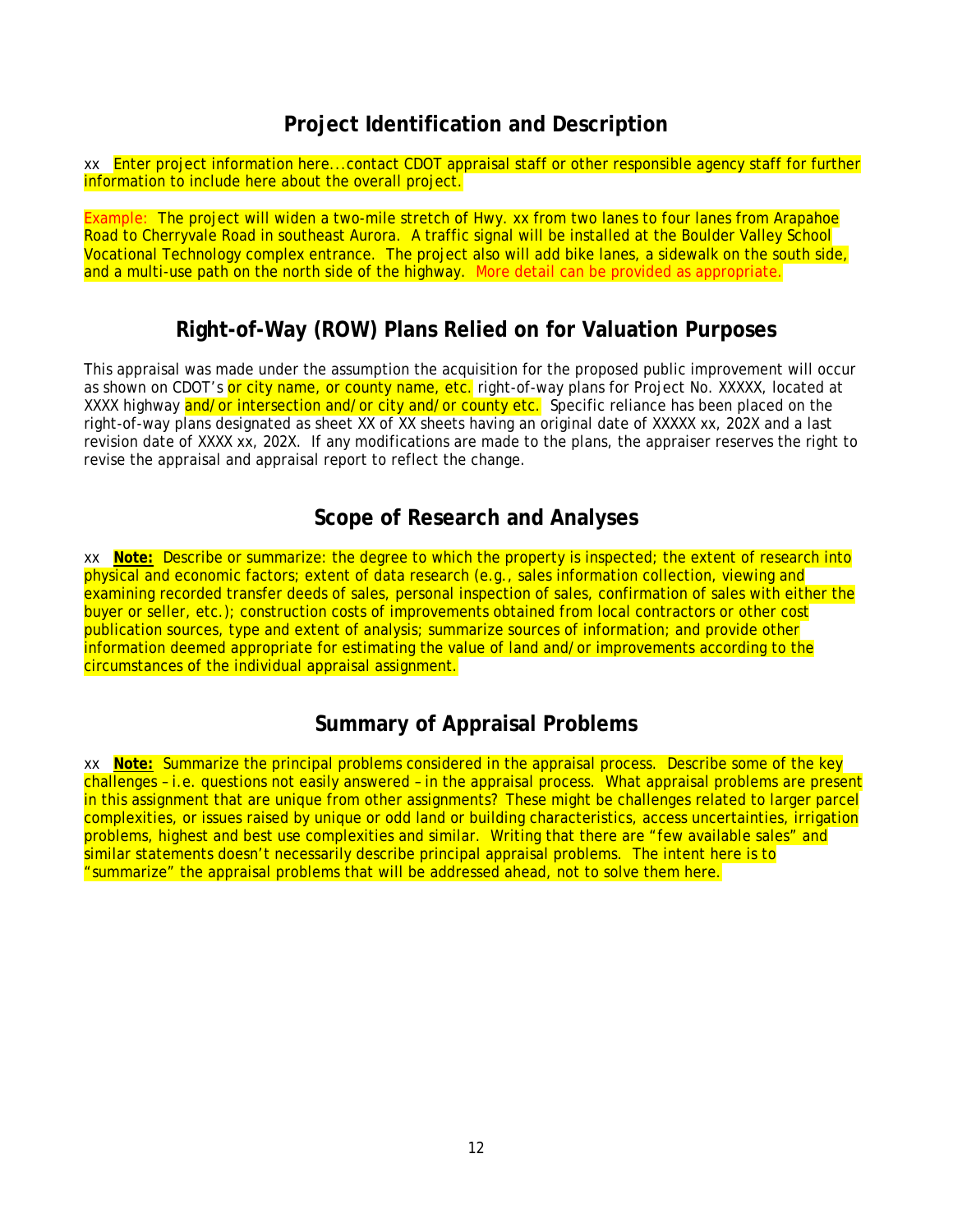## <span id="page-18-0"></span>**PART 2 – FACTUAL DATA – LARGER PARCEL BEFORE TAKE**

## **Identification of Larger Parcel Before Take**

<span id="page-18-1"></span>Appraisal for eminent domain is unique in that it requires consideration of damages and/or benefits to the residue property after take when a partial taking occurs, thus the larger parcel from which a taking will be made must be determined.

Three conditions establish the larger parcel for the consideration of compensable damages and/or special benefits. The three conditions include the portion of a property that has:

- $\triangleright$  unity of ownership
- $\triangleright$  contiguity
- $\triangleright$  unity of use

The larger parcel identified in this assignment is ... When the appropriate larger parcel is easily determined, the appraiser can briefly note here the support for their conclusion. Otherwise simply state or describe what is the larger parcel and direct the reader to *Highest and Best Use* and/or other sections where further explanation is provided. In some instances a larger parcel might be properly defined that does not meet or clearly meet all three conditions noted above. The conclusion of the defined larger parcel appraised must be well supported in appropriate sections of the appraisal report.

## **External Market and Location Influences**

<span id="page-18-2"></span>xx **Note:** SUMMARIZE the locational/market influences that likely affect the subject's value, from the big picture view to small. How do U.S economic conditions influence the subject's value? What about state and regional/metropolitan area conditions? This specific title and the subheads below can be changed, but the point is to note here the broader economic and market influences that affect the subject's value. It might not be necessary to discuss the U.S. economy; at the same time it might be more important to discuss global conditions. The appraiser's information here should be meaningful to the appraisal question … interpretive narrative rather than simply an insertion of raw Chamber of Commerce data or other sourced material.

### <span id="page-18-3"></span>**U.S. and Colorado Economy and Market Conditions (as pertinent)**

xx

<span id="page-18-4"></span>**Regional/City Economy and Market Conditions (as pertinent)**

xx

### <span id="page-18-5"></span>**Neighborhood Description - Local Market Influences**

#### **Required**

xx **Note:** Describe the subject's neighborhood and/or market area and the economic influences within the neighborhood that affect the subject's value. Define the boundaries and explain reasoning. What type of neighborhood is it? What stage of life cycle is the neighborhood in? Discuss and describe neighborhood/market area characteristics, conditions and trends that influence the subject's value, especially those directly related to the specific subject property type (industrial/warehouse, retail, office, residential, apartments, land, etc.).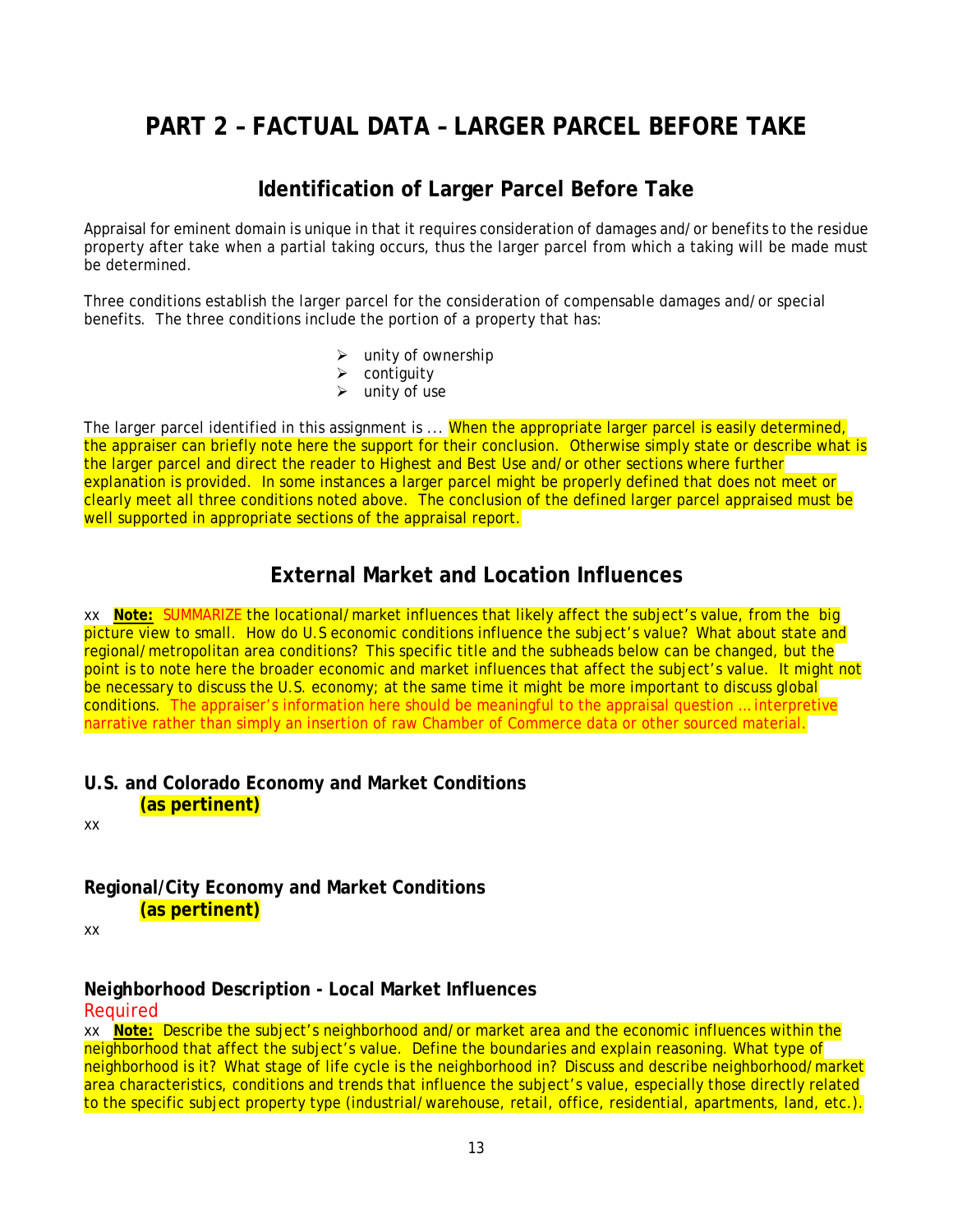Such information might derive from interviews, industry surveys, anecdotal observations and other sources that address such things as new construction, vacancy, rents, absorption trends, competing listings, days on market and similar. This is by no means a complete list, and of course available information will vary from one locale to the next.

### <span id="page-19-0"></span>**Conclusions – External Market and Location Influences**

xx The appraiser should provide a well-written and conclusive overview of the subject's neighborhood and/or market area and market conditions that define the competitive environment the subject property is in, and indicate whether the neighborhood and/or market area is economically stable, improving or declining. This discussion ultimately supports the highest and best use analysis in the report, and the conclusions presented here should prepare the reader for and be consistent with information, adjustments, and other analyses that appear later in the report.

#### Examples:

- The recent increase in households and low vacancy and increasing rents in the subject's market area support the feasibility for retail construction.
- Stable neighborhood characteristics and balanced supply and demand for office space in the neighborhood support stable office property values in the near term.
- Declining rents, increasing vacancy and a real scarcity of commercial real estate financing has clearly hurt prices and marketability of Class B and C office buildings in the area compared to two- or- three years ago.

**NOTE:** *Property Description* **section begins on its own (next) page (recommended).**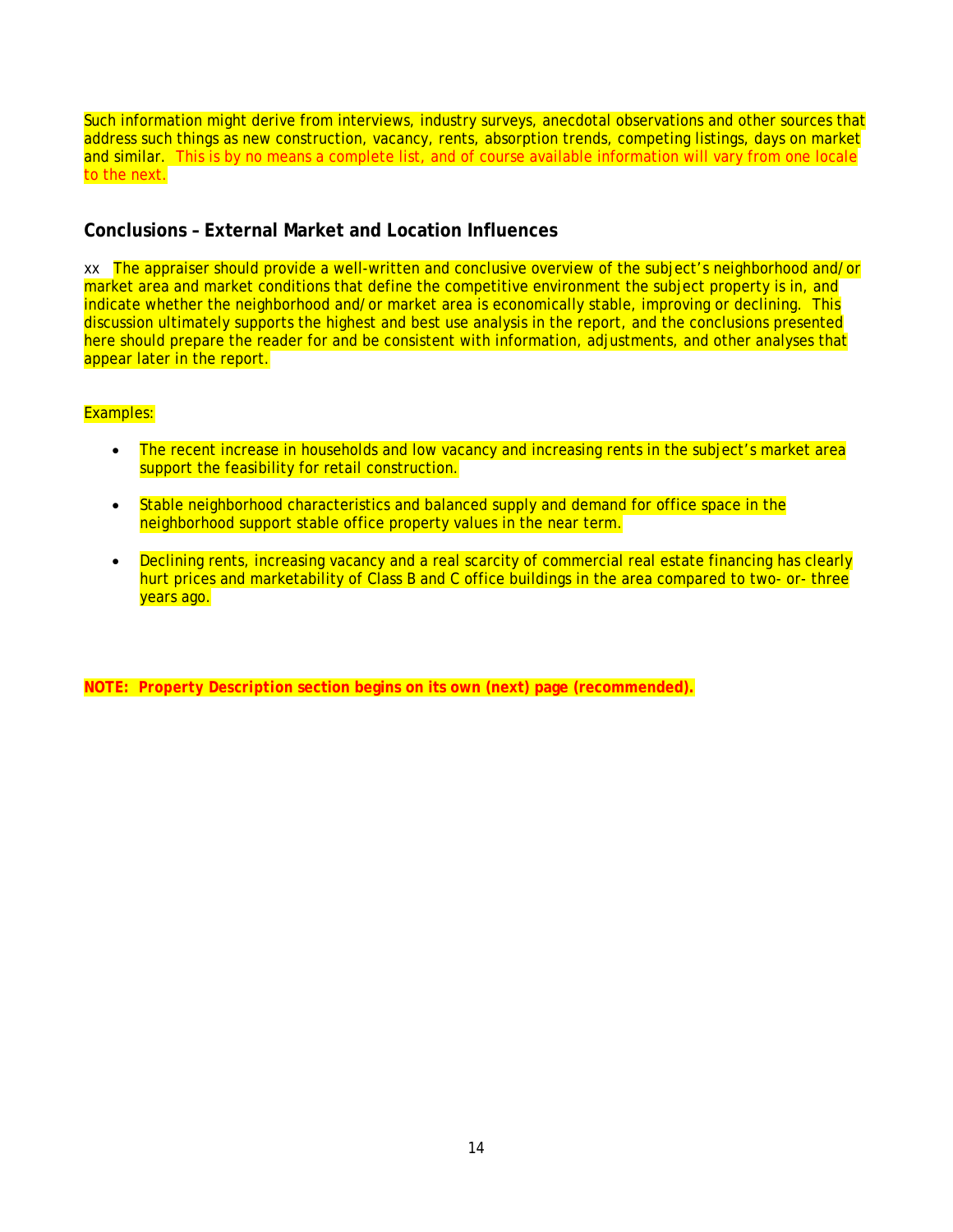## **Property Description – Larger Parcel Before Take**

<span id="page-20-0"></span>**Note:** Describe the following characteristics and others as appropriate. Add, delete or edit items as needed. If the appraisal assignment involves a partial taking from vacant land or of underlying land and only affected improvements in the take area, delete land and/or improvement entries below that are not pertinent to the appraisal problem. The sample listing below is not exhaustive, nor does it need to be presented in the following order:

#### <span id="page-20-1"></span>**Land/Site Data**

#### Location

Street Address and/or general location. Example: The subject property is located at 1421 Smith St. near the intersection of Wadsworth and Ivora in northeast Denver ... Example: The subject property lies on the north side of Hwy. 115 about one mile south of Roaming Road and one mile east of Rustic Lane in rural Prowers County.

#### County Assessor Parcel No.

xx

#### Legal Description

Typically lot-and-block legal or metes-and-bounds legal. If the metes and bounds is lengthy, the appraiser might simply write, for example ... A tract in the NW4 of the SW4 of Section 13, Township 15 South, Range 65 west of the 6<sup>th</sup> p.m., El Paso County ... and refer the reader to the full metes and bounds legal (if there is one) in the Addenda.

#### Present Use

xx

#### Land Size, Shape, Dimensions, Frontage and Depth

xx The appraiser also might note here whether the property is a corner or an interior parcel location.

#### Access

xx Note both the physical access, if any, as well as legal access the property might be allowed by the governing jurisdiction(s). Lack of an improved access does not mean the property has no access. Conversely, the fact that a property abuts certain street(s) does not presume the subject has legal access to any of those street(s).

### Visibility and/or View

xx Discuss meaningful aspects of the subject's visibility (typically a commercial concern) and/or view (typically a residential concern). Edit subhead as appropriate.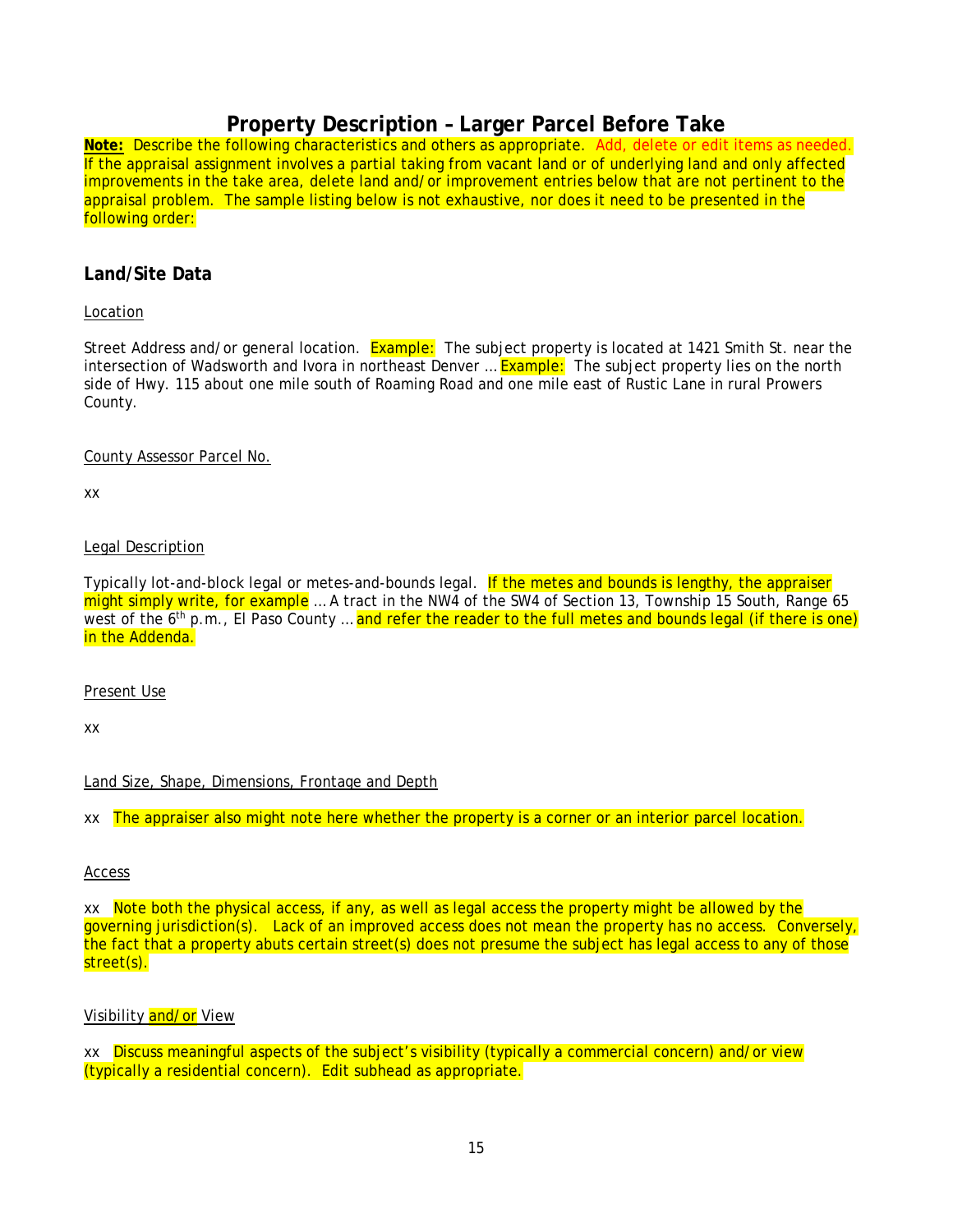**Topography** 

xx

#### Floodplain and Drainage

xx

### Soil, Subsoil and Water Conditions

xx Soil survey maps are available for many locations across the U.S. through the U.S. Dept. of Agriculture (USDA) web site.

#### Easements, Encroachments, and Restrictive Covenants

xx This information sometimes is evident through r.o.w. or other plans provided to the appraiser by the client, and/or by any title work provided. Recorded plats and surveys might prove another source of information.

#### **Utilities**

xx What public and/or private utilities are available to the subject? Are any tap fees paid? Are utilities available but not close by and are expensive to extend to the property? In rural areas, for example, if well and septic are the only possible solution for water and wastewater service, are these actually installed? What is the condition of such equipment? The *Utilities* question, in other words, often is more than a simple answer of "All public utilities are available."

#### Land/Site Improvements

xx

Functional Adequacy of the Land/Site

xx

#### Adjacent and Surrounding Land Uses and Development

xx

#### Anticipated Public or Private Improvements

xx Describe public or private improvements, but equally inform the reader that these are ignored with respect to any potential Project Influence on the value of the larger parcel before the take.

Nuisances and Hazards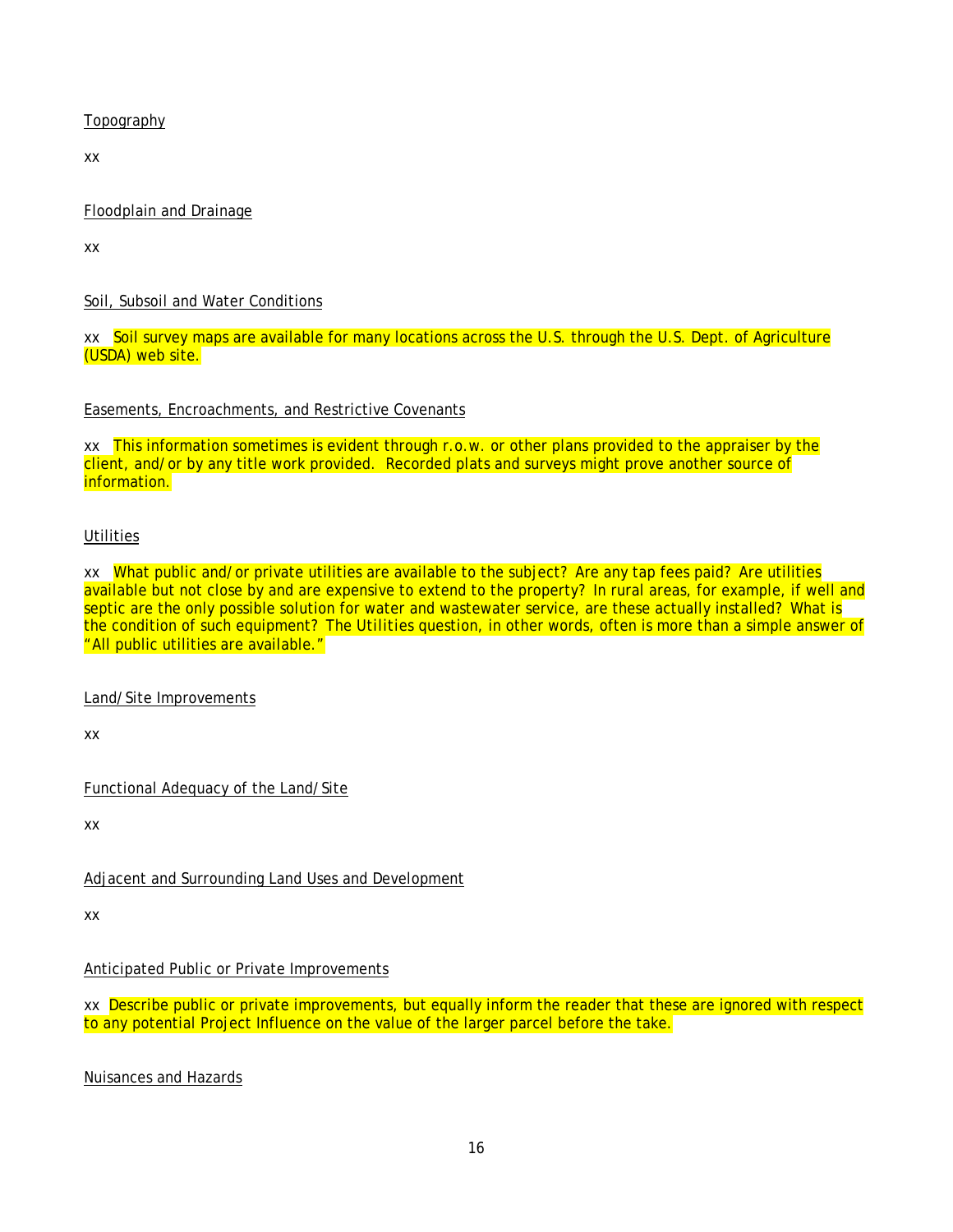## Potential Environmental Hazards

xx Check with CDOT or responsible Agency about any available environmental information on the subject. Appraise as is per known conditions unless otherwise directed by CDOT or other Agency. Detrimental environmental conditions may not necessarily hurt property value, depending on HBU (continued use as is vs. redevelopment that requires excavation and/or building remodeling/demolition). Consider whether any environmental concern would only become an issue as a result of the Project.

#### Owner Off-Premise Sign (billboard) Site

xx Identify whether there is any billboard sign site on the subject property. Detailed information about the sign site, such as lease information, might be discussed in the valuation section(s) and/or addressed here. Note if the sign site is not located in the take area, it might not be necessary to estimate the value of the sign site.

#### <span id="page-22-0"></span>**Owner Improvements Data**

NOTE: If this partial take appraisal is of land + affected improvements only, then it is not necessary to describe all the improvements on the larger parcel in detail. Only briefly describe/summarize the improvements that are on the residue portion of the larger parcel, but describe in detail the affected improvements in the taking and/or easement areas. Also describe any improvements in a temporary easement area that will be affected (damaged/destroyed) by the project and are appraised as part of the improvements taken, even though the taking is temporary. Remainder improvements not in the take but which would appear to be adversely affected by the taking (i.e. severed septic, fencing, sprinkler system, or buildings etc. affected by their severance) may benefit from more detailed description. Add/delete/edit improvement subheads as appropriate. Order of presentation is not critical. Note any affected personal property items that are included in the appraisal, as well as any affected realty items that will be relocated and are excluded from the appraisal. Include a CDOT *Certified Inventory of Real and Personal Property* (CIRPP) form in the Appendices, as appropriate. Consult CDOT appraisal staff or other agency staff for further information..

Owner Buildings/Structures

xx

Owner Fixtures

xx

Owner Trade Fixtures

xx

Owner Site Improvements

xx

Owner On-Premise Sign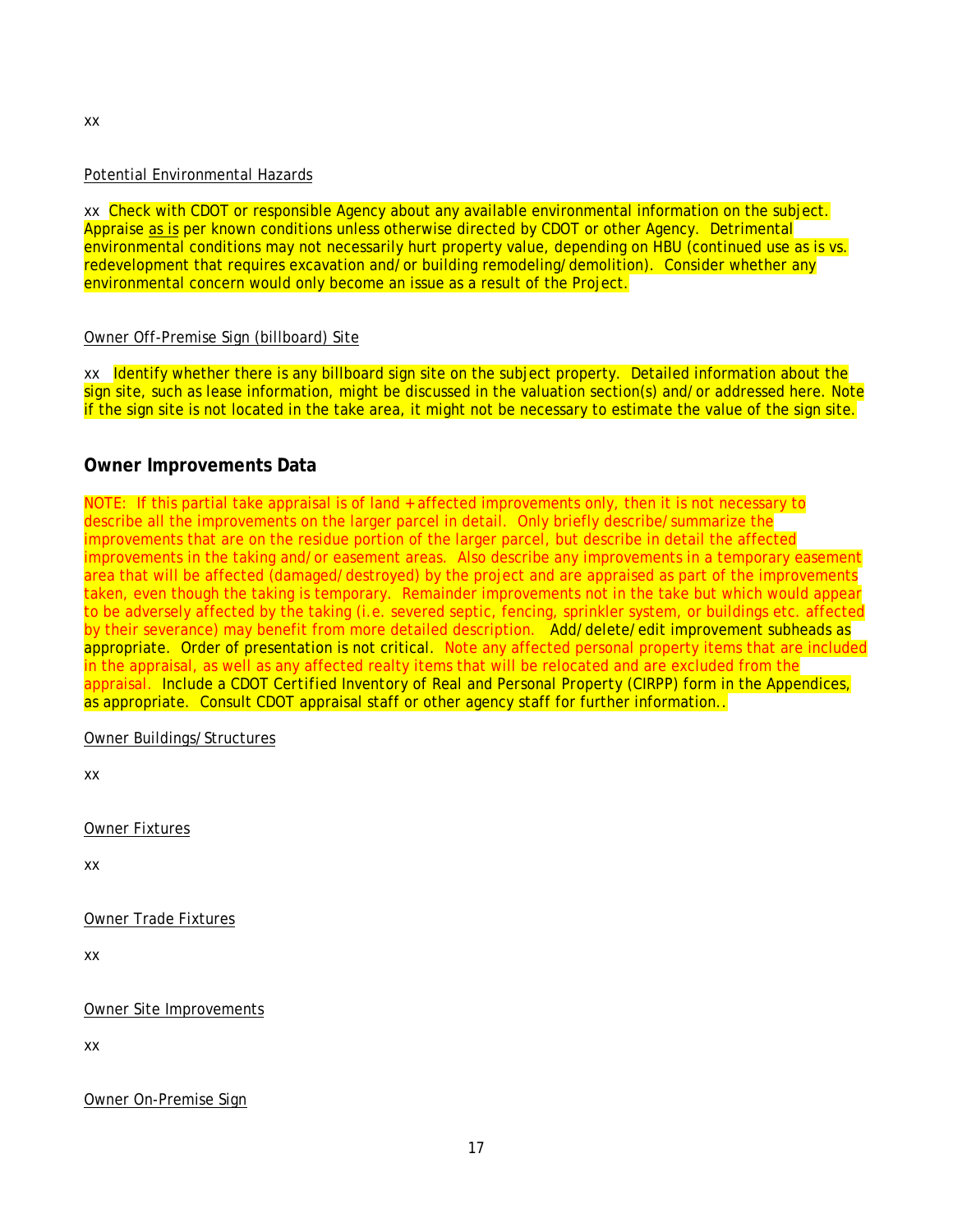xx

### <span id="page-23-0"></span>**Tenant Improvements**

Add/delete/edit tenant improvement subheads as appropriate (see also guide note under *Owner Improvements* above).

Tenant Buildings/Structures

xx

Tenant Fixtures (Attached/Integral to Improvements)

xx

Tenant Trade Fixtures (Attached/Not Integral to Improcements)

xx

Tenant On-Premise Sign

xx

Tenant Off-Premise Sign (billboard)

xx

<span id="page-23-1"></span>**Zoning and Other Land Use Regulations** Add/delete/edit zoning subheads as appropriate. Order of presentation is not critical.

Intent, Permitted Uses, Conditional Uses, Uses by Review

xx

Area Requirement

xx

Building Height and Maximum Building Coverage

xx

**Parking** 

xx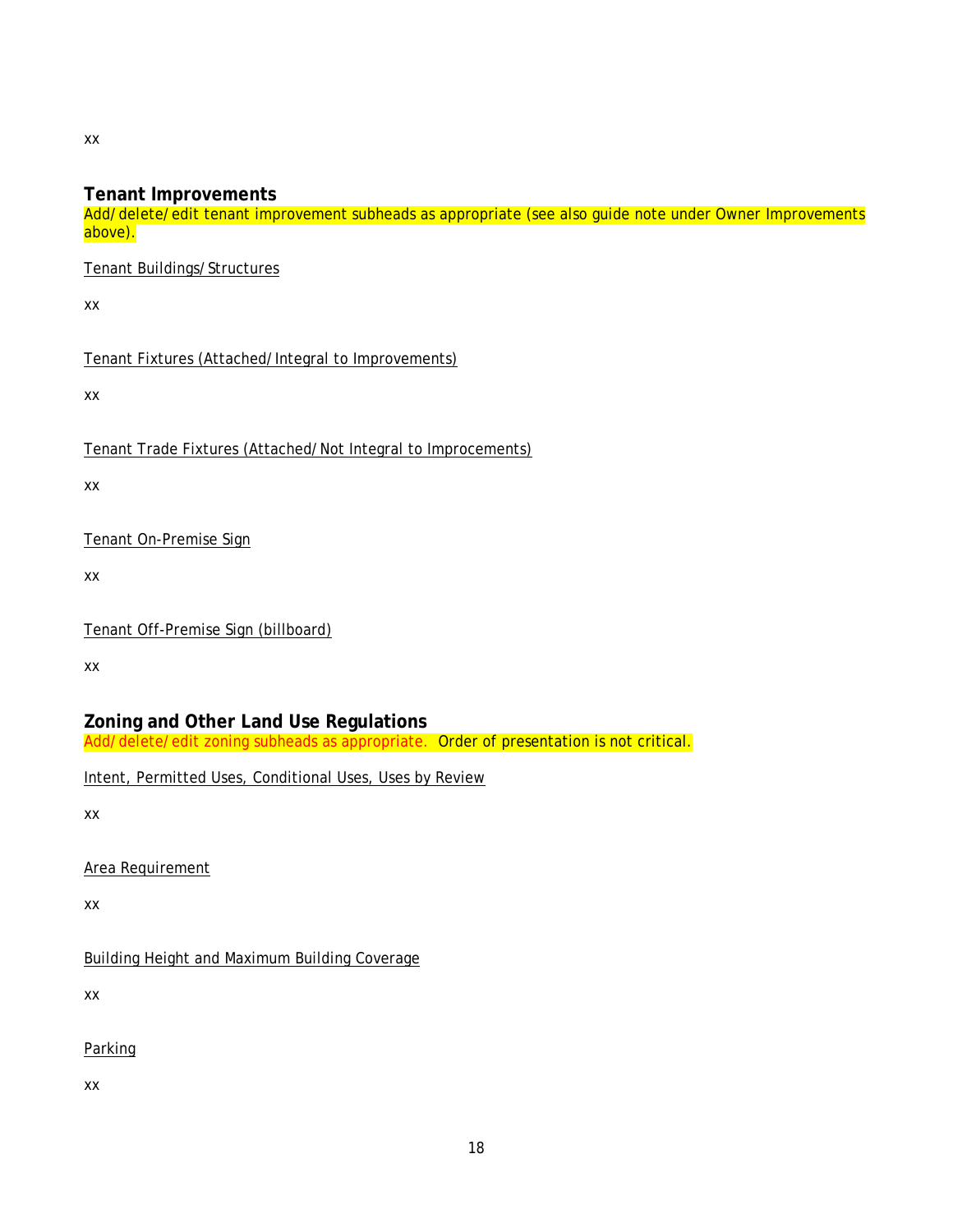#### **Setbacks**

xx

Open Space

xx

Enclosure of Activities

xx

Fences

xx

### <span id="page-24-0"></span>**Use History**

xx

### <span id="page-24-1"></span>**Sales History**

xx **Note:** CDOT Assignment Condition supplemental to USPAP Standards Rule 1-5(b), per 49 CFR §  $24.103(a)(2)(i)$ , requires the appraiser to analyze at least a 5-year sales history of the subject. However, an 8year-old sale of the subject might be relevant or provide insight to current value where other neighborhood data is lacking. If a sale of the subject in the last five years is not used for valuation purposes, explain why.

### <span id="page-24-2"></span>**Listing/Contract History**

xx

### <span id="page-24-3"></span>**Rental History**

xx

## <span id="page-24-4"></span>**Assessed Value – Real Estate Taxes – Special Taxing Districts**

xx Note both the assessed value of the subject property and the assessor's opinion of the subject's market value, as it provides another value point if nothing else. The appraiser might list the taxing entities and the total mill levy as well as the total property taxes, and whether they are paid. Is the property in tax sale? Do the taxes appear reasonable compared to other similar properties in the neighborhood? Note if the subject is in a special taxing district and, if so, describe the circumstance and explain its affect on the subject.

## <span id="page-24-5"></span>**Legal Entitlements and Stage of Development**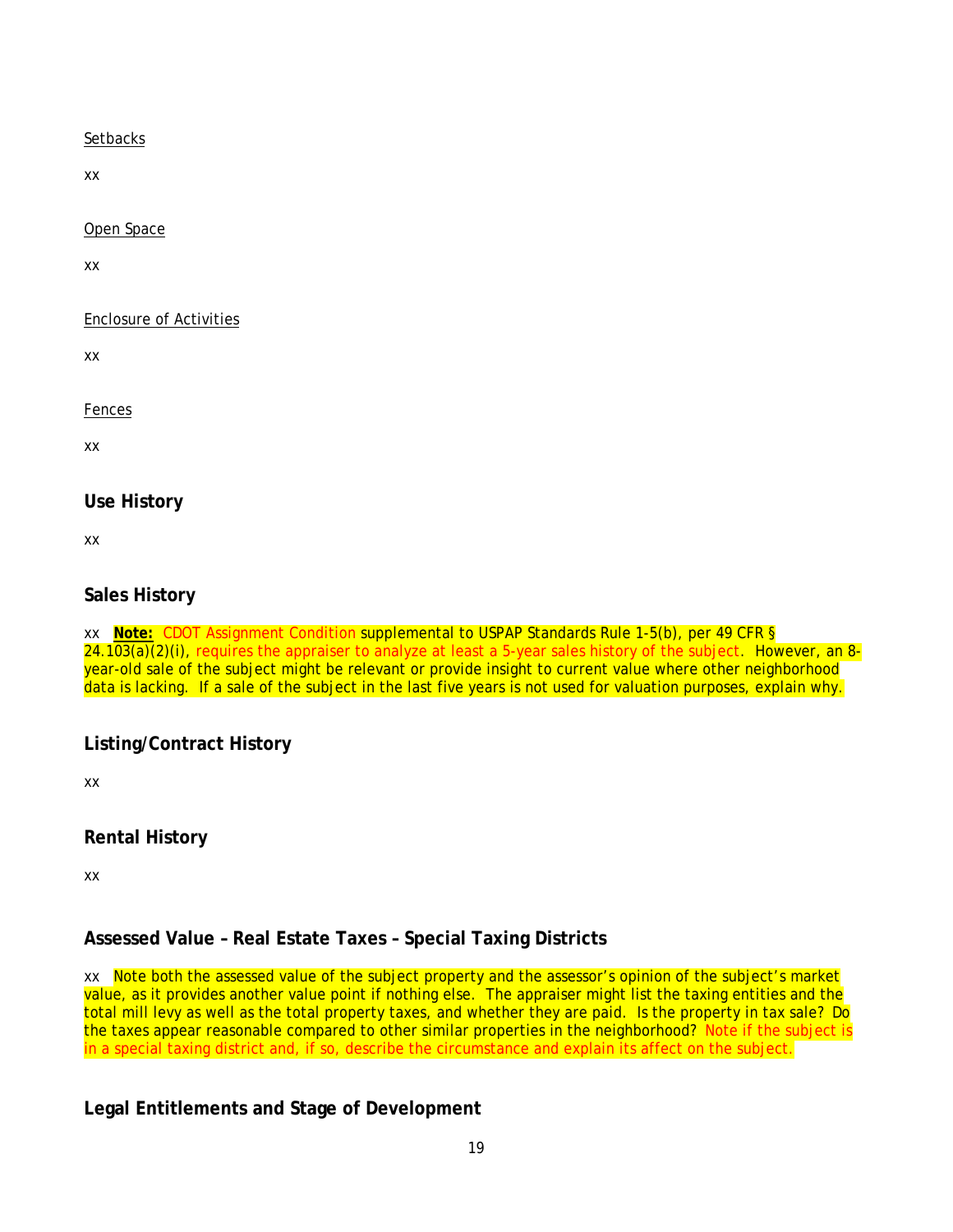xx Zoning, of course, is an entitlement. Does the property have any other entitlements? An approved concept plan or development plan for raw land? Does it benefit from a legal non-conforming use? What is the property's stage of development - raw land? platted site? finished site ready for development? a site improved with new construction? a site with old and deteriorated improvements that might not be the parcel's highest and best use?

Subject property photos might begin here or on their own (next) page or be placed elsewhere, but are recommended for placement in this *Property Description* section.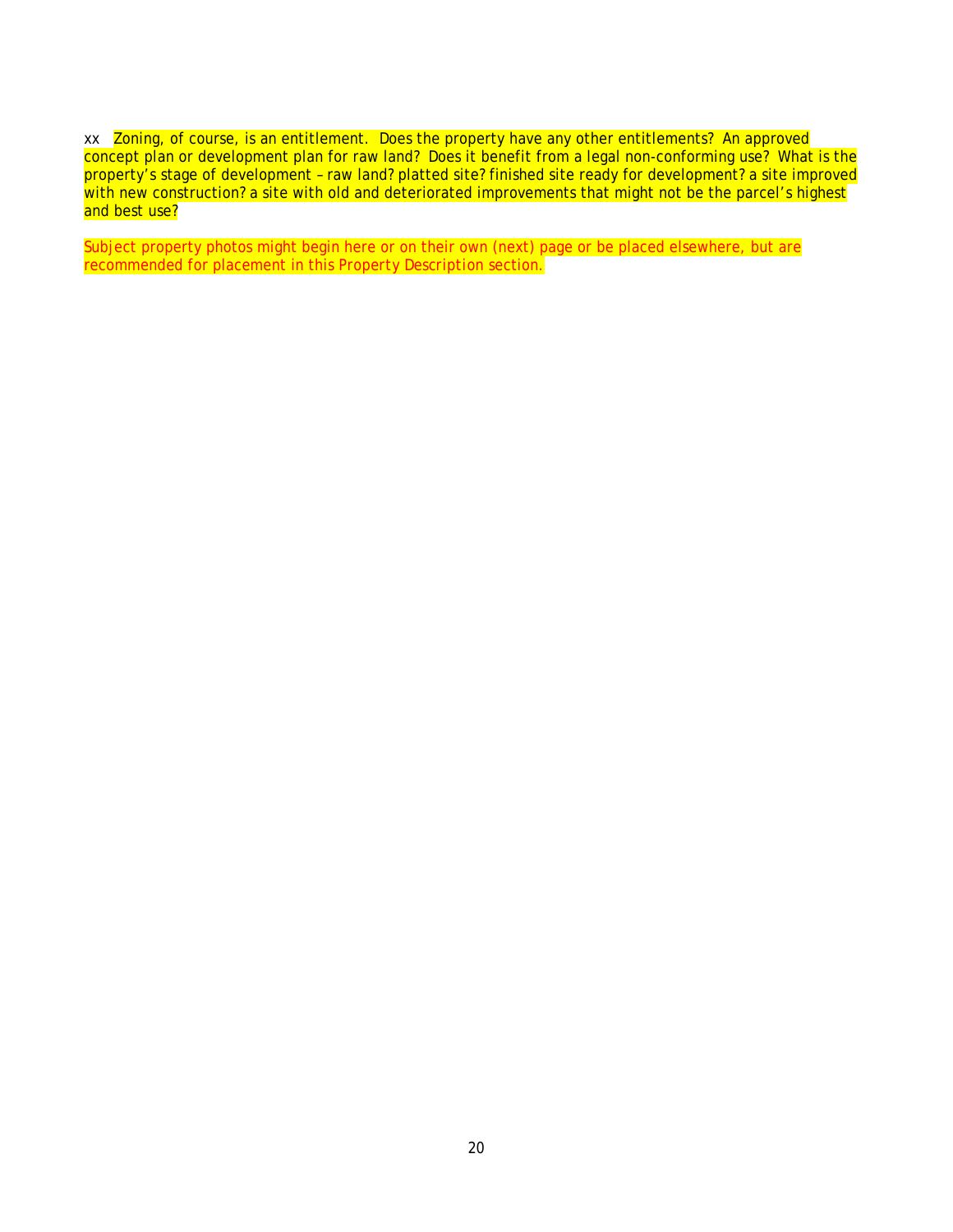## **Subject Property Photographs (Larger Parcel)**

<span id="page-26-0"></span>**Note:** This photo box here does not have to be used and the size, dimension and number of photos placed here is not restricted. These photos might include subject pictures from different view perspectives as well as photos of surrounding properties, street scenes and similar. Improved properties must include exterior photos of the improvements on the larger parcel, even though only the affected improvements in the taking are appraised in this appraisal format. These photos do not need to be extensive or detailed, but sufficient to provide the reader an overview of the improvements on the larger parcel.

Preferably only Larger Parcel photos are included here. Photos of the parts taken are suggested to be placed separately in Part 4 of the report, as that section is about the part taken while this section is about the whole larger parcel appraised.

The appraiser must note the view, date, and name of the person who took the photo(s), either with each photo or, for example: "All photos by John Smith on May 1, 2010."

View/Date/Photo Taken By:

View/Date/Photo Taken By: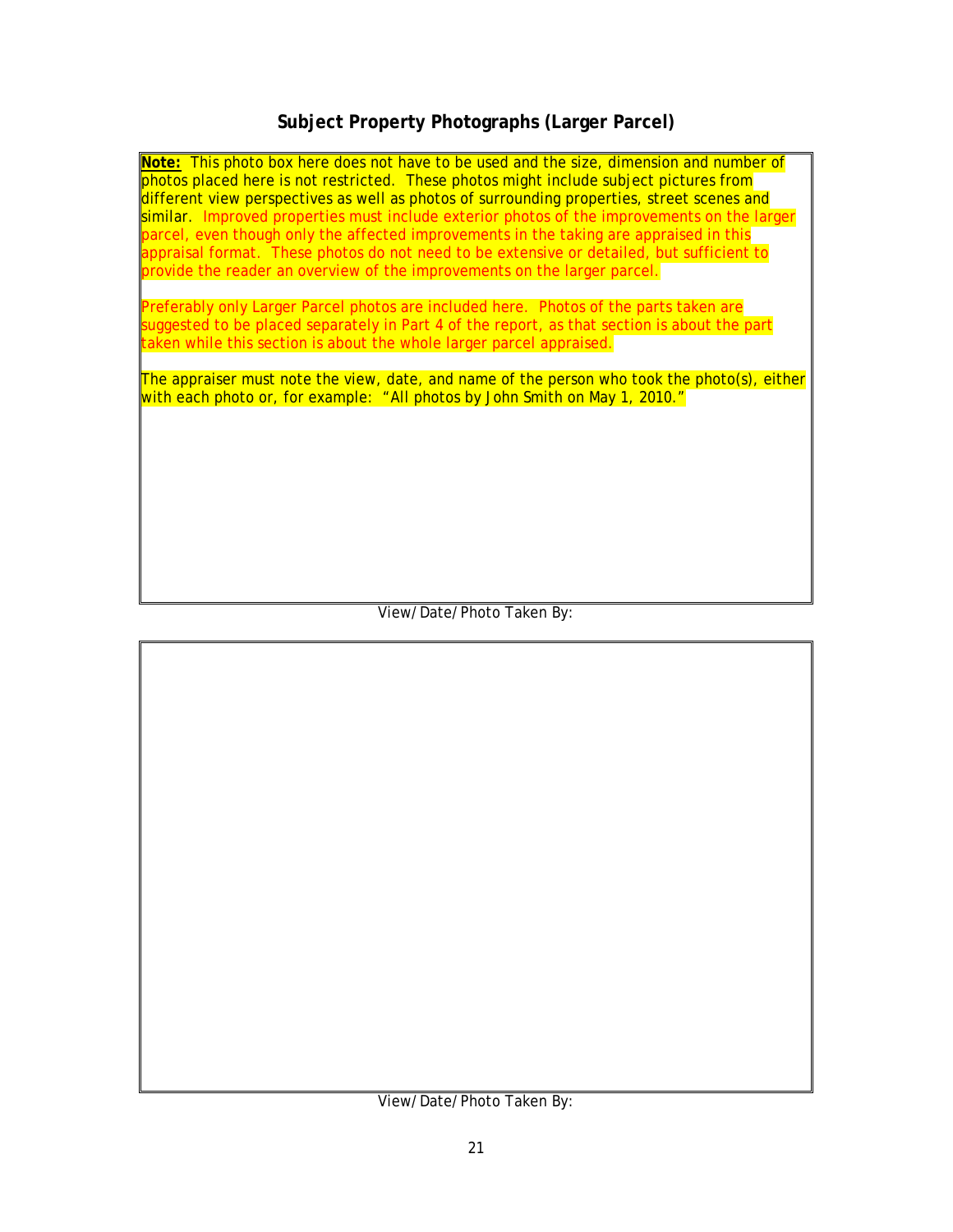## <span id="page-27-0"></span>**PART 3 – ANALYSIS and VALUATION – LARGER PARCEL BEFORE TAKE**

CAUTION - If this partial take appraisal might show offsetting special benefits or incurable damage to the remainder, do not use this appraisal format. Use CDOT's Complex Appraisal format instead.

## **Highest and Best Use – Larger Parcel Before Take**

<span id="page-27-1"></span>Highest and best use is the most profitable and competitive use of a property. Colorado Jury Instructions - Civil 2020, 36:6 views highest and best use as follows:

"In determining the market value of the property actually taken (and the damages, if any, and specific benefits, if any, to the residue) you should consider the use, conditions and surroundings of the property as of the date of valuation.

In addition, you should consider the most advantageous use or uses to which the property might reasonably and lawfully be put in the future by persons of ordinary prudence and judgment. Such evidence may be considered, however, only insofar as it assists you in determining the reasonable market value of the property as of the date of valuation (or the damages, if any, or the benefits, if any, to the residue). It may not be considered for the purposes of allowing any speculative damages or values."

Highest and Best Use defined: The Appraisal Institute, The Dictionary of Real Estate Appraisal, Sixth Edition, Chicago, © 2015, p. 109:

"The reasonably probable use of (vacant land or an improved) property that results in the highest value. The four criteria the highest and best use must meet are legal permissibility, physical possibility, financial feasibility, and maximum productivity."

Highest and Best Use defined: Uniform Appraisal Standards for Federal Land Acquisition (UASFLA) 2016, p. 102:

"The highest and most profitable use for which the property is adaptable and needed or likely to be needed in the reasonably near future."

UASFLA ("Yellow Book") further narrates (p. 102) that the highest and best use "must be reasonably probable," or to paraphrase the text's U.S. Supreme Court quotation, the highest and best use conclusion may not be unreasonably speculative or dependent on a combination of events and occurrences that are not reasonably probable.

First, in this analysis, the subject larger parcel is considered as if the property is vacant land or a vacant site or land that can be made vacant by demolishing any existing improvements. Second, the larger parcel is considered as it is currently improved ("as is") or as an improved property. NOTE: If there are no improvements, the appraiser can edit the above to state that the land is vacant, and delete reference to *HBU as Improved*. Note, for an improved property, the highest and best use analysis and subsequent valuation must conform to the principle of consistent use, that is, the underlying land cannot be valued at a different HBU than the land as improved.

#### <span id="page-27-2"></span>**Highest and Best Use as Though Vacant**

Legal Permissibility

xx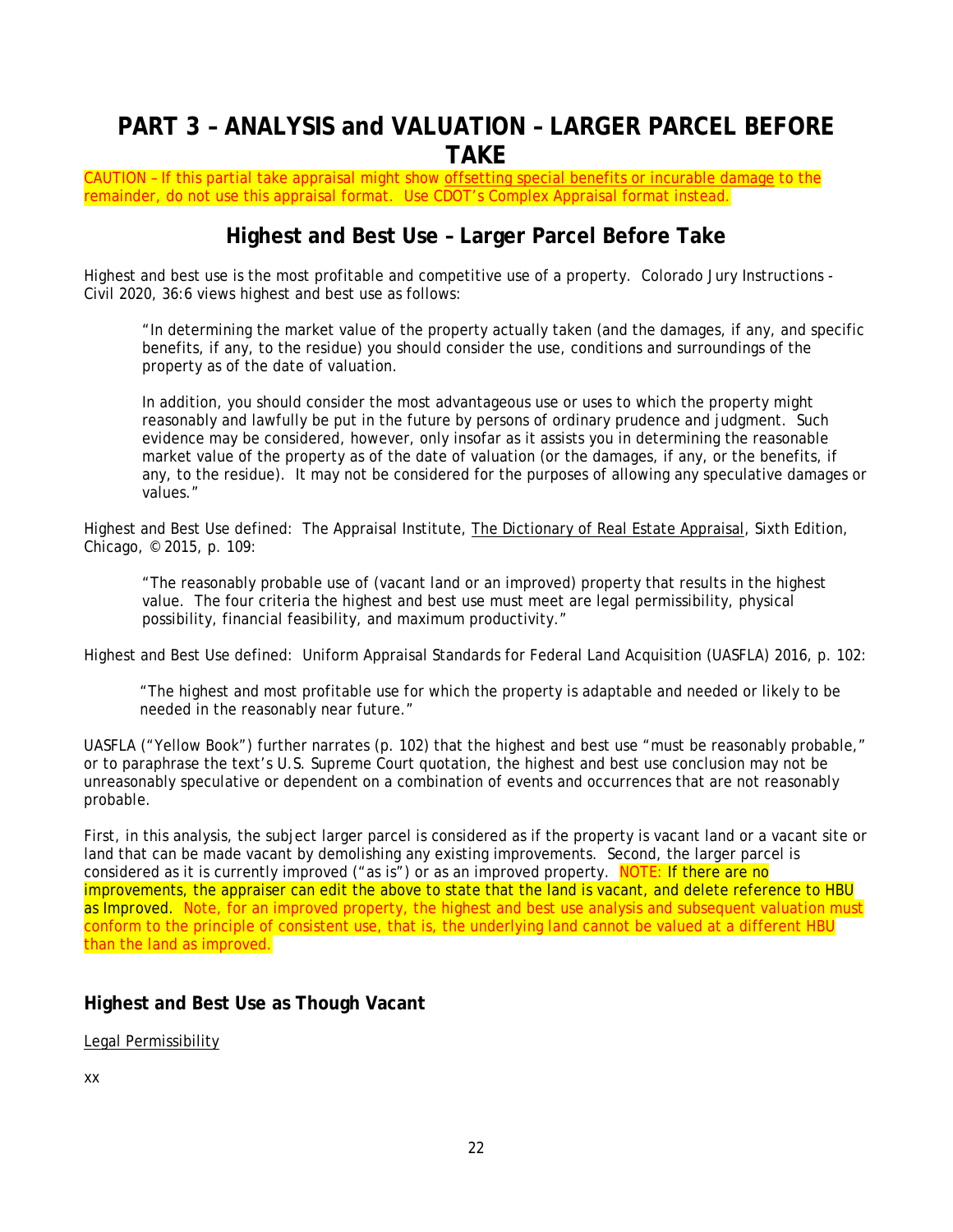#### Physical Possibility

xx

Financial Feasibility

xx

Maximum Productivity

xx

### <span id="page-28-0"></span>**Highest and Best Use as Improved**

Legal Permissibility

xx

Physical Possibility

xx

Financial Feasibility

xx

Maximum Productivity

xx

<span id="page-28-1"></span>**Conclusion of Highest and Best Use**

Xx The conclusion should also consider the most probable buyer and the timing of such HBU.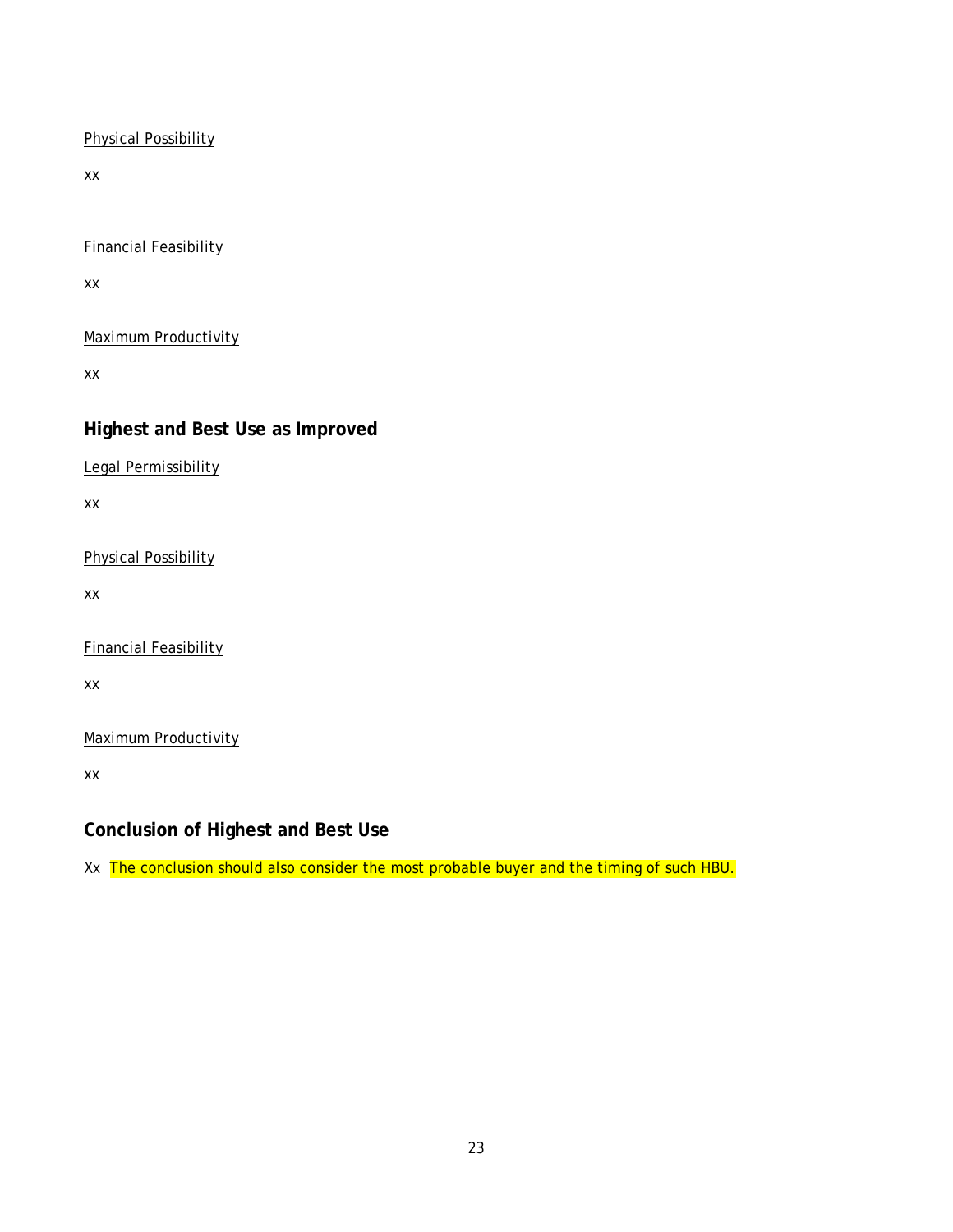## **Appraisal Valuation Methodology**

<span id="page-29-0"></span>xx **Describe the approaches to value for land/site valuation and explain the methodology used as well as** reasons other land valuation methods are not used.

Because this Standard Partial Take appraisal format is designed only for the appraisal of land or land + affected improvements, the Improved Sales Comparison and Income approaches are not included here. The Cost Approach is included in this format because this approach (or elements of it) is commonly applied in the appraisal of affected improvements. However, the appraiser is not prevented from including a Sales Comparison and/or Income Approach in this format if these approaches are appropriate and useful in deriving the contributory value of the affected improvements. In such instances the appraiser can find examples of these other two approaches in CDOT's Complex Partial Take appraisal format and present them here in this format in the valuation sections that follow.

**NOTE:** *Land/Site Valuation* **section begins on its own (next) page (recommended).**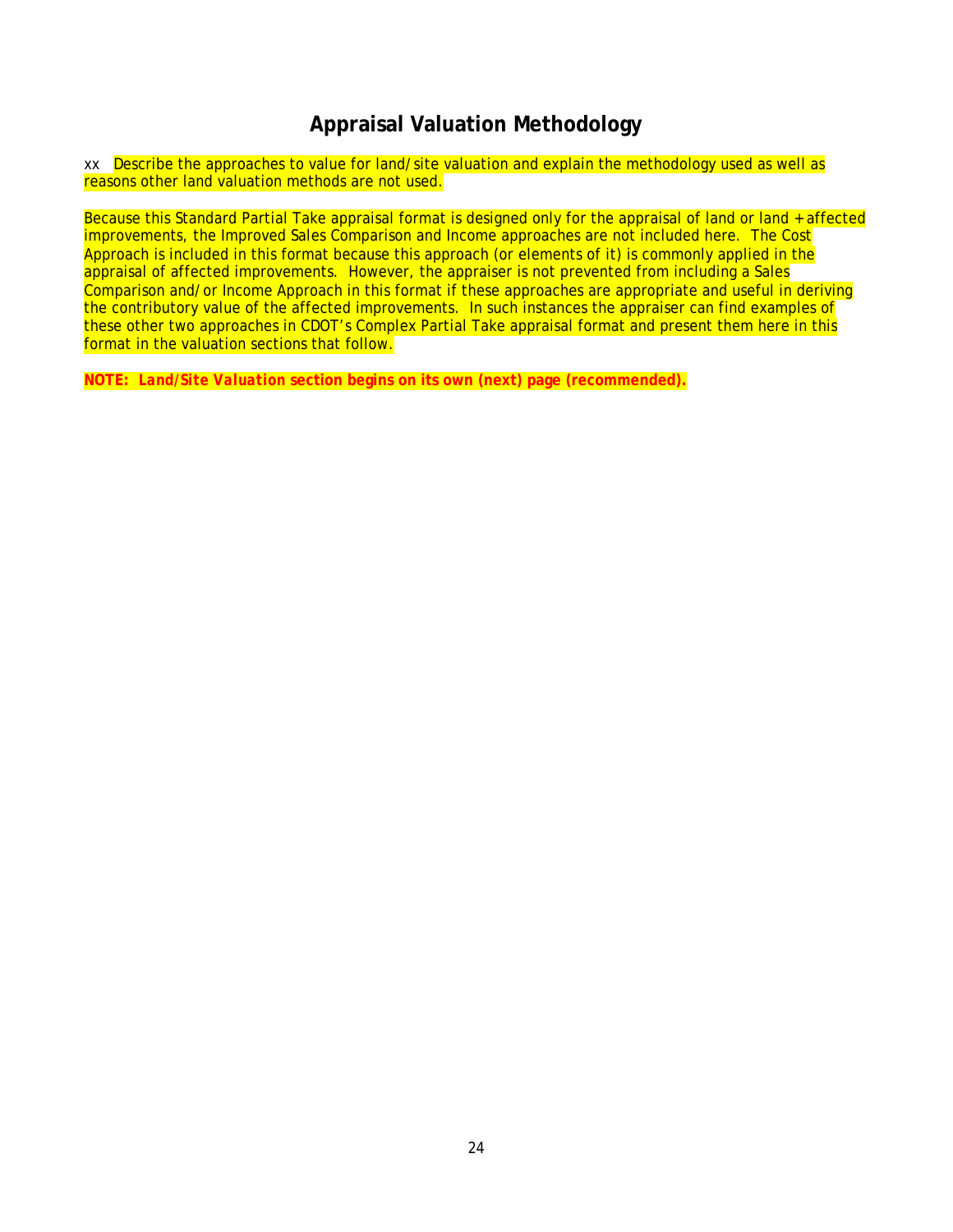## **Land/Site Valuation – Larger Parcel Before Take**

<span id="page-30-0"></span>xx Introduce the land valuation section here. This might include an overview of the appraiser's sales research and selection process, the quality and quantity of available comparable sales, the appropriate unit(s) of comparison (price SF, price per AC, price per lot, etc.) and other relevant information. Sign Site Value (billboard site): note if there is a sign site value to the property (see last subhead following land sale detail sheets). Note if the sign site is not located in the take area, it might not be necessary to estimate the value of the sign site. Consult CDOT appraisal staff or other agency staff for further information.

#### <span id="page-30-1"></span>**Land Sale Summary Table**

Include as appropriate either here or after the sales detail sheets.

#### <span id="page-30-2"></span>**Land Sales Location Map**

Required. Include map here or after the sales detail sheets. Map must be detailed enough to actually locate sales, or if not, then plat/other detail maps will be required with the sale photos or somewhere in this section (i.e. there must be sufficient detail map or directions etc. for review appraiser/others to locate sales).

#### <span id="page-30-3"></span>**Land Sale Detail Sheets**

Required. See following two pages. Each sheet must include a photo of the sale from ground level (aerial photos are fine in addition, but ground level view is minimum required). Also, if available, CDOT recommends including an assessor plat that shows the land sale's lot lines, shape, etc. See photo page examples that follow this guide note.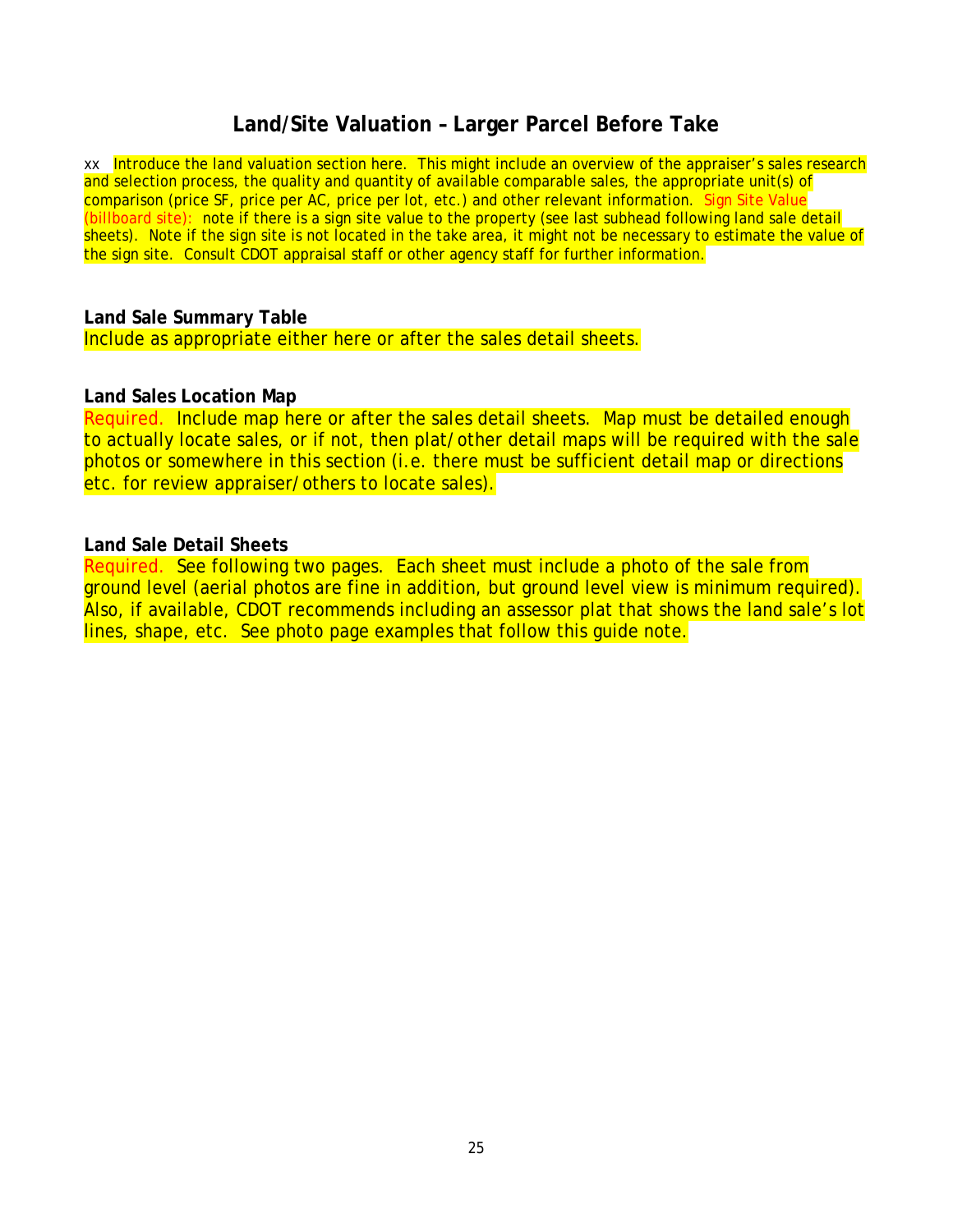### **Land Sale No. 1**

<span id="page-31-0"></span>

|                                                                                                  |                                                                                                                                                                                 | Photo                        |                                                                        | Assr. plat map |  |  |
|--------------------------------------------------------------------------------------------------|---------------------------------------------------------------------------------------------------------------------------------------------------------------------------------|------------------------------|------------------------------------------------------------------------|----------------|--|--|
|                                                                                                  |                                                                                                                                                                                 |                              |                                                                        |                |  |  |
|                                                                                                  |                                                                                                                                                                                 |                              |                                                                        |                |  |  |
|                                                                                                  |                                                                                                                                                                                 |                              |                                                                        |                |  |  |
|                                                                                                  |                                                                                                                                                                                 | <b>CONTENT IS IMPORTANT.</b> |                                                                        |                |  |  |
|                                                                                                  |                                                                                                                                                                                 | THIS EXACT FORMAT IS NOT.    |                                                                        |                |  |  |
|                                                                                                  |                                                                                                                                                                                 |                              |                                                                        |                |  |  |
|                                                                                                  |                                                                                                                                                                                 |                              |                                                                        |                |  |  |
|                                                                                                  |                                                                                                                                                                                 | <b>SEE ALSO EXAMPLE</b>      |                                                                        |                |  |  |
|                                                                                                  |                                                                                                                                                                                 | <b>SALE SHEET</b>            |                                                                        |                |  |  |
|                                                                                                  |                                                                                                                                                                                 | <b>THAT FOLLOWS</b>          |                                                                        |                |  |  |
|                                                                                                  |                                                                                                                                                                                 | <b>THIS SHEET</b>            |                                                                        |                |  |  |
|                                                                                                  |                                                                                                                                                                                 |                              |                                                                        |                |  |  |
|                                                                                                  |                                                                                                                                                                                 |                              |                                                                        |                |  |  |
|                                                                                                  |                                                                                                                                                                                 |                              |                                                                        |                |  |  |
|                                                                                                  |                                                                                                                                                                                 |                              |                                                                        |                |  |  |
|                                                                                                  |                                                                                                                                                                                 |                              |                                                                        |                |  |  |
|                                                                                                  |                                                                                                                                                                                 |                              |                                                                        |                |  |  |
|                                                                                                  |                                                                                                                                                                                 |                              |                                                                        |                |  |  |
|                                                                                                  |                                                                                                                                                                                 |                              |                                                                        |                |  |  |
|                                                                                                  |                                                                                                                                                                                 |                              |                                                                        |                |  |  |
| View:                                                                                            |                                                                                                                                                                                 |                              |                                                                        |                |  |  |
| Date Inspected/Photo by:                                                                         |                                                                                                                                                                                 |                              |                                                                        |                |  |  |
| Location/Address:                                                                                |                                                                                                                                                                                 |                              |                                                                        |                |  |  |
| Tax Schedule No.:                                                                                |                                                                                                                                                                                 |                              |                                                                        |                |  |  |
| Legal Description:                                                                               |                                                                                                                                                                                 |                              |                                                                        |                |  |  |
| Grantor:                                                                                         |                                                                                                                                                                                 |                              |                                                                        |                |  |  |
| Grantee:                                                                                         |                                                                                                                                                                                 |                              |                                                                        |                |  |  |
| Sale Confirmed with/Date:                                                                        |                                                                                                                                                                                 |                              |                                                                        |                |  |  |
| <b>Appraiser Confirming:</b>                                                                     |                                                                                                                                                                                 |                              |                                                                        |                |  |  |
| Recordation/Sale Deed:                                                                           |                                                                                                                                                                                 |                              |                                                                        |                |  |  |
| Property Rights Conveyed:                                                                        |                                                                                                                                                                                 |                              |                                                                        |                |  |  |
| <b>Conditions of Sale:</b>                                                                       |                                                                                                                                                                                 |                              |                                                                        |                |  |  |
| <b>Financing Source and Terms:</b>                                                               |                                                                                                                                                                                 |                              | Date of Sale:                                                          |                |  |  |
| Post Sale Expense:                                                                               |                                                                                                                                                                                 |                              | <b>Selling Price:</b>                                                  |                |  |  |
| Project Influence:                                                                               |                                                                                                                                                                                 |                              | <b>Unit Price:</b>                                                     |                |  |  |
|                                                                                                  |                                                                                                                                                                                 |                              | <b>Physical Characteristics - Legal Aspects</b>                        |                |  |  |
| Land Area:                                                                                       |                                                                                                                                                                                 |                              | Access:                                                                |                |  |  |
| Shape:                                                                                           |                                                                                                                                                                                 |                              | Utilities:                                                             |                |  |  |
| Topography:                                                                                      |                                                                                                                                                                                 |                              | Zoning:                                                                |                |  |  |
| Drainage/Flood Plain:                                                                            |                                                                                                                                                                                 |                              | Platted:                                                               |                |  |  |
|                                                                                                  | Use at time of sale:<br>Stage of Development:                                                                                                                                   |                              |                                                                        |                |  |  |
| <b>Highest and Best Use:</b><br>xx other?:                                                       |                                                                                                                                                                                 |                              |                                                                        |                |  |  |
| xx other?:                                                                                       |                                                                                                                                                                                 |                              |                                                                        |                |  |  |
| xx other?:                                                                                       |                                                                                                                                                                                 |                              |                                                                        |                |  |  |
| Remarks:                                                                                         | The boxes for physical and legal characteristics shown above are not all encompassing. Some might<br>not be appropriate while others should be added. The appraiser can modify. |                              |                                                                        |                |  |  |
|                                                                                                  |                                                                                                                                                                                 |                              | The content - not the actual sale sheet format here - is what matters. |                |  |  |
|                                                                                                  |                                                                                                                                                                                 |                              |                                                                        |                |  |  |
| The appraiser should address necessary adjustments for rights conveyed, conditions of sale and   |                                                                                                                                                                                 |                              |                                                                        |                |  |  |
| financing, however, the actual adjustments might be shown separately on any adjustment grid made |                                                                                                                                                                                 |                              |                                                                        |                |  |  |
|                                                                                                  |                                                                                                                                                                                 |                              | for handling other adjustments that are made to the comparable sales.  |                |  |  |
|                                                                                                  |                                                                                                                                                                                 |                              |                                                                        |                |  |  |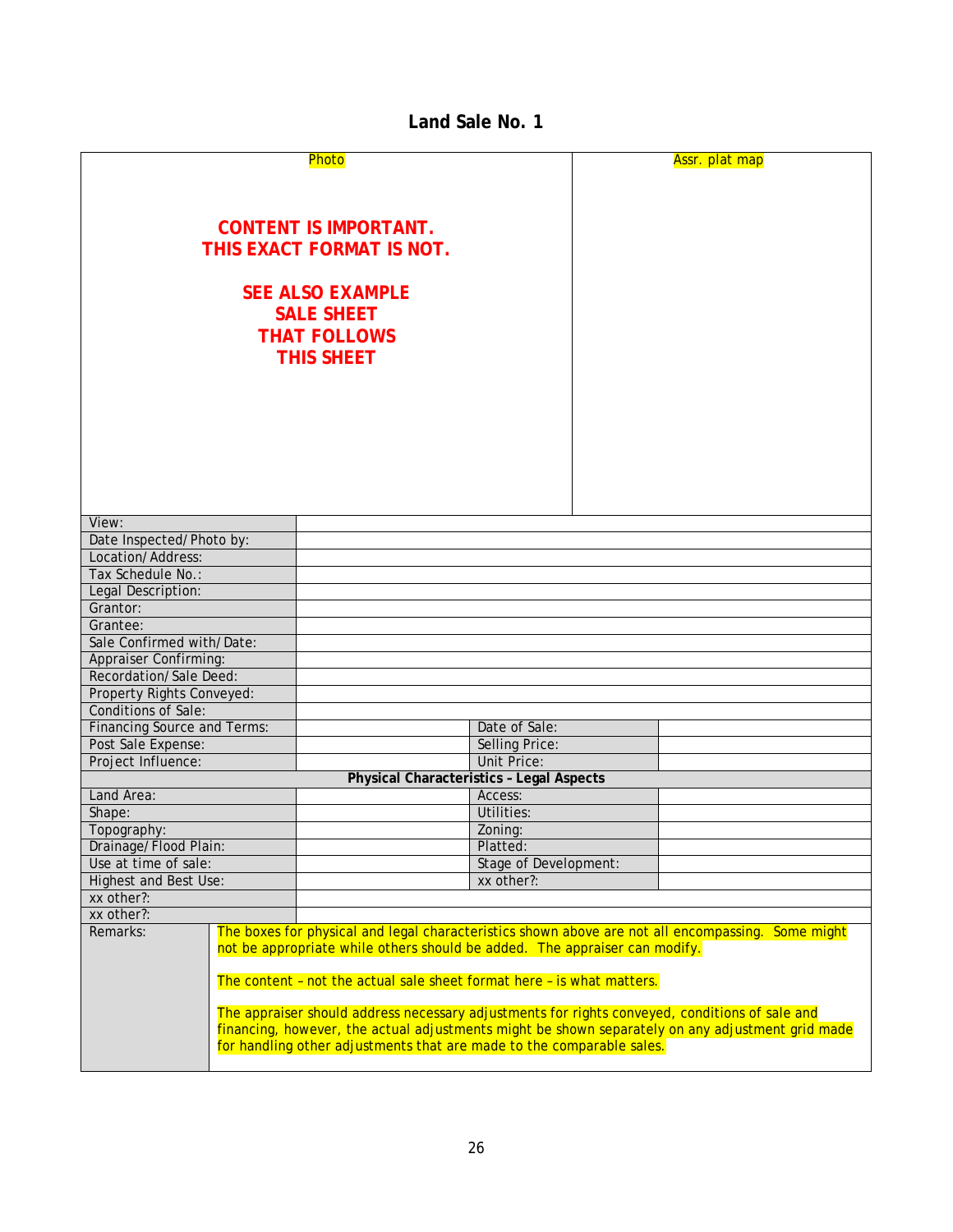<span id="page-32-0"></span>

| <b>EXAMPLE  MODIFY/REFORMAT AS NEEDED</b>                                                             |                                                                                                   |                                                                                                                                                                                                                                                                                                                                 |                                                                                                                                                                                                       |  |  |  |  |
|-------------------------------------------------------------------------------------------------------|---------------------------------------------------------------------------------------------------|---------------------------------------------------------------------------------------------------------------------------------------------------------------------------------------------------------------------------------------------------------------------------------------------------------------------------------|-------------------------------------------------------------------------------------------------------------------------------------------------------------------------------------------------------|--|--|--|--|
|                                                                                                       | Sale 2 under construction with a<br>Midas auto repair store on Stetson<br><b>Hills Boulevard.</b> |                                                                                                                                                                                                                                                                                                                                 | shopping center<br>Ima<br>Clar<br>Aca                                                                                                                                                                 |  |  |  |  |
|                                                                                                       |                                                                                                   |                                                                                                                                                                                                                                                                                                                                 | <b>Powers at Stetson Hills Boulevard</b><br>$\overline{\phantom{a}}$<br>subject<br>Tutt Bivd<br><b>In the Ranch Pt</b><br><b>Land Sale 2</b><br>Private                                               |  |  |  |  |
| View:<br>Date Inspected/Photo by:                                                                     | Southeast                                                                                         |                                                                                                                                                                                                                                                                                                                                 |                                                                                                                                                                                                       |  |  |  |  |
| Location/Address:                                                                                     |                                                                                                   | March 16, 2020/Glen Scot                                                                                                                                                                                                                                                                                                        |                                                                                                                                                                                                       |  |  |  |  |
| Tax Schedule No.:                                                                                     | 53192-16-031                                                                                      | 5845 Stetson Hills Blvd. (south side; indirect access)                                                                                                                                                                                                                                                                          |                                                                                                                                                                                                       |  |  |  |  |
| Lot 4 Stetson Pointe, Colorado Springs  or abbreviated metes/bounds  A tract in<br>Legal Description: |                                                                                                   |                                                                                                                                                                                                                                                                                                                                 |                                                                                                                                                                                                       |  |  |  |  |
| NW4 SW4 Section 15, Township 13 South, Range 65 West, El Paso County                                  |                                                                                                   |                                                                                                                                                                                                                                                                                                                                 |                                                                                                                                                                                                       |  |  |  |  |
| <b>Stetson Pointe LLC</b><br>Grantor:                                                                 |                                                                                                   |                                                                                                                                                                                                                                                                                                                                 |                                                                                                                                                                                                       |  |  |  |  |
| Tower Plaza II LLC<br>Grantee:                                                                        |                                                                                                   |                                                                                                                                                                                                                                                                                                                                 |                                                                                                                                                                                                       |  |  |  |  |
| Sale Confirmed with/Date:<br>Buyer and Seller/May 23 and 30, 2019                                     |                                                                                                   |                                                                                                                                                                                                                                                                                                                                 |                                                                                                                                                                                                       |  |  |  |  |
| Glen Scot<br><b>Appraiser Confirming:</b>                                                             |                                                                                                   |                                                                                                                                                                                                                                                                                                                                 |                                                                                                                                                                                                       |  |  |  |  |
| Recordation/Sale Deed:<br>R# 2070412243/Warranty Deed                                                 |                                                                                                   |                                                                                                                                                                                                                                                                                                                                 |                                                                                                                                                                                                       |  |  |  |  |
| Property Rights Conveyed:                                                                             | Fee Simple                                                                                        |                                                                                                                                                                                                                                                                                                                                 |                                                                                                                                                                                                       |  |  |  |  |
| <b>Conditions of Sale:</b>                                                                            | Arm's Length                                                                                      |                                                                                                                                                                                                                                                                                                                                 |                                                                                                                                                                                                       |  |  |  |  |
| <b>Financing Source and Terms:</b><br>Cash to Seller<br>Date of Sale:                                 |                                                                                                   | May 3, 2018                                                                                                                                                                                                                                                                                                                     |                                                                                                                                                                                                       |  |  |  |  |
| Post Sale Expense:                                                                                    | None                                                                                              | Selling Price:                                                                                                                                                                                                                                                                                                                  | \$500,000                                                                                                                                                                                             |  |  |  |  |
| Project Influence:                                                                                    | None                                                                                              | Unit Price:                                                                                                                                                                                                                                                                                                                     | \$12.00 SF                                                                                                                                                                                            |  |  |  |  |
|                                                                                                       |                                                                                                   | <b>Physical Characteristics - Legal Aspects</b>                                                                                                                                                                                                                                                                                 |                                                                                                                                                                                                       |  |  |  |  |
| Land Area:                                                                                            | 31,824 SF (0.73 AC)                                                                               | Access:                                                                                                                                                                                                                                                                                                                         | Good                                                                                                                                                                                                  |  |  |  |  |
| Shape:                                                                                                | Square                                                                                            | Utilities:                                                                                                                                                                                                                                                                                                                      | All public available at site                                                                                                                                                                          |  |  |  |  |
| Topography:                                                                                           | Level                                                                                             | Zoning:                                                                                                                                                                                                                                                                                                                         | PBC Planned Bus. Center                                                                                                                                                                               |  |  |  |  |
| Drainage/Flood Plain:                                                                                 | Adequate/No flood zone                                                                            | Platted:                                                                                                                                                                                                                                                                                                                        | Yes                                                                                                                                                                                                   |  |  |  |  |
| Visibility                                                                                            | Good                                                                                              | Corner/Inside:                                                                                                                                                                                                                                                                                                                  | Corner                                                                                                                                                                                                |  |  |  |  |
| <b>Surrounding Properties:</b>                                                                        | Retail stores                                                                                     | Stage of Development:                                                                                                                                                                                                                                                                                                           | Fully finished site                                                                                                                                                                                   |  |  |  |  |
| Use at time of sale:                                                                                  | Vacant site                                                                                       |                                                                                                                                                                                                                                                                                                                                 |                                                                                                                                                                                                       |  |  |  |  |
| Highest and Best Use:                                                                                 |                                                                                                   | Retail store; fast food restaurant or similar commercial use                                                                                                                                                                                                                                                                    |                                                                                                                                                                                                       |  |  |  |  |
| Remarks:                                                                                              |                                                                                                   | not be appropriate while others should be added. The appraiser can modify.<br>The content - not the actual sale sheet format here - is what matters.<br>The appraiser should address necessary adjustments for rights conveyed, conditions of sale and<br>for handling other adjustments that are made to the comparable sales. | The boxes for physical and legal characteristics shown above are not all encompassing. Some might<br>financing, however, the actual adjustments might be shown separately on any adjustment grid made |  |  |  |  |

# **Land Sale No. 2**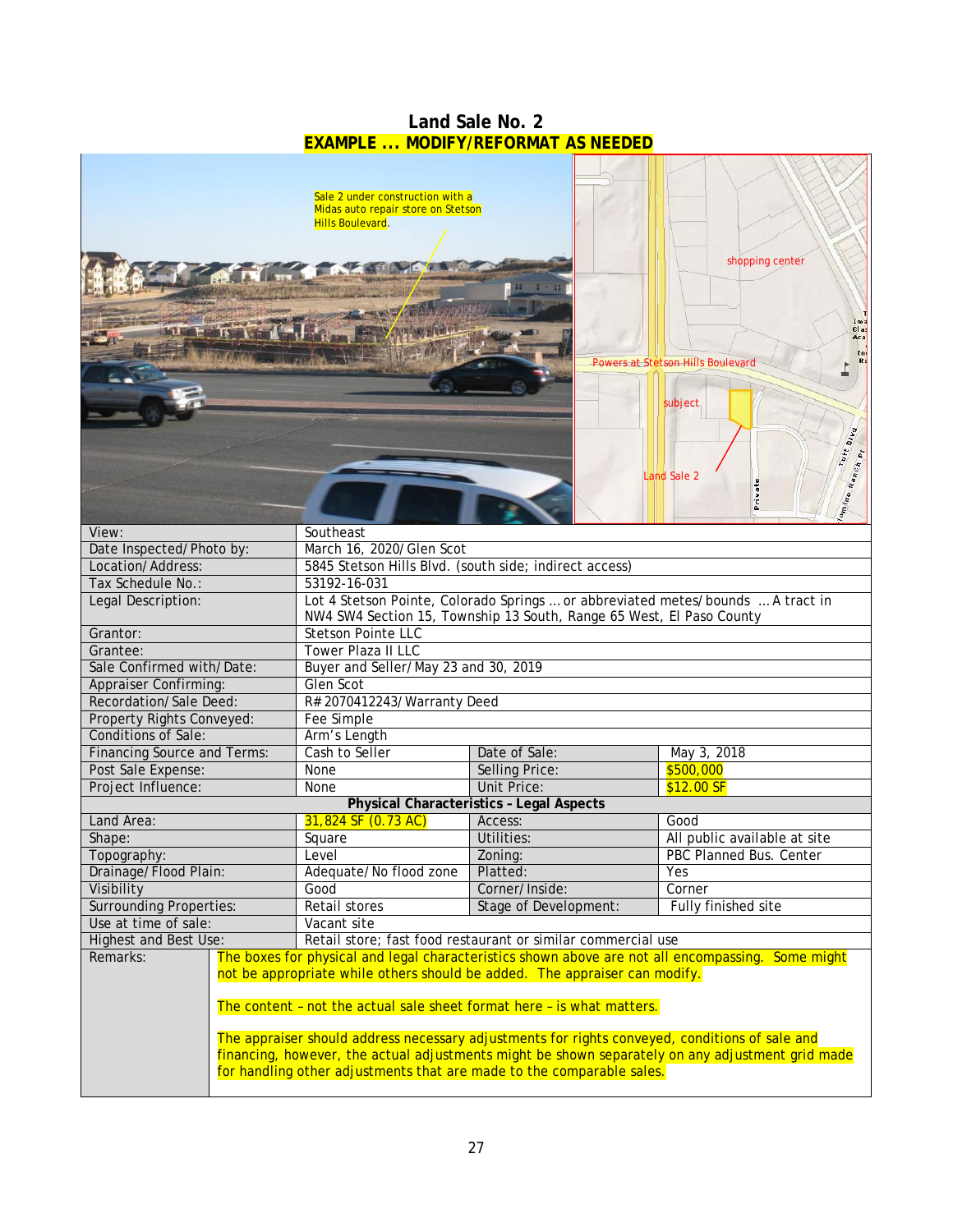### <span id="page-33-0"></span>**Land Sale Adjustment Table**

Include as appropriate. See CDOT ROW manual, Chapter 3, for further information about adjustments.

### <span id="page-33-1"></span>**Land Sales Discussion and Value Conclusion**

xx Some form of Land Sales discussion and conclusion is required.

### <span id="page-33-2"></span>**Off-Premise (billboard) Sign Site Value**

xx Delete if not applicable; otherwise describe and show sign site value for billboard sign site.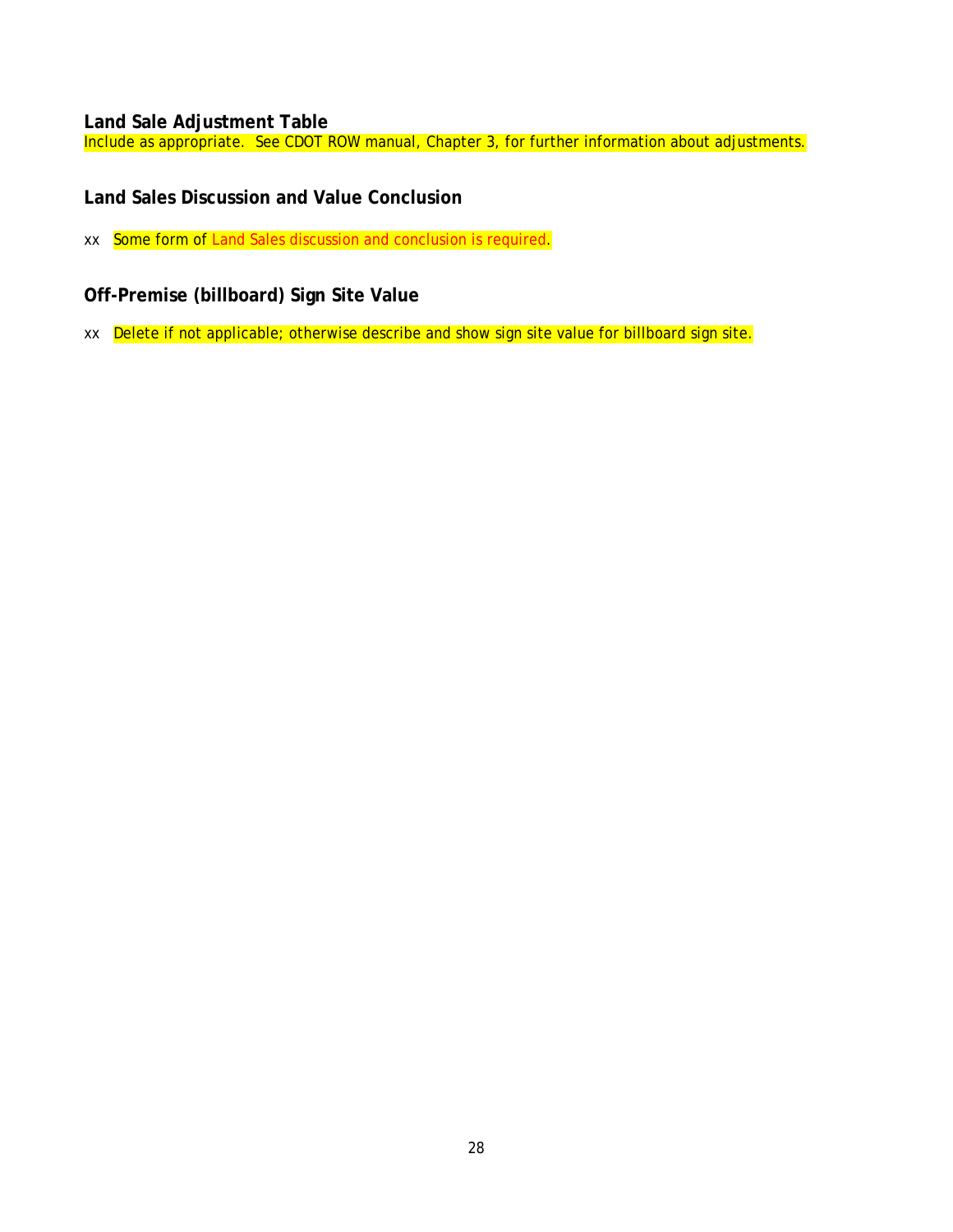### **Cost Approach – Larger Parcel Before Take DELETE THIS APPROACH IF IT DOES NOT APPLY**

<span id="page-34-0"></span>xx Introduce the Cost Approach section with an overview of the process or other appropriate narrative. The appraiser might note that the Cost Approach here is only used to value the affected improvements.

#### <span id="page-34-1"></span>**Cost New of Improvements**

xx Explain if replacement or reproduction cost new is used. Identify cost service, local contractor or other sources used to develop the cost new. Elements typically include direct and indirect (hard/soft) costs and entrepreneurial profit or incentive. NOTE: The appraiser might value only the actual affected portion of improvements that are in the take, or value the whole affected improvement and only show the proportional value for the affected part taken in the value of parts taken section. Either method will work in this Standard Partial Take appraisal format. For example, if 25 feet of a 100-foot fence is taken, the appraiser may either value only the 25-foot portion directly affected (in the take area), or value the whole 100-foot fence, but in the value of parts taken section will only show the value for the 25-foot part taken. Contact CDOT appraisal staff or other agency staff for further advice.

#### <span id="page-34-2"></span>**Depreciation**

xx Discuss depreciation. Depreciation might be allocated among physical, functional and external depreciation.

#### <span id="page-34-3"></span>**Cost Approach Summary and Value Conclusion**

xx

NOTE: Because this Standard Partial Take appraisal format is designed only for assignments involving vacant land or underlying land value + affected minor improvements, no Improved Sales Approach or Income Approach sections were provided here in this format. Typically the Cost Approach is used in the appraisal of affected improvements. However, the appraiser is not prevented from including an Improved Sales Comparison and/or Income Approach in this format if these approaches are appropriate and useful in deriving the contributory value of the affected improvements. In such instance the appraiser can find examples of these other two approaches in the Complex Partial Take Appraisal format and apply either of them following this Cost Approach section.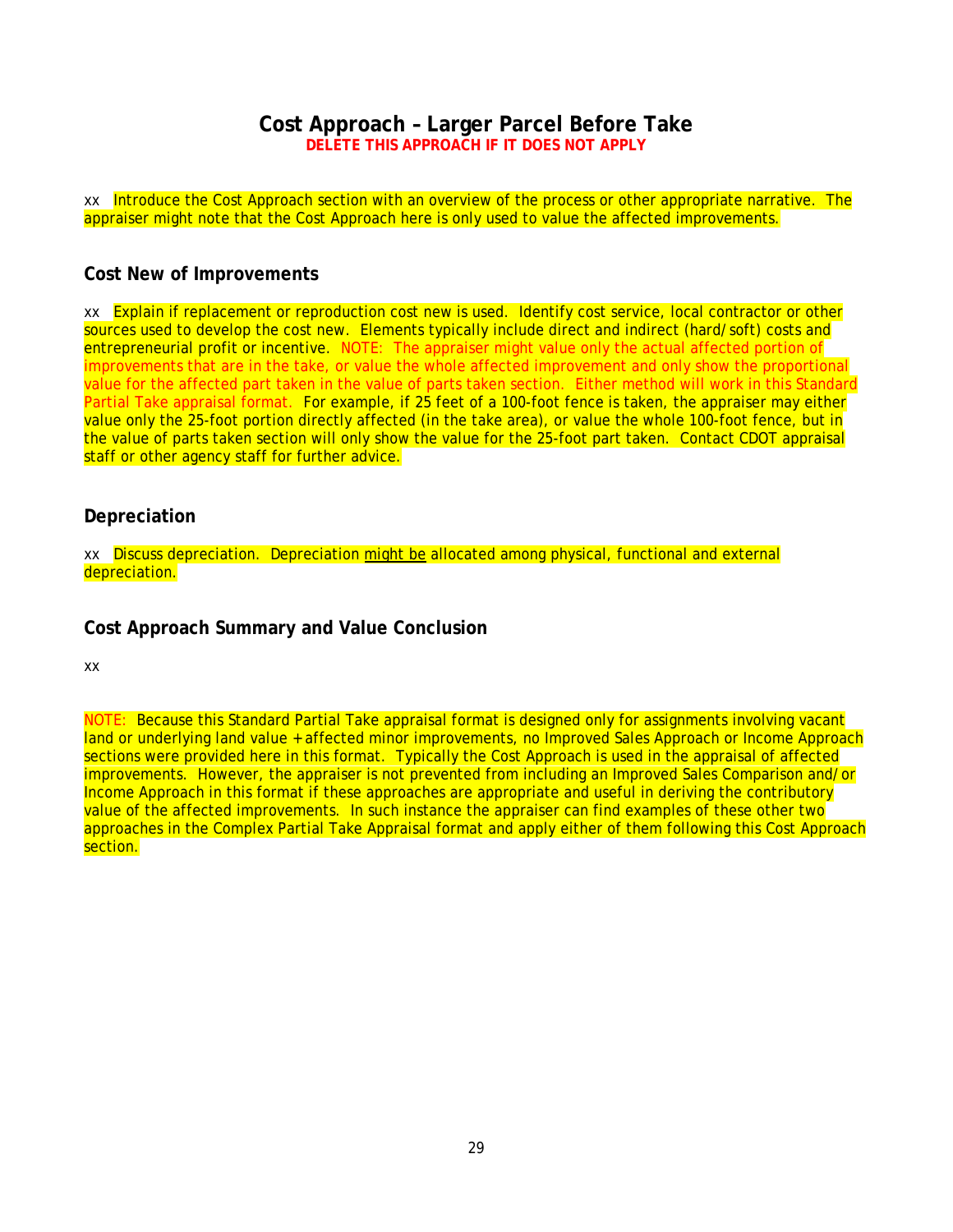## <span id="page-35-0"></span>**Reconciliation – Larger Parcel Value Before Take**

## <span id="page-35-1"></span>**Value Indications**

xx **Note:** Introduce overview of valuation process or similar narrative here

| Land/Site Value |  |
|-----------------|--|
| Cost Approach   |  |

### <span id="page-35-2"></span>**Reconciliation**

xx **Note:** Describe final value conclusion analyses and state conclusion

## <span id="page-35-3"></span>**Larger Parcel Value Before Take (Land + Affected Improvements)**

| Total Value<br>Larger Parcel Value Before Take                       |  |  |  |
|----------------------------------------------------------------------|--|--|--|
| Land/Site Value                                                      |  |  |  |
| Affected Improvements Contributory Value                             |  |  |  |
| Total Larger Parcel Value Before Take (Land + Affected Improvements) |  |  |  |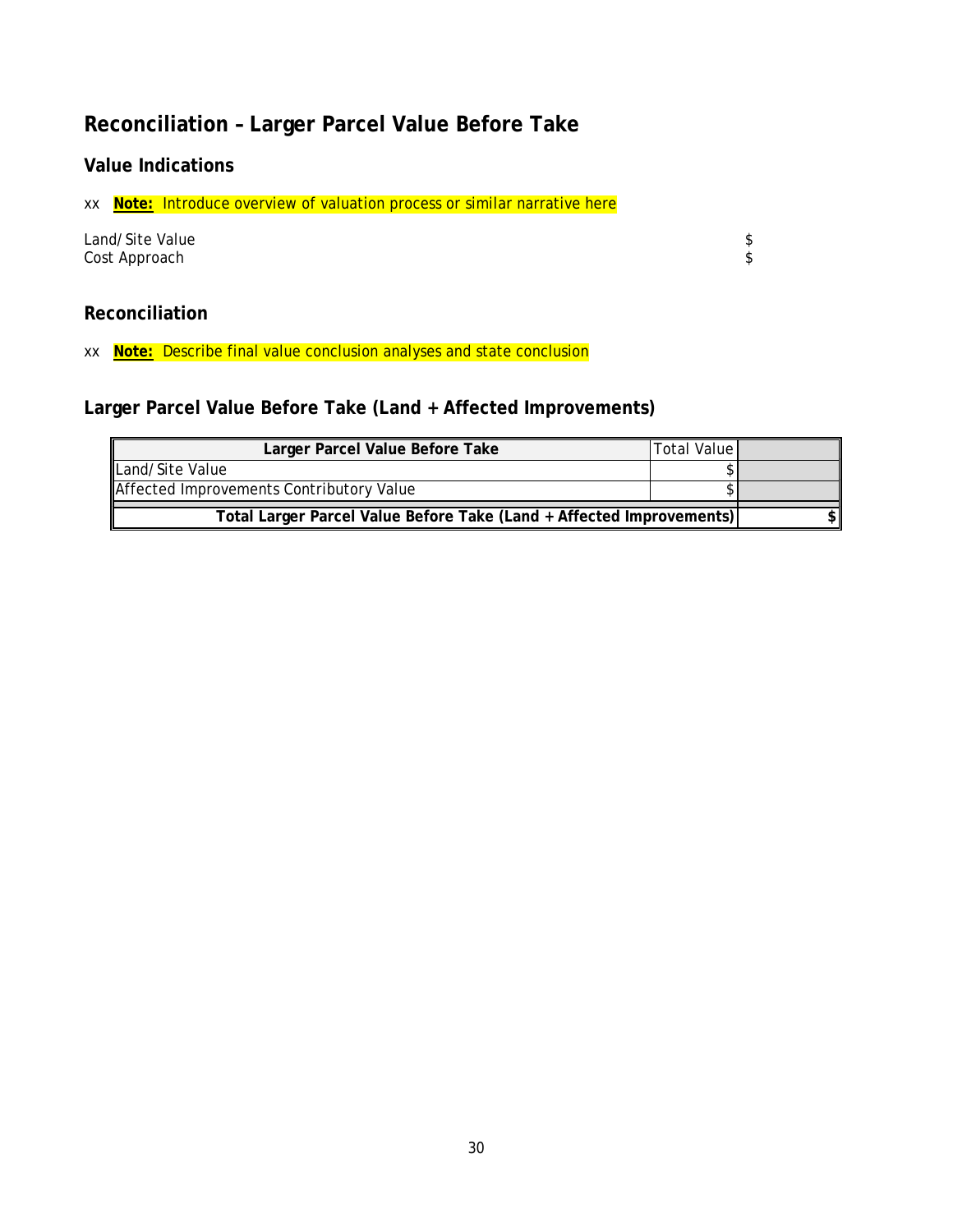## **PART 4 – FACTUAL DATA – PART TAKEN**

## **Identification of the Part Taken**

<span id="page-36-1"></span><span id="page-36-0"></span>xx **Note:** Write an introduction here, as appropriate. The Part Taken description section below is for describing the parts taken. This is not intended as the place to describe or "presage" the effects of such takings on the remainder. Simply describe the proposed acquisitions. Add or delete items below as needed.

Example introduction: The proposed acquisitions from the subject property are described below, including two fee takings, two permanent easements, a slope easement and a temporary easement for construction. The fee takings are narrow strips along two sides of the property that are necessary for an added highway lane that will be built as part of the project. The permanent easements are necessary for relocating an existing water line along the widened highway, as well as for a installing a gas line that will bring service to the neighborhood. The slope easement is required to maintain proper slope next to the widened roadway, while the temporary easement is necessary for a construction work area to build the highway and related improvements.

#### The acquisitions are shown on the r.o.w. plan sheet below/that follows:

 $\frac{1}{\sqrt{2}}$  $\perp$ STETSON HILLS BLVD. тH  $\overline{1}$  $B.\overline{0}$ .A  $-805$ ۱E  $\overline{\Box}$  $-\check{P}$ Existing Right-of-Way<br>(Plat Book Z-3, Page 103)  $\perp$  $K_{408}$  $60.92$ <br>S20°45'48"W  $\widehat{\mathbf{p}}$ BUC MPROVEMENTS EASEMENT  $\left| \ \ \right|$  $\overline{21}$ Rc =100.00'<br>- Ac = 69°13'29"<br>- Lc <u>=120.82</u>' ---<br>C =113.60" ----<br>@CB =N34°32'36"E ŗ,  $\sqrt{409}$  $54$ TRACT B<br>8,870 SQ. FT.  $\left| \ \right|$ 2638.83<sup>T</sup> S 0° 0544" Drainage Easement<br>Reception #207091442 BLVD.  $\left| \ \right|$  $\triangleleft$  of W"90'40 LOT 2<br>44,203 SQ. FT. **RACT** POWERS LOT 3<br>45,011 SQ. FT. East line of 150' RDW per<br>1984 Annexation Agreemer<br>Bk 3918 pgs 581-605 LOT 4<br>31.824 SQ. FT. 150 RD 1984 Stetson Pointe<br>(Rec. No. 209712997) 画 Annexati RANGE 1  $-345.6$  $\vert \ \ \vert$ LOT 1<br>57,945 SQ. FT.  $^{124}$  $E_A - 29$ <sup>REV</sup>  $\perp$  $\mathbf{L}$ P.O.B. for<br>EA-29 CCESS & PUBLIC<br>MLMY EASEMENT<br>DEB BLMS Stockade Point (Private Rd)  $\Box$  $\perp$ (EA-29)<sup>REV</sup> Stetson Pointe, LLC Way  $\perp$ Parcel Area \*\* = 17,699 Sq. Ft. (0.406 Ac.) Right of 39.63'<br>S1°14'12"W (All of Tract A)  $\frac{-\text{secr}\overline{\text{m}}}{-\text{secr}\overline{\text{m}}}\underbrace{135,\text{Res}\overline{\text{m}}}{135,\text{Res}\overline{\text{m}}}$  $(410)$  $\vert \ \ \vert$ Existing El Paso Co. Assessor #5319200007 (inactive) 18.59<br>-S4° 21′06″W LOT 5<br>26,822 SQ. FT  $(411)$ \*\* Includes 13,587 Sq. Ft. Area defined in the<br>Annexation Agreement (Bk 3918, Pgs 581-605)  $\perp$ 807 Е E.O.A.  $-\mathbf{R}$  – — ⊮ . . 80  $\left\vert -\right\vert$  $412$ DRAINAGE CHANNEL  $\perp$  $27'$ Stetson **Hill**s Self Storage —<br>**Fil**ing No. 2<br>(Rec. No. 204130150) issuw S89 6.06'<br>S89° 55'53"W ş  $\left\vert \ \right\vert$ light of Denotes the greg in Tract "A" in<br>the 1984, Apparation Assessment

#### **CDOT ROW Plan Sheet**

<span id="page-36-2"></span>Insert CDOT r.o.w. plan sheet(s) or other exhibit showing the property taken for the project. This is a suggested location for this exhibit. Edit header as appropriate. SAMPLE BELOW: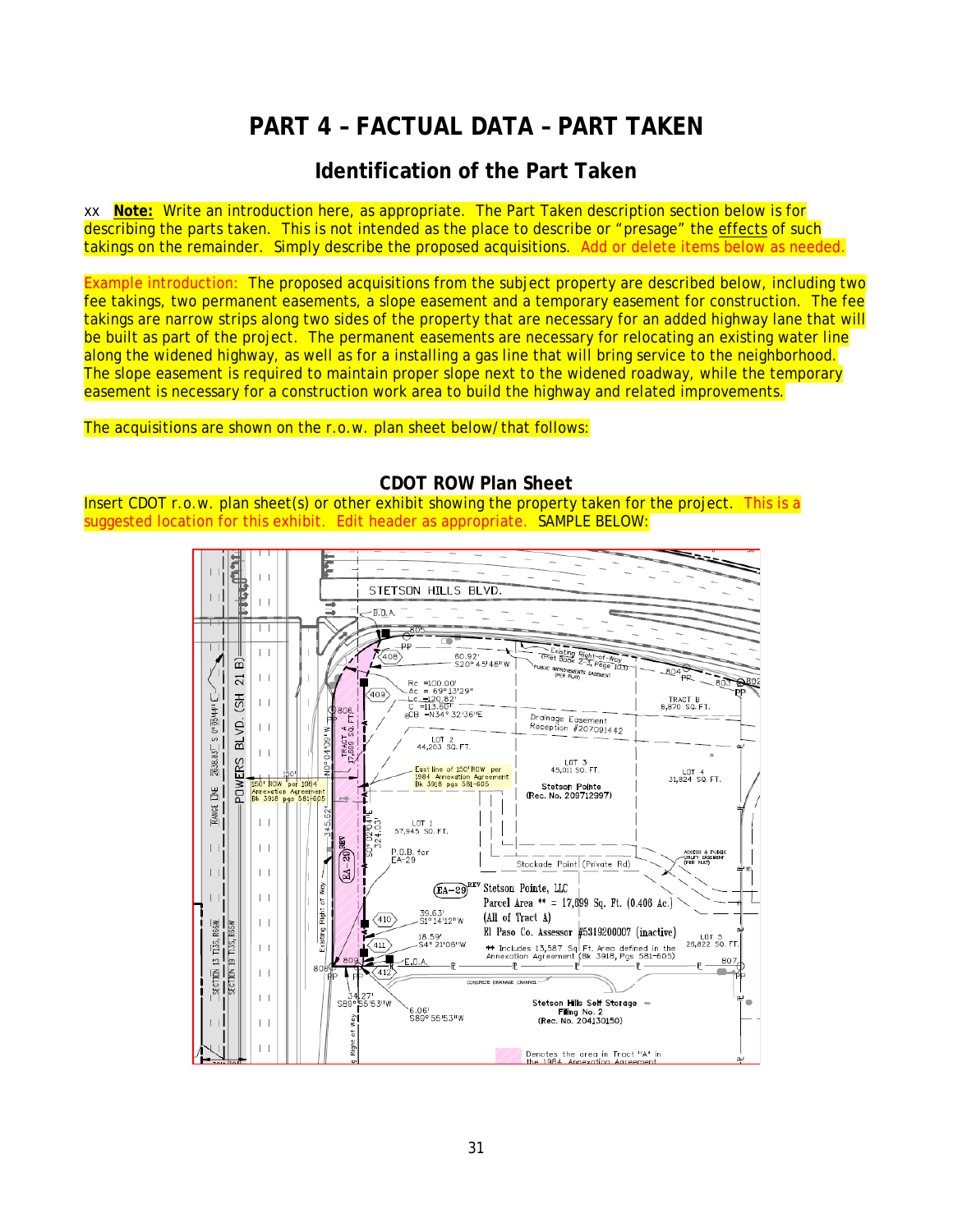## **Property Data – Part Taken**

<span id="page-37-1"></span><span id="page-37-0"></span>Add/delete/edit items below as appropriate. **Land/Site Data**

Parcel No. XX

xx

Parcel No. XX

xx Example: Parcel 5 is a long, narrow, 1,000-SF land strip along the west side of the property. It measures 10 feet deep by 100 feet long.

Parcel No. XX

xx

Owner Off-Premise Sign (billboard) Site

xx

Access Control Line (A-line)

xx

### <span id="page-37-2"></span>**Easement Data**

PE-XX

xx

PE-XX

xx

UE-XX

xx

SE-XX

xx

<span id="page-37-3"></span>**Owner Improvements Data**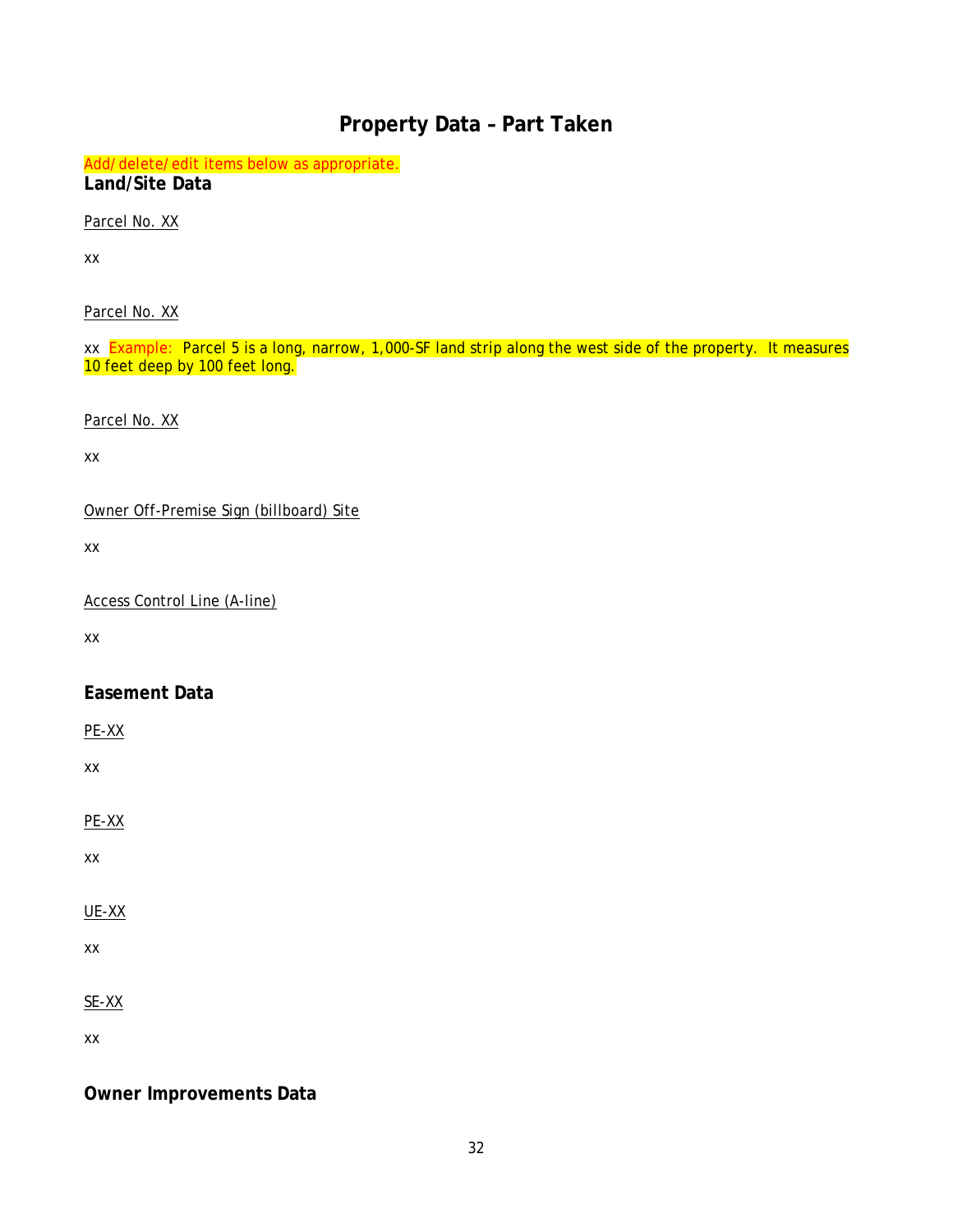Include any improvements in an easement or temporary easement that will be affected (damage/destroyed) and which will not be restored by the project. Contact CDOT appraisal staff or other agency staff for further information.

Description of Owner Buildings/Structures/Site Improvements

xx

Owner Fixtures

xx

Owner Trade Fixtures (Real Property)

xx

Owner On-Premise Sign

xx

### <span id="page-38-0"></span>**Tenant Improvements Data**

Include any improvements in an easement or temporary easement that will be affected (damage/destroyed) and which will not be restored by the project. Contact CDOT appraisal staff or other agency staff for further information.

Description of Tenant Buildings/Structures/Site Improvements

xx

Tenant Fixtures (Attached/Integral to Improvements)

xx

Tenant Trade Fixtures (Attached/Not Integral to Improvements)

xx

Tenant On-Premise Sign

xx

Tenant Off-Premise Sign (billboard)

xx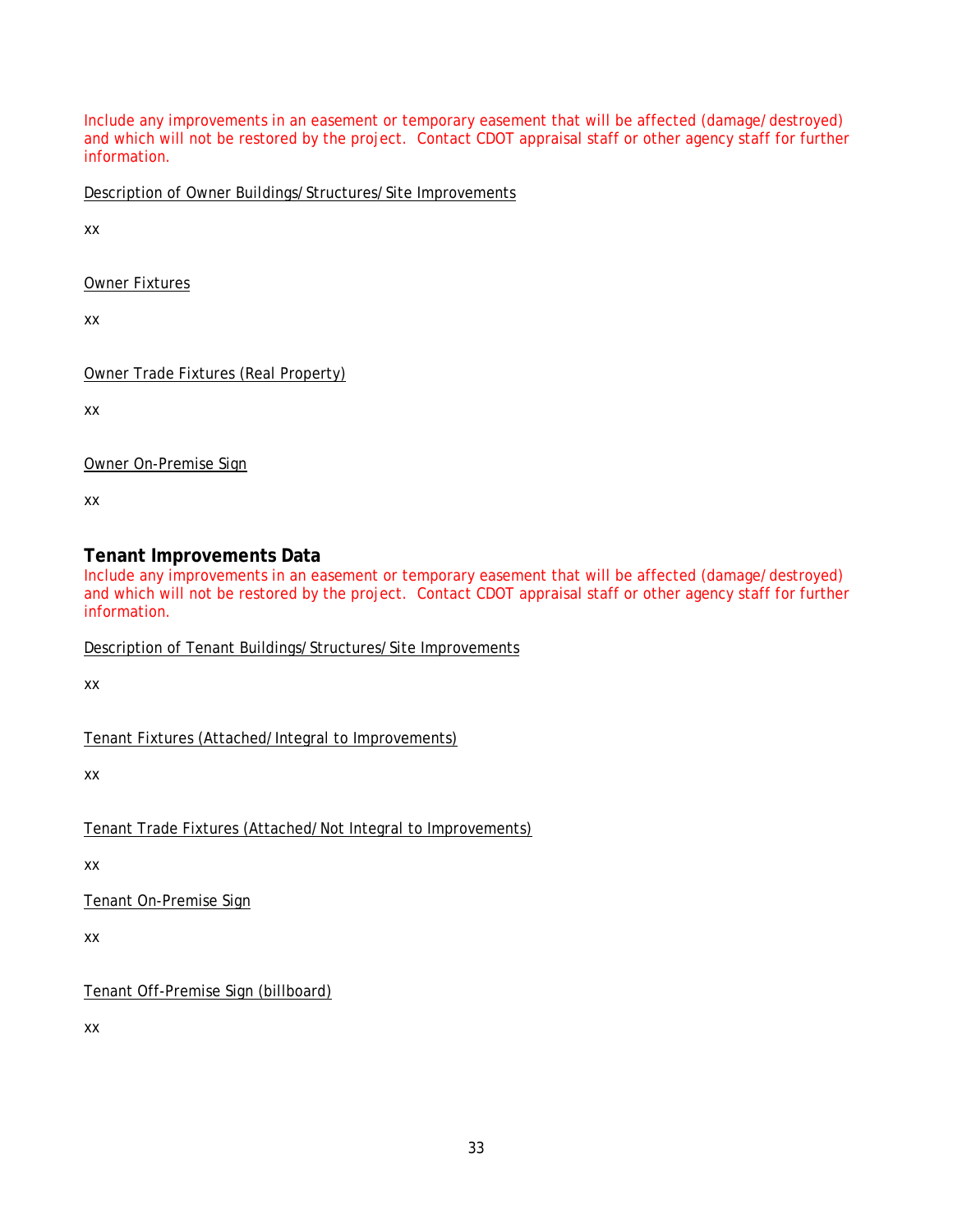## **Partial Takings Photographs**

### Example: All Photos by John Smith on May 1, 202X

<span id="page-39-0"></span>

Example: Parcel 1, view south along Smith Road, affected fencing in foreground.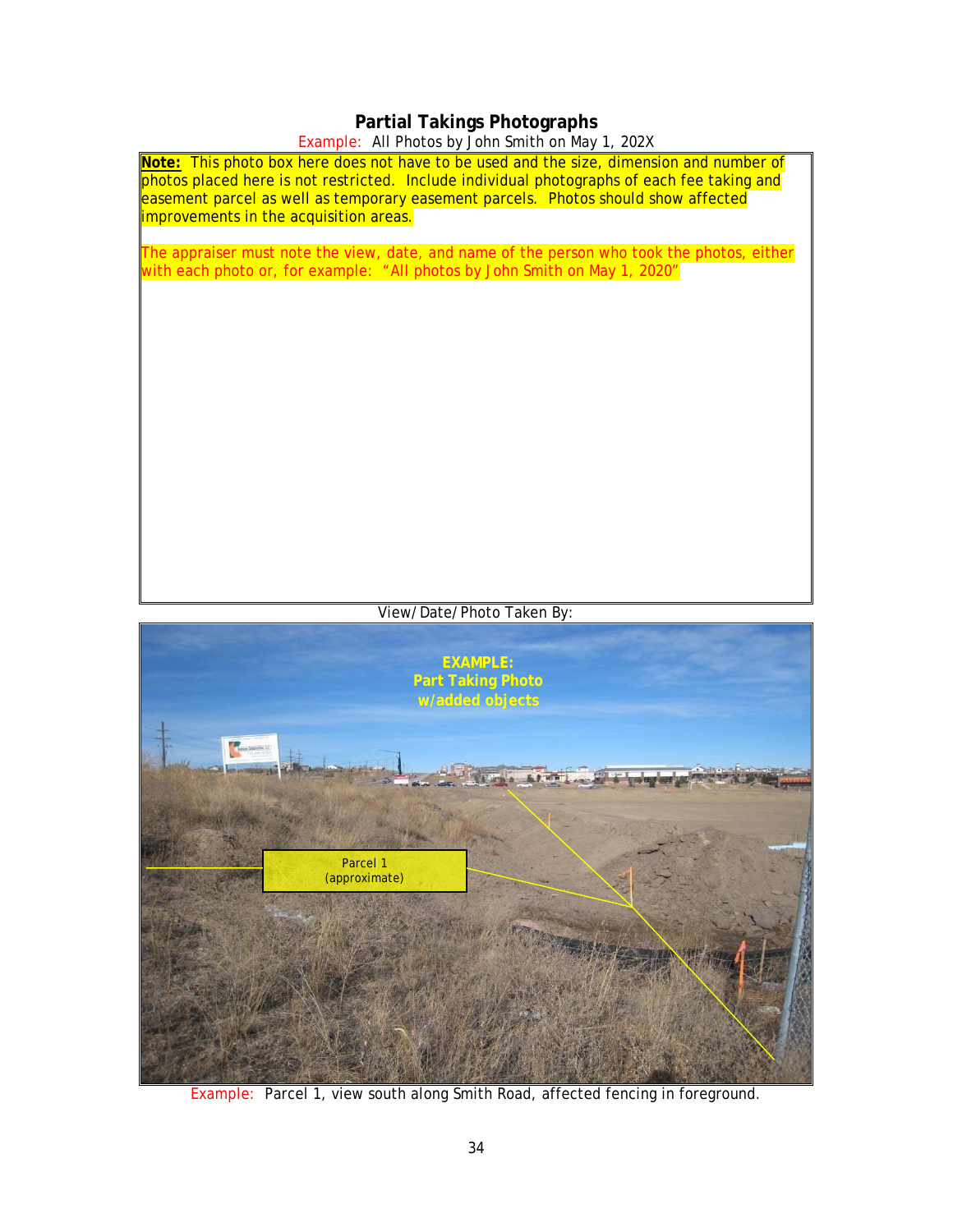## <span id="page-40-0"></span>**PART 5 – ANALYSIS and VALUATION – PART TAKEN**

## **Value of Part Taken as Part of Larger Parcel**

#### <span id="page-40-1"></span>xx **Note:** Write an introduction here, as appropriate. Add or delete items below as needed.

Example: The value of the subject larger parcel (land and affected improvements only) was previously estimated at \$435,000, including \$35,000 contributory value for the affected improvements. The land value is estimated at \$x.xx SF, with the value of the land parts taken contributing equally to the value of the land as a whole (larger parcel).

The value of the permanent/slope/utility easements is allocated/estimated/concluded/etc. at xx% of the fee value of the underlying land (provide support for the easement % allocation estimate/opinion).

The value of the land parts taken, easements and affected improvements are shown below:

## <span id="page-40-2"></span>**Land/Site Value of Part Taken**

Parcel No. XX

xx

Parcel No. XX

xx  $Example: 1,000 SF x $x.x = $xx,xxx$ 

Parcel No. XX

xx

Owner Off-Premise Sign (billboard) Site

xx

Access Control Line (A-line)

xx

## <span id="page-40-3"></span>**Easement Value of Part Taken**

PE-XX

xx

PE-XX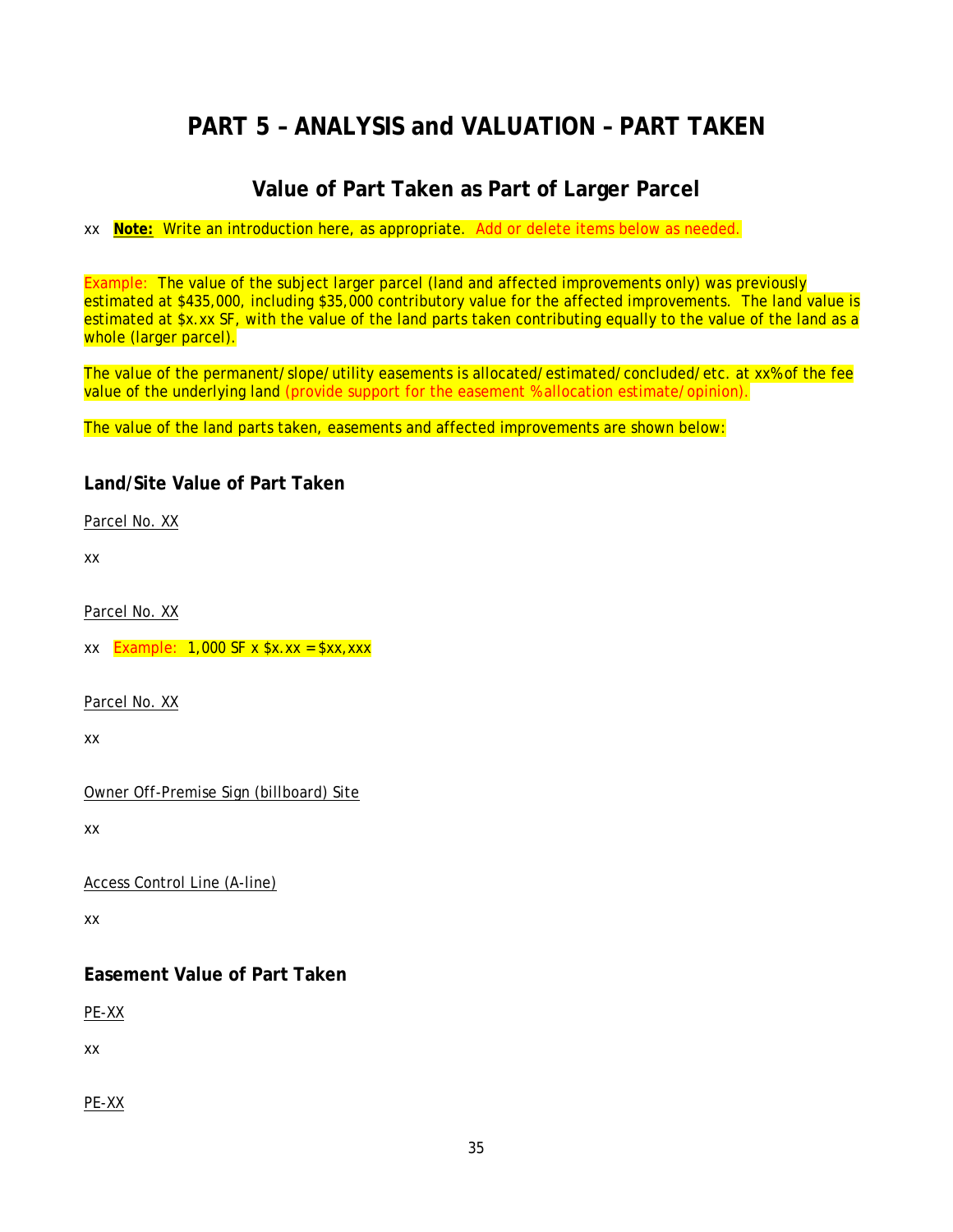#### $xx$  Example: 1,000 SF x  $x \cdot xx \times 0$ .  $xx =$   $x \cdot xx$

UE-XX

xx

SE-XX

xx

### <span id="page-41-0"></span>**Owner Improvements Contributory Value of Part Taken**

Include any improvements in a TE that will be affected (damage/destroyed) and which will not be restored by the project. Contact CDOT appraisal staff or other agency staff for further information.

Owner Buildings/Structures

xx

Owner Fixtures

xx

| Owner Trade Fixtures (Real Property) |
|--------------------------------------|
|--------------------------------------|

xx

Owner On-Premise Sign

xx

### <span id="page-41-1"></span>**Tenant Improvements Contributory Value of Part Taken**

Include any improvements in a TE that will be affected (damage/destroyed) and which will not be restored by the project. Contact CDOT appraisal staff or other agency staff for further information.

Tenant Buildings/Structures

xx

Tenant Fixtures

xx

Tenant Trade Fixtures (real property)

xx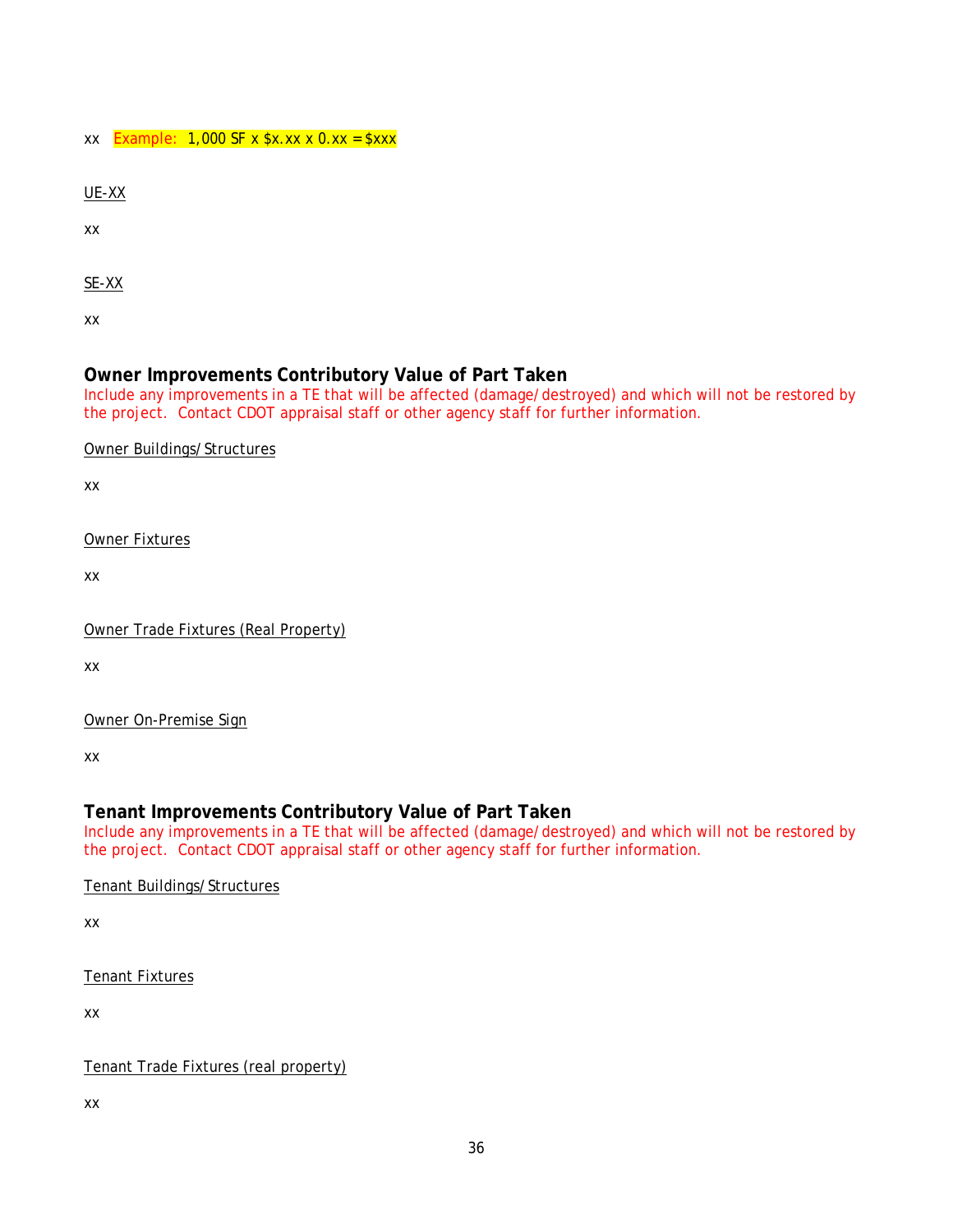### Tenant On-Premise Sign

xx

Tenant Off-Premise Sign (billboard)

xx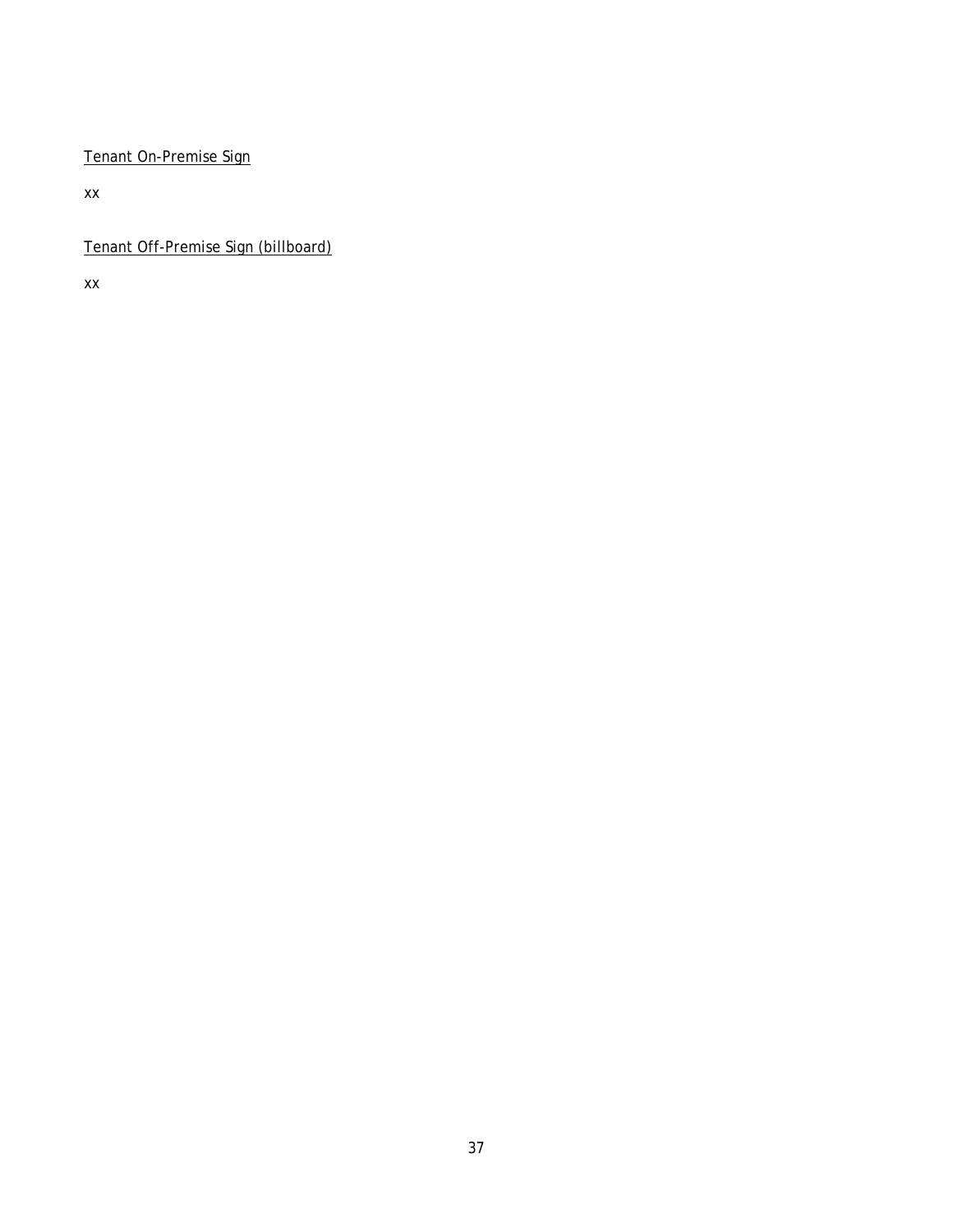## **Summary of Value of Part Taken**

<span id="page-43-0"></span>The value of the part taken as part of the larger parcel appraised is summarized as follows:

| <u>JE. Gelete/edit nighlighted cells/Tows as appropriate.</u> Other cells are required uata. Add cells as heeded<br>Value of Part Taken |                                                                     |                         |                       |                                            |                              |                             |
|-----------------------------------------------------------------------------------------------------------------------------------------|---------------------------------------------------------------------|-------------------------|-----------------------|--------------------------------------------|------------------------------|-----------------------------|
|                                                                                                                                         |                                                                     |                         |                       |                                            |                              |                             |
| Land/Site Takings<br>Area SF                                                                                                            |                                                                     |                         |                       | Total                                      |                              |                             |
| Parcel No.                                                                                                                              | (or other Unit)                                                     | \$ Unit Value           |                       | Value                                      | Value                        |                             |
| None or list<br>parcels                                                                                                                 |                                                                     |                         |                       | \$                                         |                              |                             |
| Note: add/delete                                                                                                                        |                                                                     |                         |                       | \$                                         |                              |                             |
| rows as needed<br><u>in</u>                                                                                                             |                                                                     |                         |                       | \$                                         |                              |                             |
| this section and                                                                                                                        |                                                                     |                         |                       |                                            |                              |                             |
| sections below                                                                                                                          |                                                                     |                         |                       | \$                                         |                              |                             |
|                                                                                                                                         | Owner Off-Premise Sign (billboard) Site Value                       |                         |                       |                                            |                              |                             |
|                                                                                                                                         |                                                                     |                         |                       | <b>Total Land/Site Value of Part Taken</b> | \$                           |                             |
|                                                                                                                                         |                                                                     | <b>Easement Takings</b> |                       |                                            |                              |                             |
| Parcel No.                                                                                                                              | Area SF<br>(or other Unit)                                          | \$ Unit Value           | % of Fee              | Value                                      | Total<br>Value               |                             |
|                                                                                                                                         |                                                                     |                         |                       | \$                                         |                              |                             |
|                                                                                                                                         |                                                                     |                         |                       | \$                                         |                              |                             |
|                                                                                                                                         |                                                                     |                         |                       | \$                                         |                              |                             |
|                                                                                                                                         |                                                                     |                         |                       | <b>Total Easement Value of Part Taken</b>  | \$                           |                             |
| Owner Improvement Takings (Contributory Value)                                                                                          |                                                                     |                         |                       |                                            |                              |                             |
| <b>Description of Improvements</b><br>(buildings, structures, etc.)                                                                     |                                                                     |                         | Contributory<br>Value | Total<br>Value                             |                              |                             |
| None                                                                                                                                    | or provide detailed list of improvements                            |                         |                       | \$                                         |                              |                             |
|                                                                                                                                         |                                                                     |                         |                       | \$                                         |                              |                             |
|                                                                                                                                         |                                                                     |                         |                       | \$                                         |                              |                             |
| Owner Fixtures                                                                                                                          |                                                                     |                         |                       | \$                                         |                              |                             |
| Owner Trade Fixtures (real property)                                                                                                    |                                                                     |                         | \$                    |                                            |                              |                             |
|                                                                                                                                         | Owner On-Premise Signs Contributory Value                           |                         |                       |                                            |                              |                             |
| Total Owner Improvements Contributory Value of Part Taken                                                                               |                                                                     |                         |                       | \$                                         |                              |                             |
|                                                                                                                                         | <b>Tenant Improvement Takings (Contributory Value)</b>              |                         |                       |                                            |                              |                             |
|                                                                                                                                         | <b>Description of Improvements</b><br>(buildings, structures, etc.) |                         |                       | Contributory<br><b>Value</b>               | <b>Total</b><br><b>Value</b> |                             |
|                                                                                                                                         |                                                                     |                         |                       | \$                                         |                              |                             |
|                                                                                                                                         |                                                                     |                         |                       | \$                                         |                              |                             |
|                                                                                                                                         |                                                                     |                         |                       | \$                                         |                              |                             |
| <b>Tenant Fixtures</b>                                                                                                                  |                                                                     |                         |                       | \$                                         |                              |                             |
|                                                                                                                                         | Tenant Trade Fixtures (real property)                               |                         |                       | \$                                         |                              |                             |
| Tenant On-Premise Sign Contributory Value                                                                                               |                                                                     |                         | \$                    |                                            |                              |                             |
|                                                                                                                                         | Tenant Off-Premise Sign (billboard) Contributory Value              |                         |                       | \$                                         |                              |                             |
|                                                                                                                                         | <b>Total Tenant Improvements Contributory Value of Part Taken</b>   |                         |                       |                                            | $\overline{\mathbf{S}}$      |                             |
|                                                                                                                                         |                                                                     |                         |                       | <b>Total Value of Part Taken</b>           |                              | $\left  \mathbf{r} \right $ |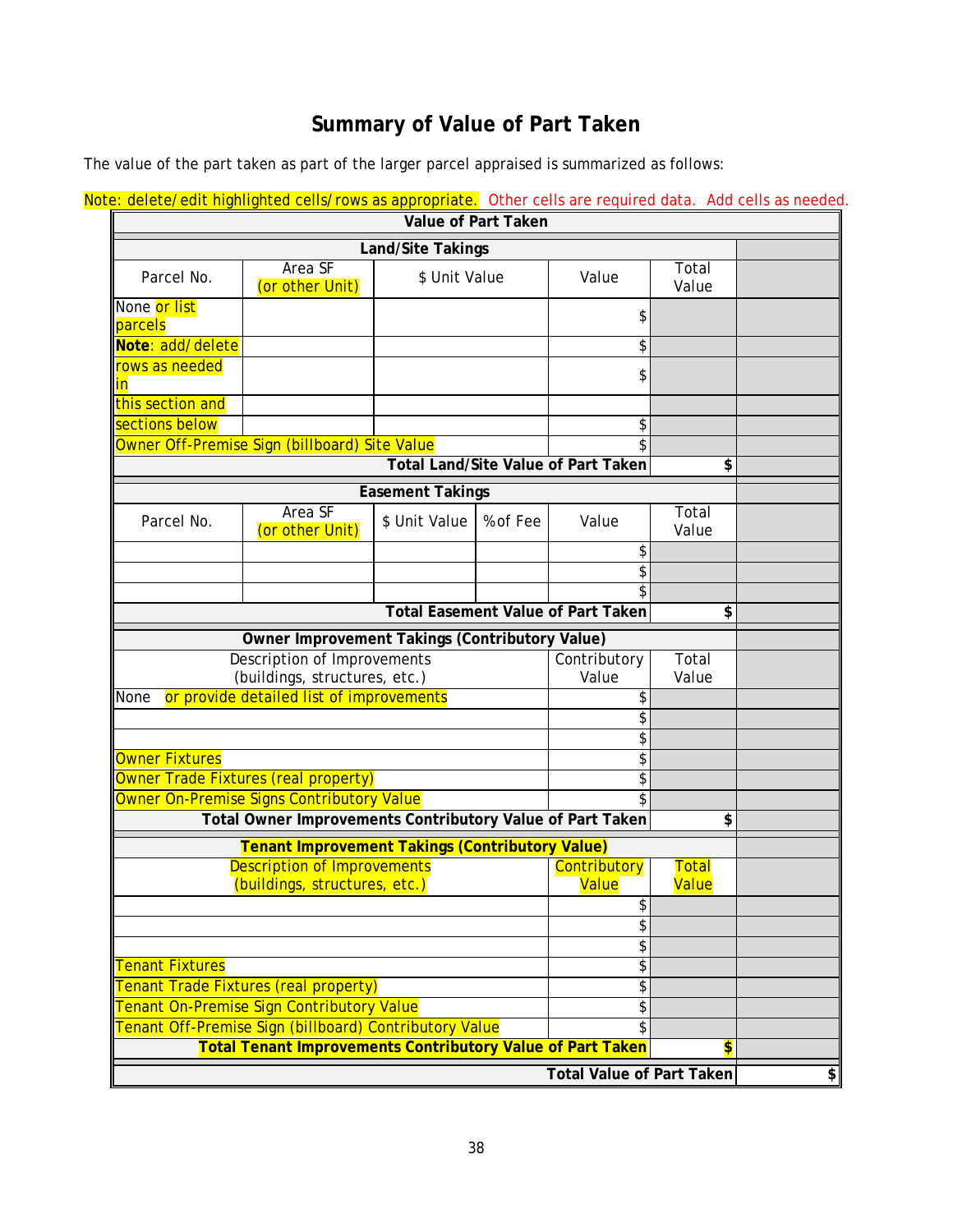## **PART 6 – RESIDUE VALUE BEFORE TAKE**

<span id="page-44-0"></span>The residue value before take is a mathematical step that is simply the value of the larger parcel (land + affected improvements) minus the value of the part taken, including fee takings, easements and affected improvements, but excluding any temporary easements. The calculation is shown below:

| Residue Value Before Take                                                    |               |  |  |
|------------------------------------------------------------------------------|---------------|--|--|
| Larger Parcel Value Before Take (land + affected improvements)               |               |  |  |
| <less> Value of Part Taken (Land + Easements + Affected Improvements)</less> | $\mathcal{S}$ |  |  |
| Residue Value Before Take                                                    |               |  |  |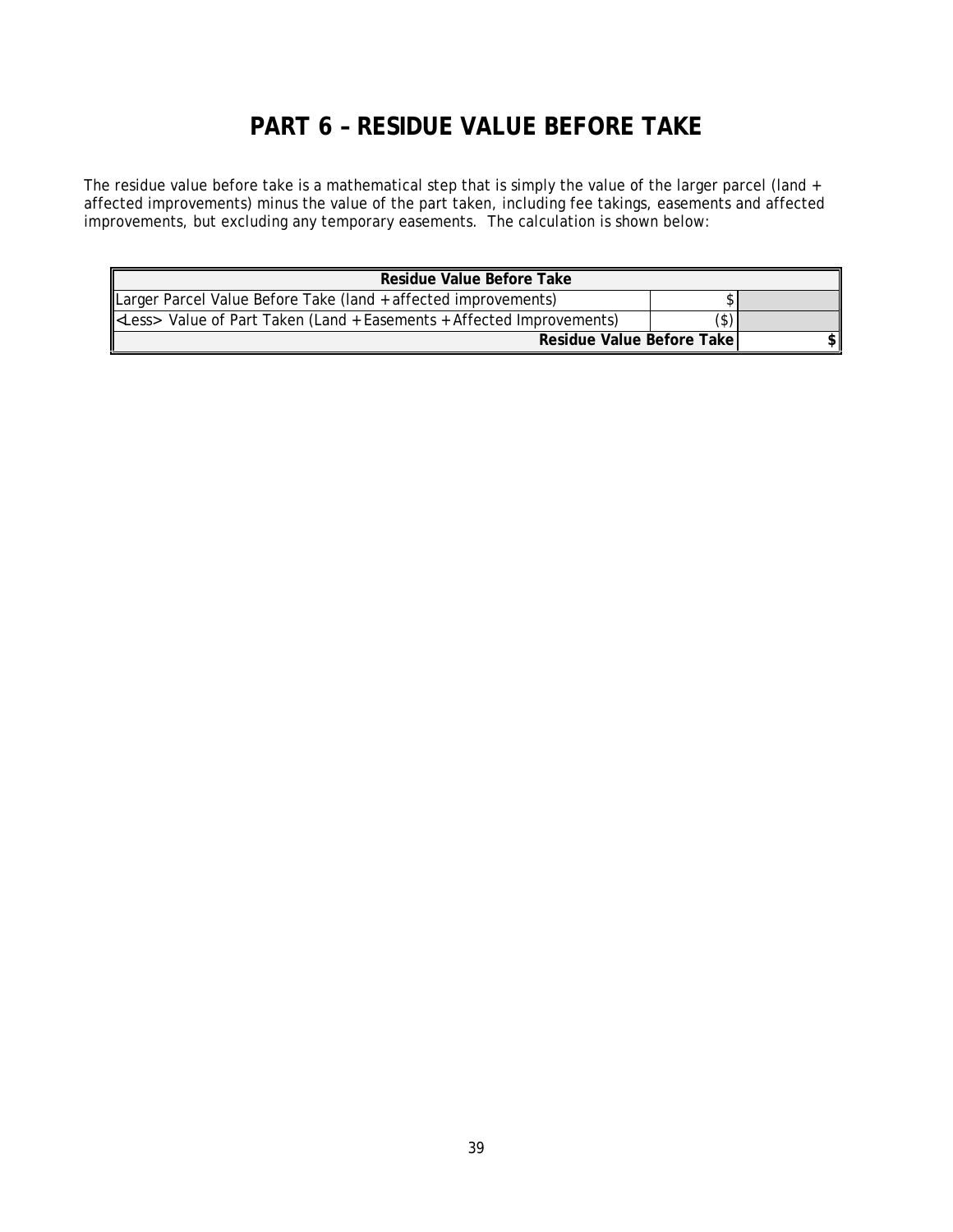## **PART 7 – FACTUAL DATA – RESIDUE AFTER TAKE**

<span id="page-45-0"></span>Any influence by the project on the neighborhood and/or the subject property itself must be considered in the residue analysis and valuation. The Project Influence rule (ignore Project Influence) does not apply in the After Valuation. Any influence of the project on the residue property must be addressed.

**NOTE:** Do not use this Standard Partial Take appraisal format if there are any incurable damages to the remainder after the take, or significant curable damages to the remainder, or if there are any offsetting special benefits as a result of the project or as a result of a cost to cure. In these instances the appraiser will use CDOT's Complex Partial Take appraisal format.

## **Neighborhood Description – Project Influences**

<span id="page-45-1"></span>xx Changes in the neighborhood due to the project can help establish whether there are any non-compensable damages and/or general benefits (vs. offsetting special benefits) to the subject remainder. Describe the affect the project has on market dynamics and property values in the neighborhood after the take and the assumed construction of the transportation or other project. If the project has no clear or measurable influence on the neighborhood, note this conclusion and the reasoning behind it. NOTE: This appraisal format effectively presumes there is no change in land value that would indicate either an incurable damage or an offsetting special benefit to the residue land. Land value (unit price) should be unchanged except in the case of land value damage that is readily curable. If the neighborhood market dynamics and project influences otherwise indicate a likely +/- change in residue land value from the before condition, the appraiser may need to use CDOT's Complex Partial Take appraisal format instead.

## **Property Description – Residue After Take**

<span id="page-45-2"></span>**Note:** Describe the residue parcel: the subject remainder property after the take in its "as is" condition. Do not focus on what has changed in the property as a result of the taking, but simply describe the remainder as it is. At this point in the appraisal it does not matter what the property was before the taking. That's the point of the compensation estimate for the value of the part taken. The taking is compensated. There is no need to reference the remainder property as something less than what it was before the take. All that matters is what the remainder is now. The narrative should let go of the part taken and focus on the remainder that remains. Describing a remainder parcel as a 40,000-SF site before the take, now reduced in size by 75% to 10,000 SF, is narrative that has not let go of the part taken, and may create a false narrative of implied damage that is not supported in the remainder valuation. Simply describe the remainder as a 10,000-SF parcel. That the remainder was as part of something previously larger is not relevant. What matters is the appraisal of the remainder property as it is after the taking.

Residue Improvements: Because this Standard Partial Take appraisal format is designed for valuation of land and affected improvements only (not primary buildings, structures, etc.), it might not be necessary in this format to describe or appraise building structures on the remainder that are unaffected by the taking. However, under "Owner" and/or "Tenant" improvement headers below, the appraiser should describe remnants of affected severed improvements appraised in the before condition (fencing, sprinkler systems, septic systems etc.), as well as primary improvements that now in the after condition are affected by the taking (house affected by severed septic).

This "residue after take" section provides foundation for the "highest and best use" after take, and whether there is any indication of curable compensable damage to the residue property. Do not use this Standard Partial Take appraisal format if there are offsetting special benefits, incurable damages or any significant curable damages to the remainder land or improved property after the take. Instead use CDOT's Complex Partial Take appraisal format. Consult CDOT for advice. Add/Delete/Edit subheads as needed.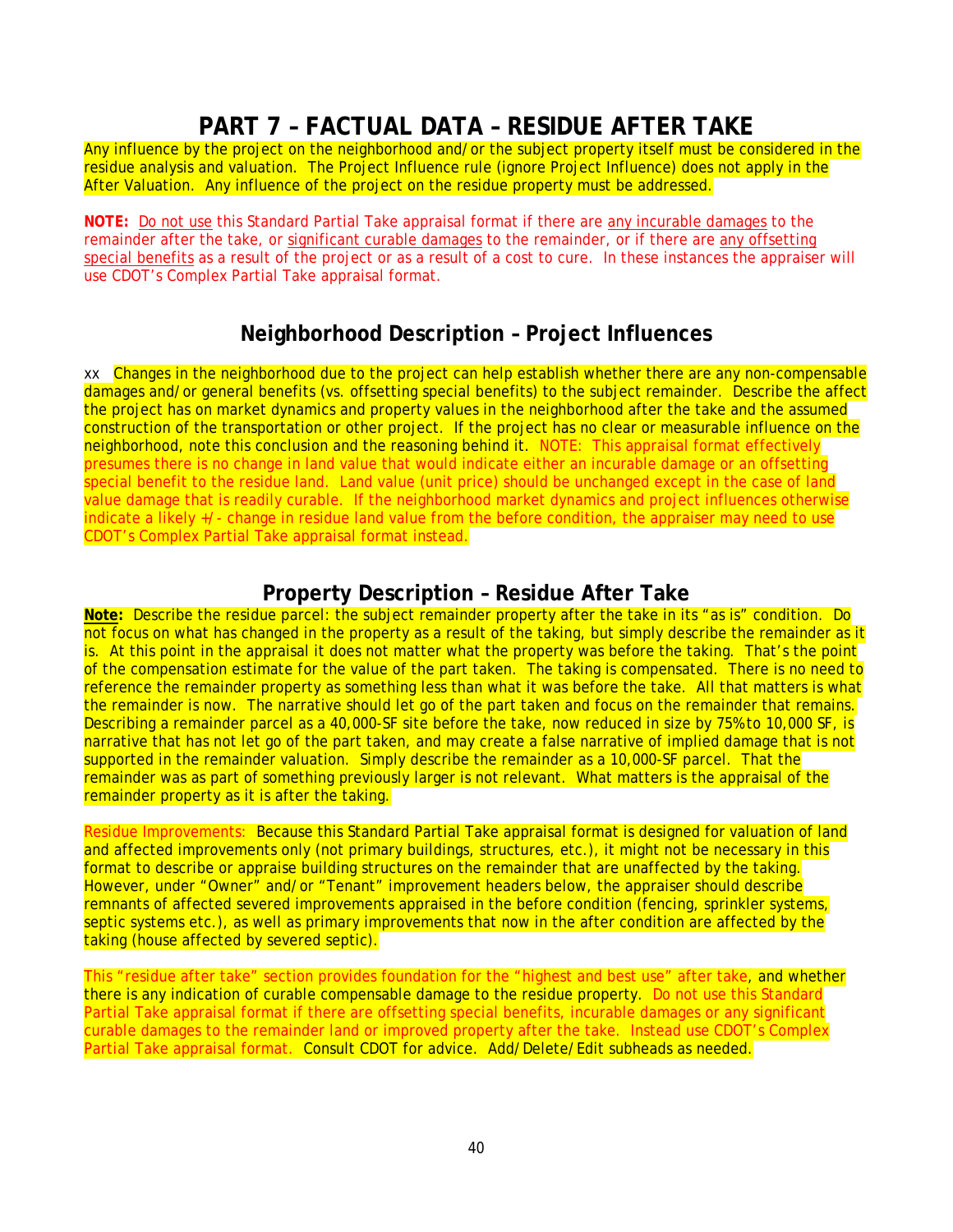### <span id="page-46-0"></span>**Land/Site Data**

xx In describing the residue land, note any new easements on the land that were acquired for the project.

#### <span id="page-46-1"></span>**Owner Improvements Data**

xx Delete category if N/A. Otherwise describe severed (remnant) affected improvements on the remainder parcel (i.e. remnant fencing, sprinkler system, septic system, etc.). Also, if pertinent, describe other residue improvements that were not in the take but now are affected by the loss of something else in the take that in turn affects the improvement you are describing (i.e. a house not located in the take, but due to loss of a septic system in the take is now adversely affected in its function as a house on the remainder parcel).

#### <span id="page-46-2"></span>**Tenant Improvements Data**

xx Delete category if N/A, or see note above for *Owner Improvements Data*.

#### <span id="page-46-3"></span>**Rental Analysis**

xx Delete category if N/A

#### <span id="page-46-4"></span>**Assessed Value – Real Estate Taxes – Special Taxing Districts**

xx Describe any changes or predictable changes to the remainder property for this category that might have bearing on value.

#### <span id="page-46-5"></span>**Zoning and Other Land Use Regulations**

xx Describe whether the zoning and/or any land regulations change as a result of the project, or whether the property remains in conformity to the zoning after the take. Address any likely change in zoning or potential for rezoning as a result of the project that might have bearing on the residue value.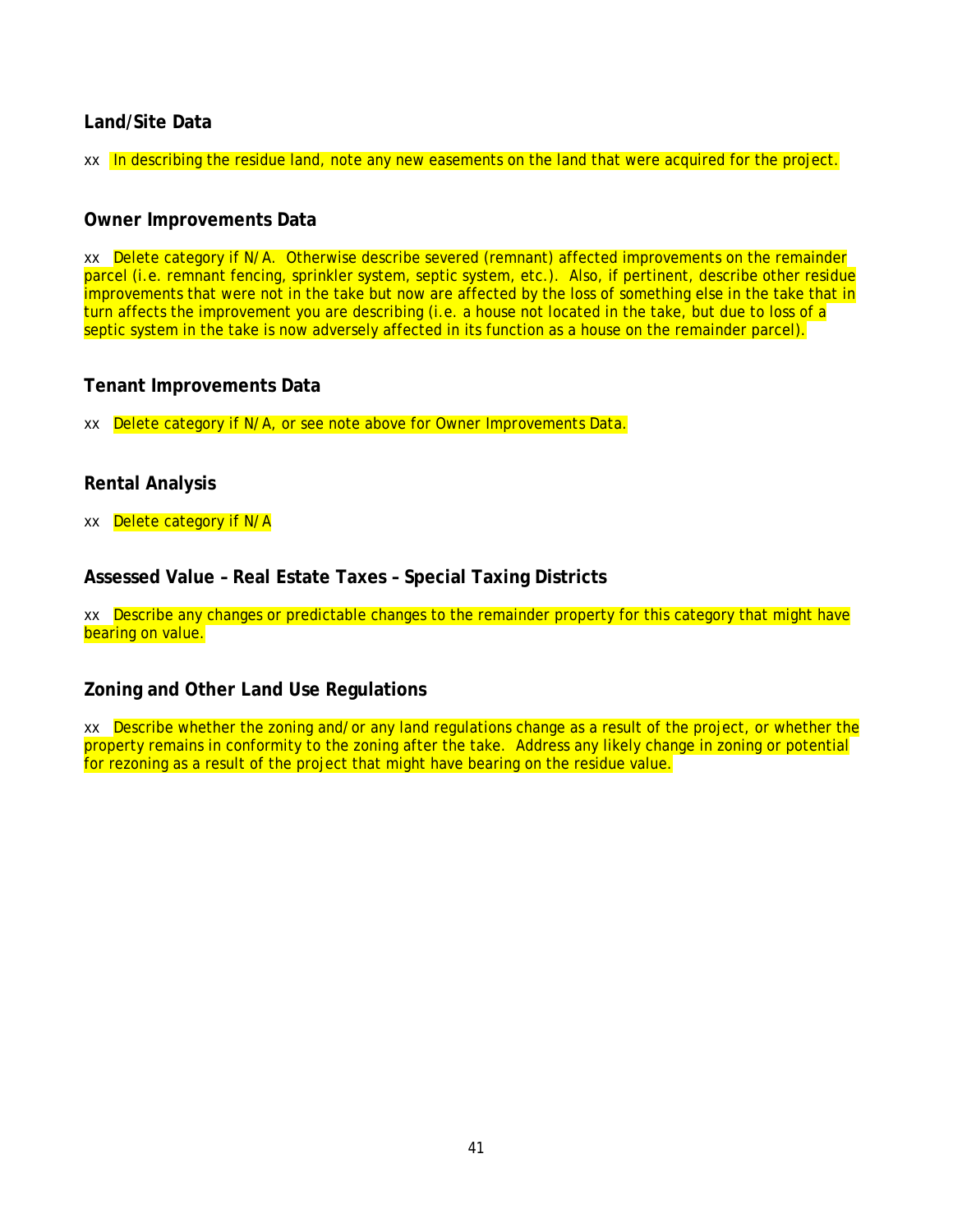## <span id="page-47-0"></span>**PART 8 – ANALYSIS and VALUATION – RESIDUE AFTER TAKE**

## **Highest and Best Use – Residue After Take**

<span id="page-47-1"></span>**Note:** Do not use this Standard Partial Take appraisal format where there is any significant change in HBU of the residue (whether the underlying land or the whole improved property) and/or where there are any indicated offsetting special benefits, incurable damages or any significant curable damages to the residue. If these factors are present, then the Complex Partial Take appraisal format is required. Depending on how different the residue property is in comparison to the larger parcel before the take, the HBU discussion may be fairly summarized and not require separate discussion under each category below, however, these are provided here as some or all might require discussion.

### <span id="page-47-2"></span>**Highest and Best Use as Though Vacant**

Legal Permissibility

xx

Physical Possibility

xx

Financial Feasibility

xx

Maximum Productivity

xx

### <span id="page-47-3"></span>**Highest and Best Use as Improved**

Legal Permissibility

xx

Physical Possibility

xx

Financial Feasibility

xx

Maximum Productivity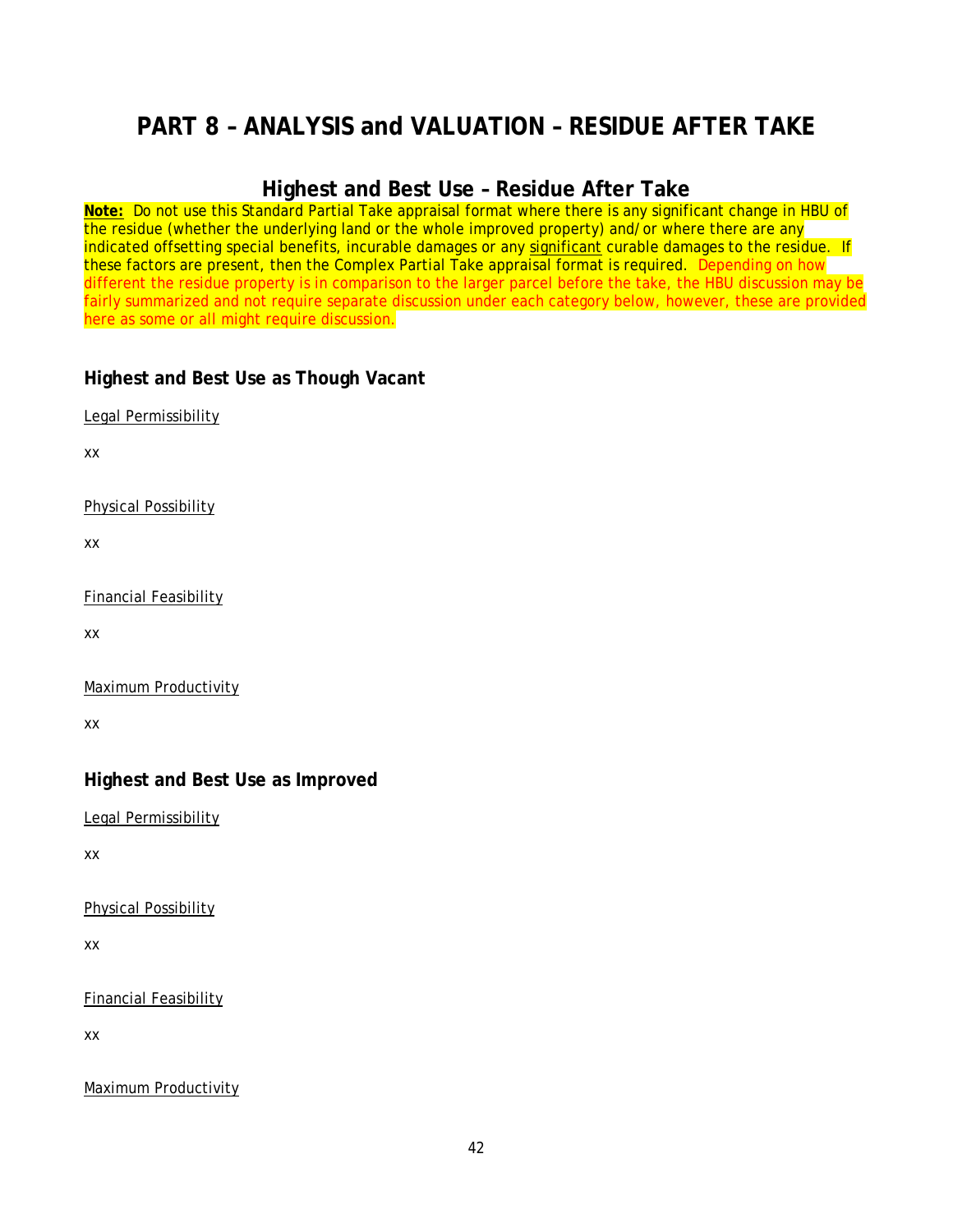## <span id="page-48-0"></span>**Conclusion of Highest and Best Use – Residue After Take**

xx

xx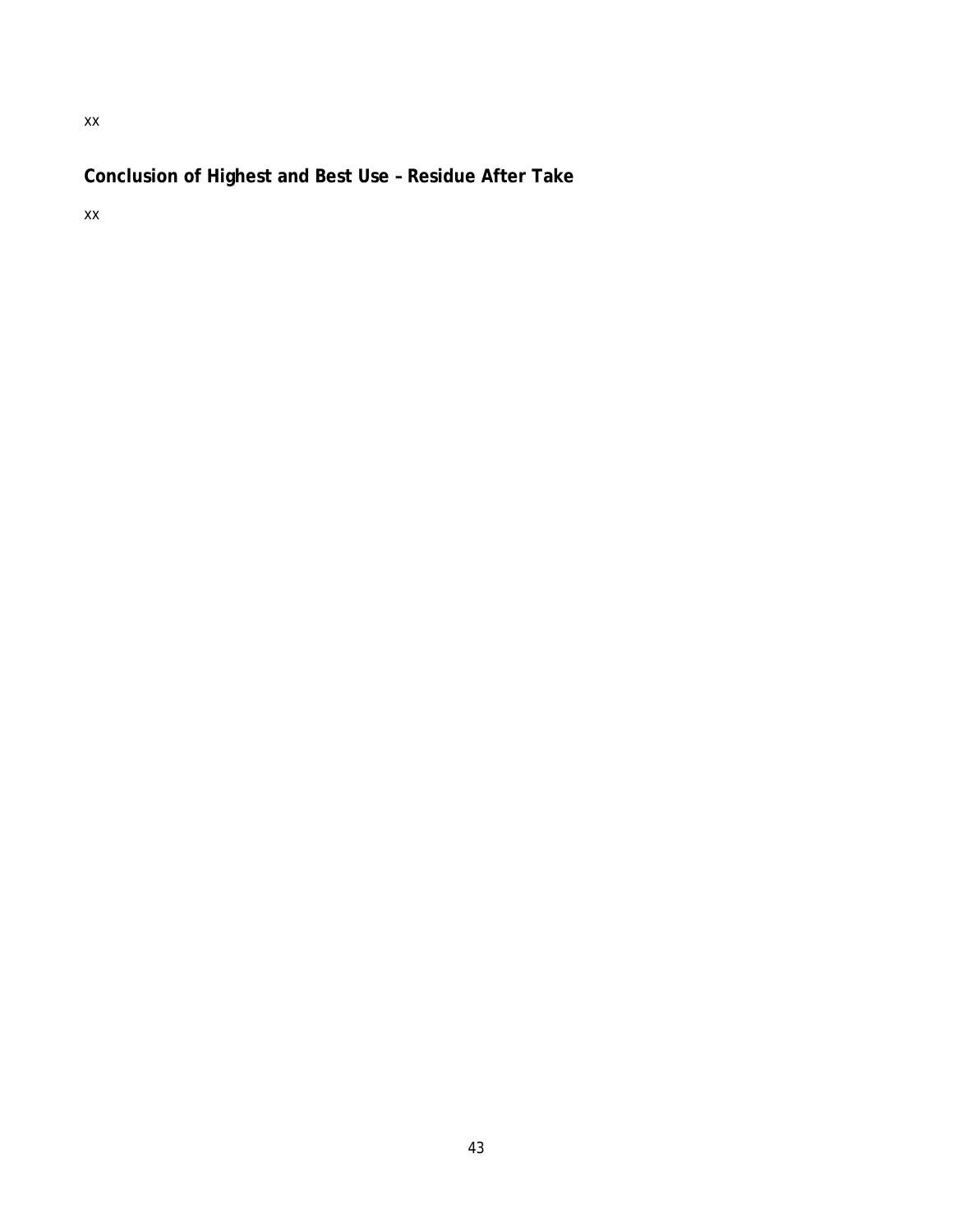### **Land/Site Valuation – Residue After Take**

<span id="page-49-0"></span>**NOTE:** If the residue land value (unit value) has changed as a result of the project and will show offsetting special benefits, any incurable damages or significant curable damages, then do not use this Standard Partial Take appraisal format. Instead use CDOT's Complex Partial Take appraisal format.

#### <span id="page-49-1"></span>**Land/Site Value**

xx Introduce the residue land valuation section here. Use of this Standard Partial Take appraisal format presumes no new land sales are required to value the residue land, and that typically the unit value of the residue land will be the same as before the take (i.e. no land value change that would show offsetting special benefits, incurable damages or significant curable damages). In those instances CDOT's Complex Partial Take appraisal format is required.

An exception is where the residue land value is clearly damaged but it is equally clear that there is a readily achievable cure at modest expense. In such instances this Standard Partial Take appraisal format may still be used. Where there is a readily curable damage to residue land value, it is not necessary to conclude the specific residue land value. Simply describe here that the land value (unit value) is clearly damaged compared to the before valuation, and that this is readily curable for a net cost to cure that is less than the damages suffered after deducting value paid for the land part taken. This is permissible by CDOT assignment condition by use of this Standard Partial Take appraisal format.

Where the land unit value of the remainder parcel is unchanged, the appraiser can summarize to that effect and show the \$ residue land value conclusion here.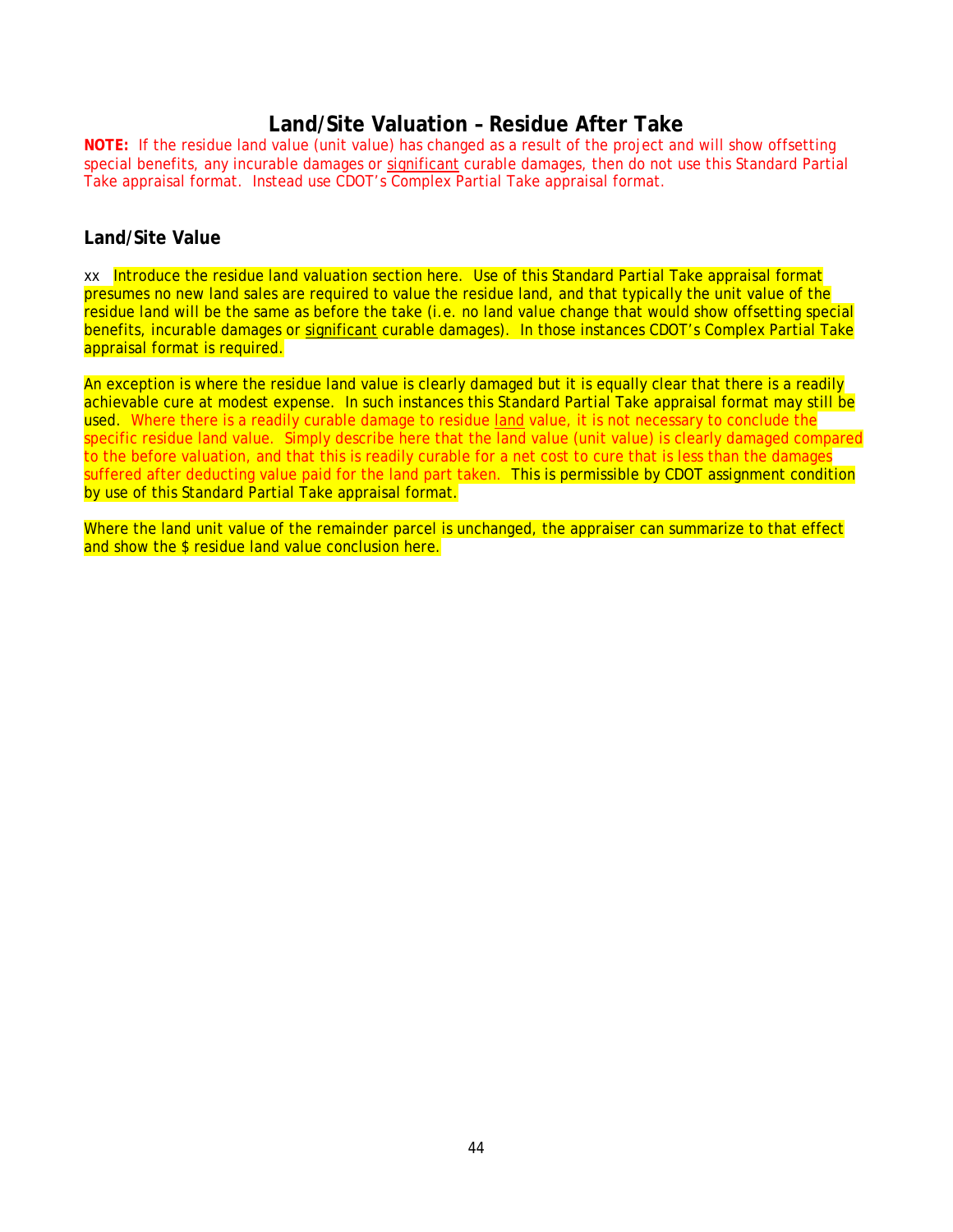#### **Cost Approach – Residue After Take DELETE THIS APPROACH/DISCUSSION IF IT DOES NOT APPLY Possible Alternate Header Above: Residue Value After Take – As Improved**

<span id="page-50-0"></span>xx **NOTE:** A formal Cost Approach should not be necessary in the residue valuation in this Standard Partial Take appraisal format, because only the affected subject improvements were described and appraised in the before valuation. For this reason a possible alternate title is shown above, or the appraiser may simply use the "Cost Approach" header above or conceive another header. The intent is that here the appraiser can introduce obvious or likely property damage to the residue improvements and/or land as a result of the taking. Such discussion will set up any cost-to-cure analyses that would follow shortly.

Do not use this Standard Partial Take appraisal format if there are any indicated special benefits or incurable damages or any significant curable damages to the residue land and/or to buildings and major structures on the remainder, unless and only if such damages are: readily curable; the cost to cure is modest; and the net cost to cure (cure \$ <less> \$ paid for cured part taken) clearly will be less than the amount of damages cured. Consult CDOT appraisal staff or other agency staff for further advice.

The subheadings below should not be necessary, as a formal Cost Approach is not contemplated in this Standard Partial Take appraisal format. However, the subheadings are provided for convenience, should the appraiser find them useful. Edit, add/delete below as appropriate.

#### <span id="page-50-1"></span>**Cost New of Residue Affected Improvements**

xx Often this information will be the same or similar as presented in earlier sections (before value/part take valuation) of the appraisal report, and a new narrative will not be necessary here or below. Otherwise, explain if replacement or reproduction cost new is used. Identify cost service, local contractor or other source(s) used to develop the cost new. Elements typically include direct and indirect (hard/soft) costs and entrepreneurial profit or incentive.

#### <span id="page-50-2"></span>**Depreciation**

xx Discuss depreciation and explain and show any change as compared to the Cost Approach analysis of the larger parcel before the take. Depreciation might be allocated among physical, functional and external depreciation.

<span id="page-50-3"></span>**Cost Approach Summary and Value Conclusion – Residue After Take** 

xx Show the Cost Approach summation and conclusion (land + affected residue improvements if the whole affected improvement was appraised in the before valuation).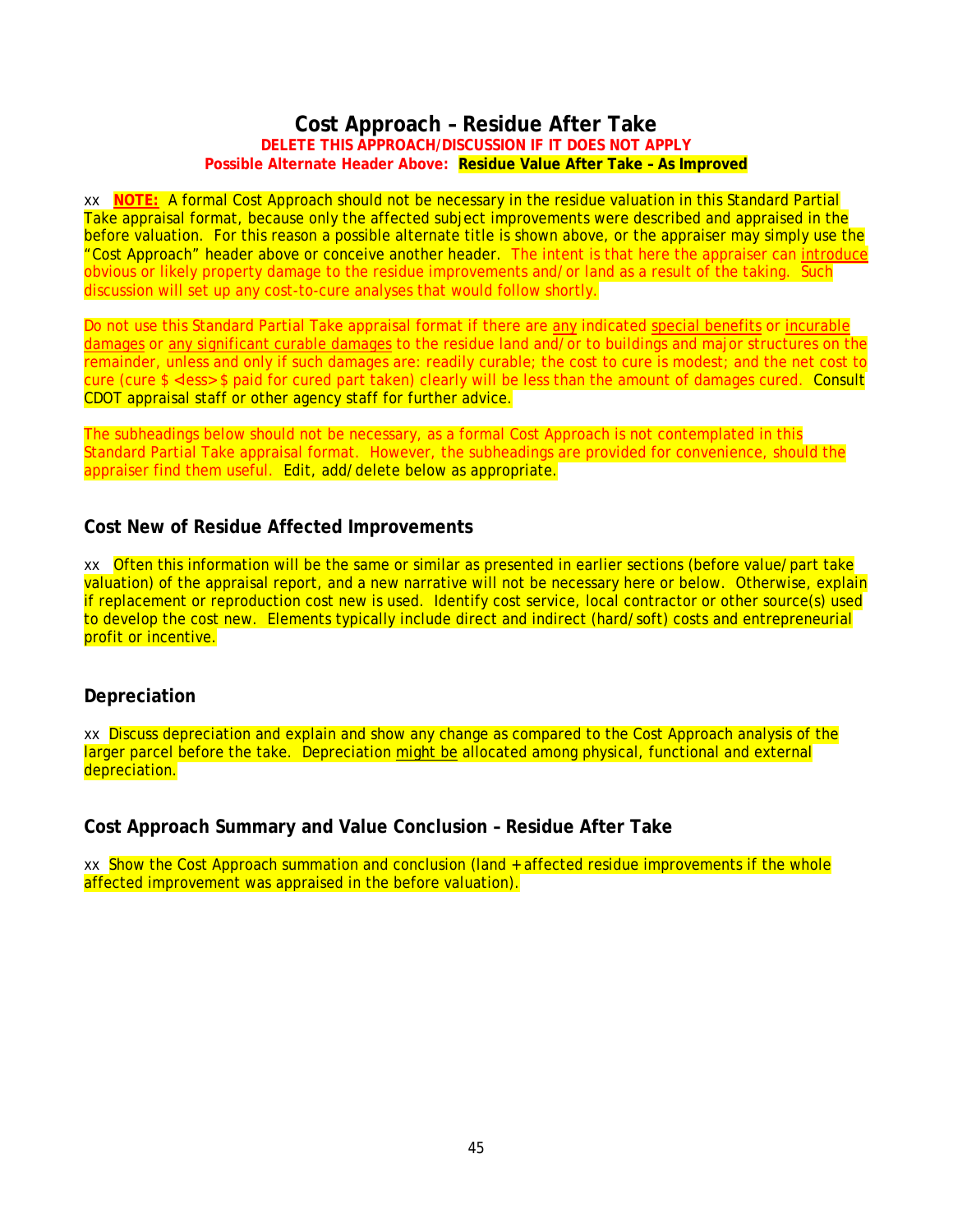## <span id="page-51-0"></span>**Improved Sales Comparison Approach/Income Capitalization Approach – Residue After Take**

Delete if neither the Sales Comparison or Income Approach are applied in the residue valuation after take. xx The Sales Comparison Approach as improved and Income Approach are not contemplated as likely necessary appraisal approaches in this Standard Partial Take Appraisal format, as this format is designed for less complex appraisal of land and affected site improvements only. It might be more appropriate for the appraiser to use the Complex Partial Take appraisal format if these appraisal approaches are necessary to the assignment. However, the appraiser is not prevented from including a Sales Comparison and/or Income Approach in this Standard Part Take format if these approaches are appropriate and useful in the assignment. In such case the appraiser can find template material for these other two approaches in CDOT's Complex Partial Take appraisal format and present them here.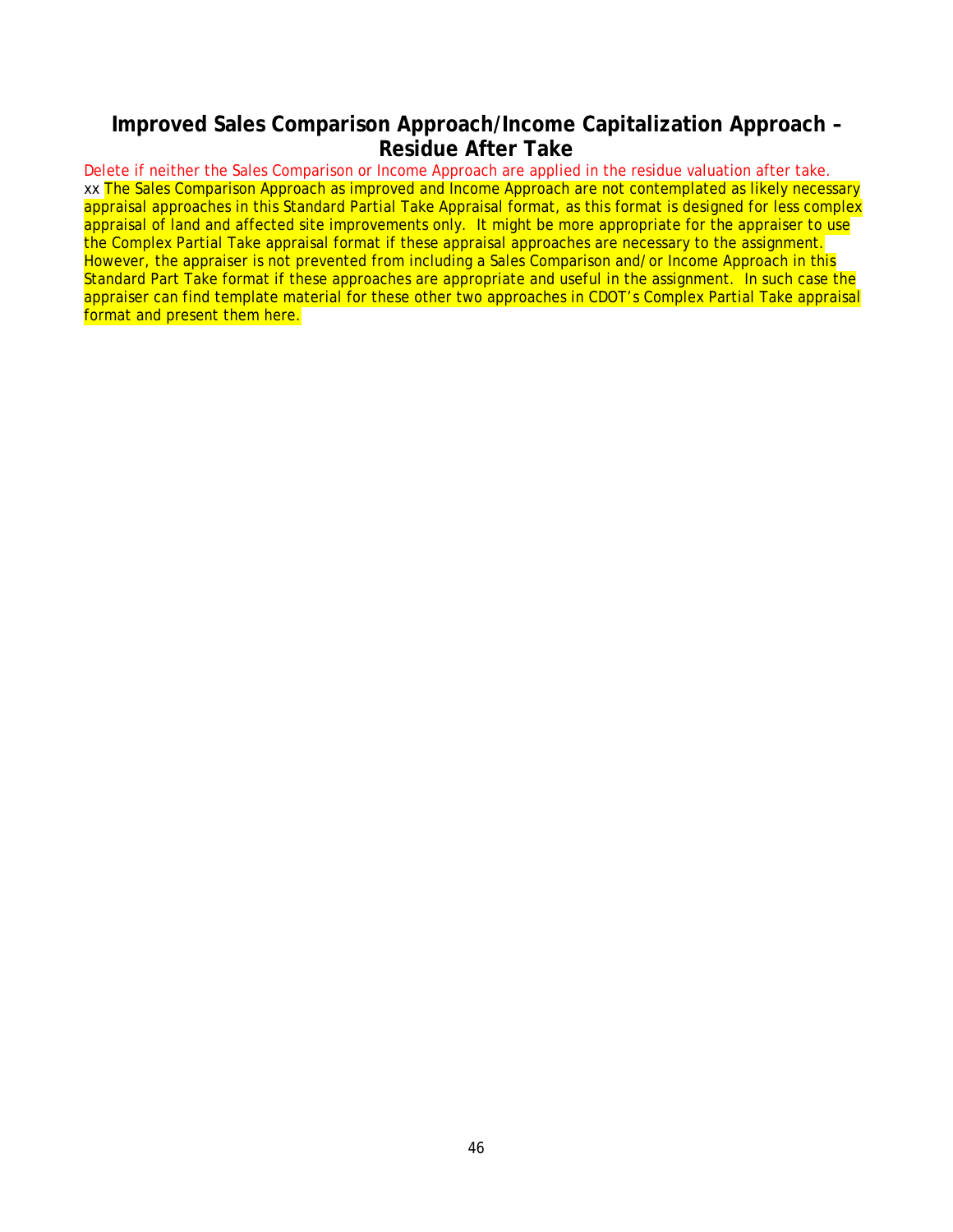## **Reconciliation – Residue Value After Take**

### <span id="page-52-1"></span><span id="page-52-0"></span>**Value Indications**

xx **Note:** Introduce overview of residue property valuation process or similar narrative here

| Land/Site Value                                                 |  |
|-----------------------------------------------------------------|--|
| Cost Approach                                                   |  |
| Sales Comparison Approachor delete if not applied (common)      |  |
| Income Capitalization Approachor delete if not applied (common) |  |

### <span id="page-52-2"></span>**Reconciliation**

xx **Note:** Describe final value conclusion analyses and state conclusion

## <span id="page-52-3"></span>**Residue Value After Take**

| <b>Residue Value After Take</b>                                                |  |
|--------------------------------------------------------------------------------|--|
| Land/Site Value (including encumbered easement areas acquired)                 |  |
| Note: Where some type of permanent easement has been acquired,                 |  |
| appraiser might show in this cell the calculation of portion of land remaining |  |
| at fee value + portion at encumbered value, for example:                       |  |
| [(1,000 SF x \$x.xx fee value) + (500 SF encumbered part x \$x.xx fee value x  |  |
| 0.xx remaining % fee value of encumbered part) = Total \$ Residue Land/Site    |  |
| <b>Value</b>                                                                   |  |
| Improvements Contributory Value                                                |  |
| Total Residue Value After Take (land + affected improvements)                  |  |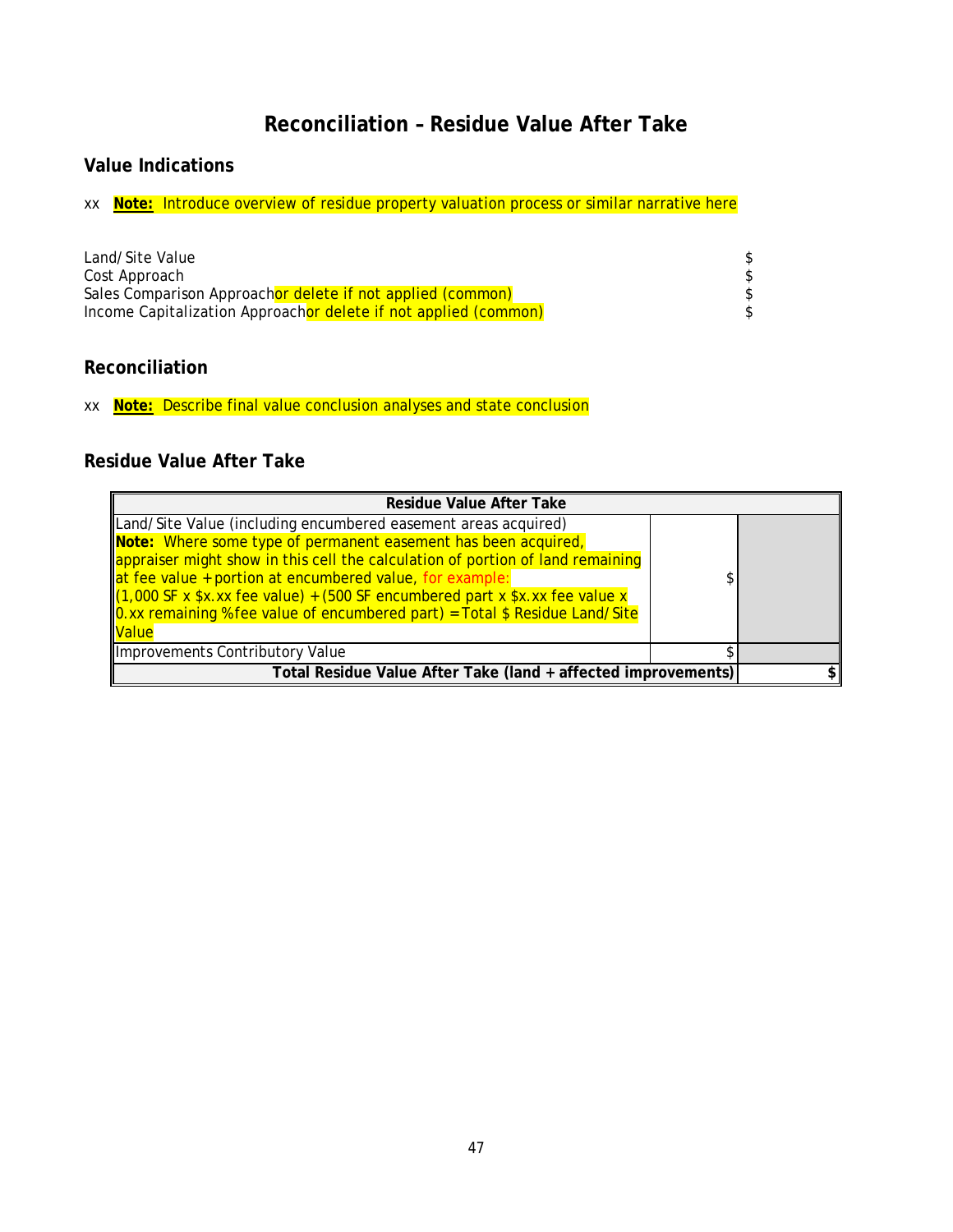## **PART 9 – ANALYSIS of DAMAGES or BENEFITS**

<span id="page-53-0"></span>Edit/Add/Delete below as appropriate.

#### <span id="page-53-1"></span>**Residue Land Value Before vs. After**

xx The residue land value (unit value) after the take should not have changed from the residue land value before, except where the residue land value is damaged but such damage is readily curable at modest cost (cost-to-cure analysis). If the residue land value after is unchanged, show here the gross \$ residue land value before vs. the calculated gross \$ residue land value after so to prove there is no damage to the residue land. If the land value is damaged but the damage is readily curable, describe the cause of the damage and how it might be readily cured. It is not necessary to quantify the \$ damage, as this appraisal format presumes the net cost to cure is less than the market damages suffered, after deducting value paid for the cured land part taken. However, the appraiser should explain how the cost to cure is clearly the less costly solution to the property vs. suffering more severe market damages. **NOTE:** This Standard Partial Take appraisal format does not contemplate damage to residue land value (unit value) that is incurable, or an increase in land value that suggests a special benefit. Nor should this format be used where the curable damages/cost-to-cure are significant and complex. In such instances use CDOT's Complex Partial Take appraisal format instead.

### <span id="page-53-2"></span>**Residue Improved Property Value Before vs. After**

xx In some cases the whole residue property as improved might suffer market damages, whether to the contributory value of the affected residue improvements only, the underlying land only, or to both land and improvements. In either circumstance, this Standard Partial Take appraisal format presumes only damages that are readily cured at modest cost. Where there is a readily curable damage to the residue affected improvements and/or land, it is not necessary to conclude the specific residue value as improved. Simply describe here that the residue value as improved (value of affected improvements and/or land) is clearly damaged compared to the before valuation, and that this is readily curable for a net cost to cure that is less than the damages suffered after deducting value paid for the cured part taken.

## **Special Benefits – Residue Value After Take**

<span id="page-53-3"></span>xx No special benefits are presumed when using this Standard Partial Take appraisal format. Describe here that no special benefits are indicated as a result of the residue valuation analysis. If special benefits are indicated, the appraiser will use CDOT's Complex Partial Take appraisal format instead.

## **Compensable Damages – Residue Value After Take**

<span id="page-53-4"></span>Note under this subhead whether any damages to the subject remainder property are indicated. If none, note that no damages are indicated and delete the damages subheads that follow below.

 xx **DAMAGES:** Discuss here whether all or some of the estimated market damages that are curable are compensable or not compensable. Non-compensable damages are excluded from the cost-to-cure analysis or any compensation summary. Consult the CDOT ROW manual, Chapter 3 and contact CDOT appraisal staff or other agency staff for further information.

## **Compensable Damages – Curable (Net Cost to Cure)**

<span id="page-53-5"></span>If damages concluded are incurable, do not use this Standard Partial Take appraisal format. Use CDOT's Complex Partial Take format instead. Only "curable" damages are contemplated in this format. Edit/Add/Delete below as appropriate.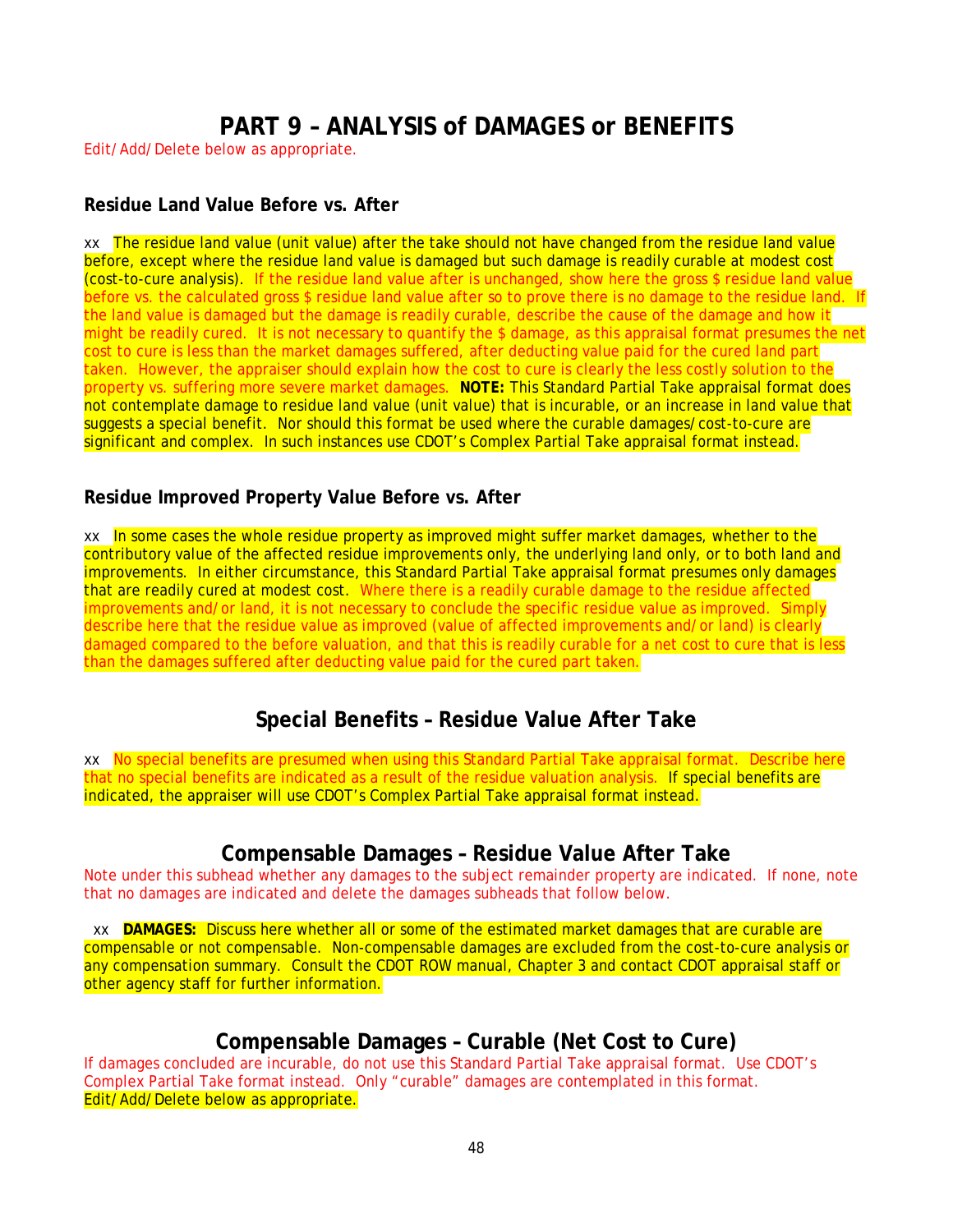**Curable Compensable Damages –** Sometimes market damages to a remainder property can be cured (offset) through some type of restorative construction, reconstruction, remodeling or installation of improvements that restores the property to equal or even better functionality than before the taking. This is known as a *cost to cure*. The cost-to-cure analysis is appropriate when damages have been established by market evidence or when it is clear the cost to cure is the lesser measure of compensable damage. The cost to cure cannot exceed the diminution in the value of the residue after the take. In that circumstance the lesser market damages are the proper measure of compensation.

xx Describe and show here the  $\frac{1}{2}$  compensable damages (not the  $\frac{1}{2}$  cure) that might be cured or partially cured, or if note quantified, explain how the damages clearly exceed the cost to cure.

**NOTE:** If damage to the residue and/or the cost to cure is substantial or the analysis complex, then do not use this appraisal format but instead use the Complex Partial Take appraisal format. Do not use this format where a modest cost to cure might result in a significant special benefit due to the cure. Consult CDOT appraisal staff or other agency staff for further advice.

#### <span id="page-54-0"></span>**Cost to Cure**

xx **Note:** Explain here the restoration solutions (cure) and their costs developed through cost manuals, specialty reports, etc. Examples of minor costs to cure include fencing, residential wells, septic tanks, leech fields, sod, landscaping, sprinkler systems, etc.

xx State the total \$ cost to cure.

**NOTE:** If special benefits will result from a cure, do not use this Standard Partial Take appraisal format. Use CDOT's Complex Partial Take appraisal format instead. Consult CDOT appraisal staff or other agency staff for further advice.

#### <span id="page-54-1"></span>**Net Cost to Cure**

NOTE: The net cost to cure analysis presumes the cost to cure is feasible. If the cost to cure exceeds the market damages offset by the cure, then the cure is not feasible and the proper measure of damages are the market-derived damages.

A proper cost to cure must take into account compensation already concluded for the value of the cured parts taken, thus leaving a *net cost to cure* as the proper measure of compensable curable damages to the remainder property. The net cost to cure analysis ensures there is no double payment (compensation) for cured items that were already compensated for in the value of the part taken. Total net cost to cure (compensable curable damages) is shown below:

| Compensable Damages - Curable - Net Cost to Cure                             |                   |                             |
|------------------------------------------------------------------------------|-------------------|-----------------------------|
| Total Cost to Cure                                                           |                   |                             |
| <less> Value of Land and/or Improvements Cured/Paid for in Part Taken</less> |                   |                             |
|                                                                              | Net Cost to Curel | $($ \$) $\parallel$<br>\$or |

xx **Net Cost to Cure = \$-0- (or less):** Where the net cost to cure above shows \$-0- or (less), explain here that there is no cost to cure. The value of the cost to cure is already compensated in the value paid for the cured item(s) taken, and there is no additional cost-to-cure compensation. Otherwise, any amount more than \$-0 shown in the table above is the net cost to cure, and no discussion is required here.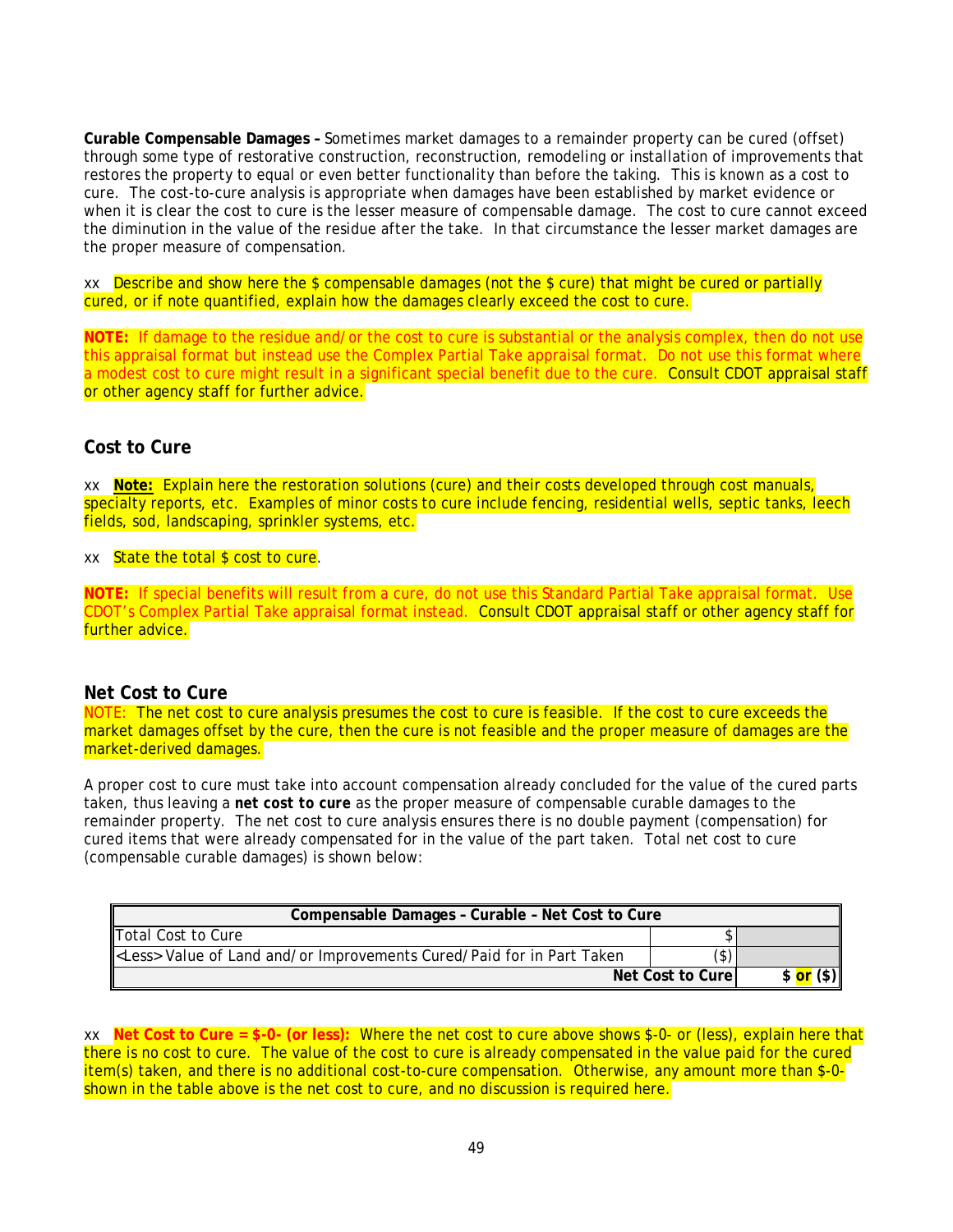## <span id="page-55-0"></span>**PART 10 – TEMPORARY EASEMENT RENTAL VALUE**

## **Temporary Easement Data**

#### <span id="page-55-1"></span>TE-XX

xx **Note:** Describe location and state the land area occupied by temporary easement, note the duration of the easement (e.g. six months, one year, etc.), purpose of easement and other relevant information. Note whether any improvements in the TE area will be protected or replaced by the project. If not handled by the project, then any affected improvements in the TE area should have been valued and compensated for in the value of the larger parcel and value of parts taken.

#### TE-XX

xx Example: TE-1 is a 500-SF temporary easement at the subject's west driveway entrance on Fifth Avenue that will allow for reconstruction of the driveway as part of the project. The TE is for one year.

## **Temporary Easement Rental Value**

<span id="page-55-2"></span>xx Describe method of TE valuation, including support for land rental rate of return. Sometimes an appraiser will use actual comparable land rentals, in which case the appraiser will include photo pages and relevant information. Add/Delete/Edit TE listings below as appropriate.

TE-XX

xx **Note:** Show TE rental value conclusion here.

#### TE-XX

xx **Example: TE-1** = 500xx SF x  $$x.xx x 0.xx$  rental rate x 1.0 (1 year) =  $$xxx$ .

## **Temporary Easement Rental Value Summary**

<span id="page-55-3"></span>

| Rental Value of Temporary Easement              |            |            |          |                                                         |                                 |  |
|-------------------------------------------------|------------|------------|----------|---------------------------------------------------------|---------------------------------|--|
| Parcel No.                                      | Area       | Unit Value | Rate (%) | Term (Mos.)                                             | Value                           |  |
|                                                 |            |            |          |                                                         |                                 |  |
| Example: TE-1                                   | $500xx$ SF | \$x.xx     |          | 0.xx or xx mos. <mark>⁄1 yr</mark><br>xx% xx mos. ⁄1 yr | <b><i><u><b></b>xxx</u></i></b> |  |
|                                                 |            |            |          |                                                         |                                 |  |
|                                                 |            |            |          |                                                         |                                 |  |
|                                                 |            |            |          |                                                         |                                 |  |
| <b>Total Rental Value of Temporary Easement</b> |            |            |          |                                                         |                                 |  |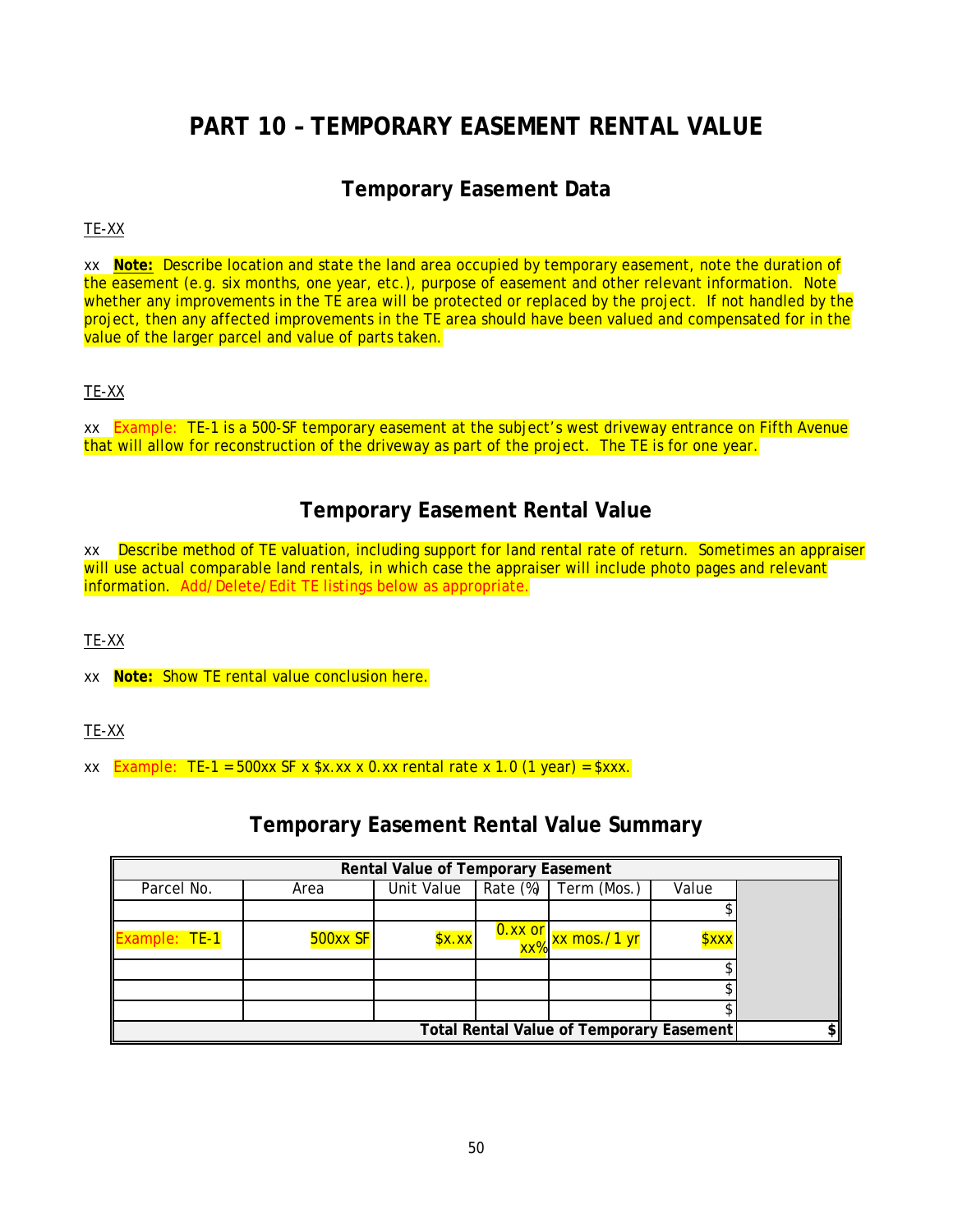## **PART 11 – COMPENSATION SUMMARY**

## **Explanation of Compensation**

<span id="page-56-1"></span><span id="page-56-0"></span>xx **Note:** Explain here the elements of compensation concluded in the appraisal report: land, easements, improvements, compensable damage (net cost to cure), and temporary easements. Incurable damages and offsetting special benefits are preset to \$-0- below, as neither are contemplated in this Standard Partial Take format but are built into the format as proof of the fact. If this is not the case, use CDOT's Complex Partial Take appraisal format instead.

## **Compensation Estimate Summary**

<span id="page-56-2"></span>Add/Delete/Edit these cells/rows as appropriate. Other data is required.

| Value of Part Taken                                                             |          |  |  |
|---------------------------------------------------------------------------------|----------|--|--|
| Land/Site Value of Part Taken                                                   |          |  |  |
| Easement Value of Part Taken                                                    |          |  |  |
| Owner Improvements Contributory Value of Part Taken                             |          |  |  |
| Tenant Improvements Contributory Value of Part Taken                            |          |  |  |
| <b>Total Value of Part Taken</b>                                                |          |  |  |
| Compensable Damages and/or Offsetting Special Benefits                          |          |  |  |
| Compensable Damages/Curable/Net Cost to Cure                                    |          |  |  |
| Compensable Damages/Incurable (No Cost to Cure)                                 | $$ -0-$  |  |  |
| <less> Special Benefits (offset up to 100% of incurable damage)</less>          | $($-0-)$ |  |  |
| = Remaining Special Benefits (offset up to 50% value part taken) >><br>$($-0-)$ |          |  |  |
| <b>Total Rental Value of Temporary Easement</b>                                 |          |  |  |
| <b>Compensation Estimate</b>                                                    |          |  |  |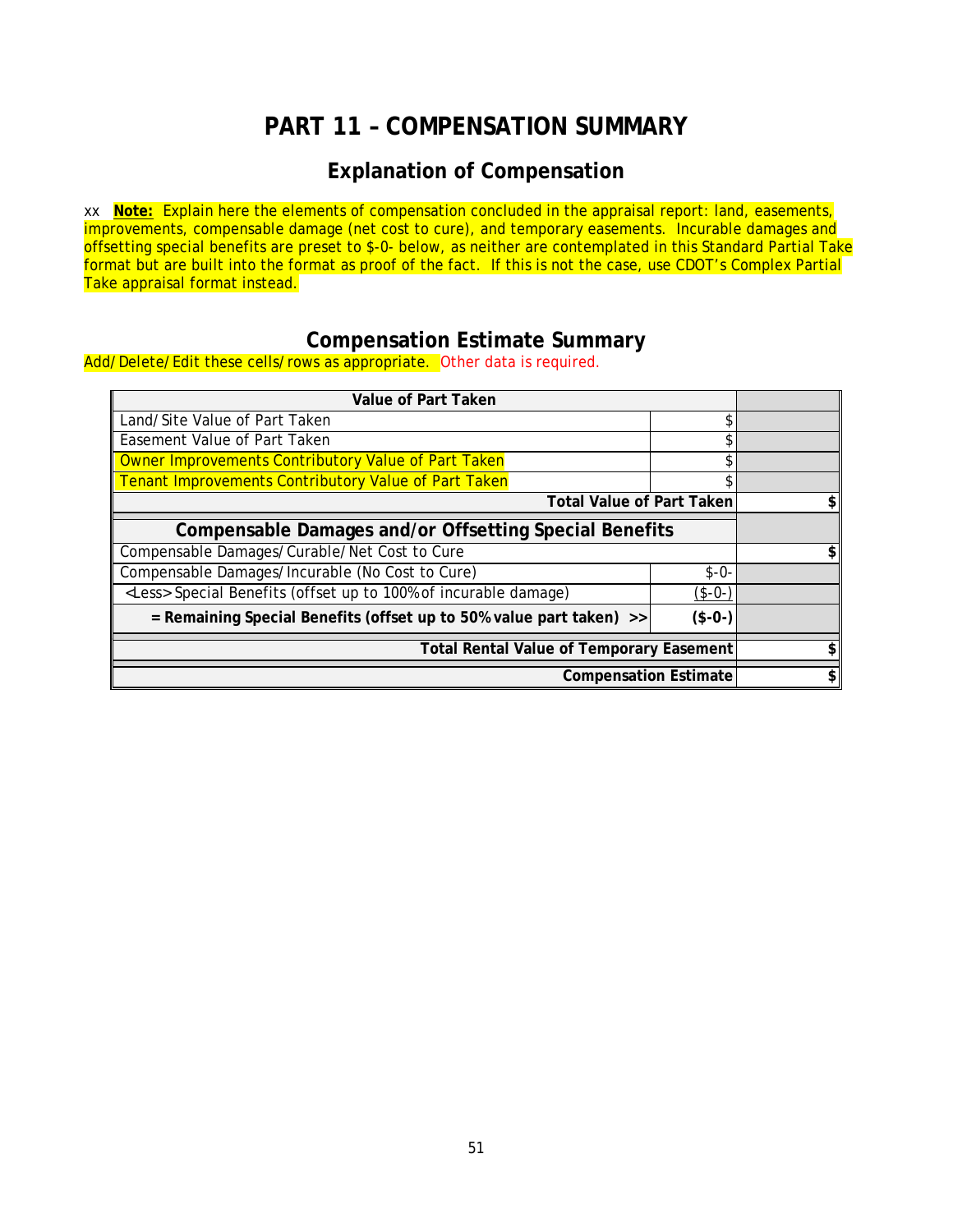## **Certification of Appraiser**

<span id="page-57-0"></span>**Project Code:** XXXXX **Project No.: Typically alpha/numeric**<br> **Parcel No.: List All Parcels/Easemen Parcel No.:** List All Parcels/Easements/Access…ALL **Property Owner:** List all owners of record

I certify that, to the best of my knowledge and belief:

- I have (have not) personally inspected the subject property appraised and I also have (have not) made a personal field inspection of the comparable sales relied upon in making my appraisal, examined sales instruments of record, and have confirmed the sales transactions with the buyer and/or seller unless otherwise noted. The photographs in this appraisal report reasonably represent the subject property, the property to be acquired, and comparable sales relied upon. Note: all signatories to the certification must specify whether they did or did not inspect as described above, per USPAP. Unlicensed assistants who contributed to the appraisal process and/or reporting are not appraisers and shall not sign this certification, but whether they inspected as noted above may be listed here while their other contributions will be described elsewhere below (see 6<sup>th</sup> bullet from bottom).
- any increase or decrease in the reasonable market value of the real property appraised caused by the project for which the property is to be acquired, or by the likelihood that the property would be acquired for the project, other than physical deterioration within the reasonable control of the owner, was disregarded in this appraisal (CJI-Civil 2020, 36:3; § 24-56-117(1)(c), CRS; and 49 CFR § 24.103(b)). This also is known as the *Project Influence* rule and is an assignment condition in Colorado eminent domain appraisal (USPAP 2020-21 FAQs #122 and #235).
- my analyses, opinions, and conclusions were developed, and this report has been prepared in conformity and consistent with the Uniform Relocation Assistance and Real Property Acquisition Policies Act of 1970, as amended (Uniform Act); 49 CFR Part 24; 23 CFR Part 710; § 38-1-101 et. seq. C.R.S.; §24-56-101 et. seq. CRS; CDOT Right of Way Manual Chapter 3, as may be revised; appropriate State laws, regulations, policies and procedures applicable to appraisal of right-of-way; and the Uniform Standards of Professional Appraisal Practice (USPAP). To the best of my knowledge no portion of the value assigned to the property consists of items which are non-compensable under established State law.
- statements of fact contained in this report are true and correct.
- the reported analyses, opinions, and conclusions are limited only by the reported assumptions and limiting conditions and are my personal, impartial, and unbiased professional analyses, opinions, and conclusions.
- I understand this appraisal may be used in connection with the acquisition of right-of-way for the referenced project to be constructed by CDOT or other city/county etc. and may involve the assistance of Federal-aid highway funds.
- **Note:** Competency Provision of USPAP must be addressed if an appraiser does not have the knowledge and experience to complete the assignment competently. The appraiser must disclose the lack of knowledge and/or experience to CDOT before accepting the assignment. If the appraiser does not have the knowledge and experience, a certification statement must be made that describes the lack of knowledge and/or experience and the steps taken to complete the assignment competently. No statement is required here if the appraiser is competent to do the assignment; the bullet item may be deleted.
- I have no present or prospective interest in the property that is the subject of this report and no personal interest with respect to the parties involved. **If this is not true, describe otherwise**
- I have no bias with respect to the property that is the subject of this report or to the parties involved with this assignment. **if this is not true, describe otherwise**
- my engagement in this assignment was not contingent upon developing or reporting predetermined results.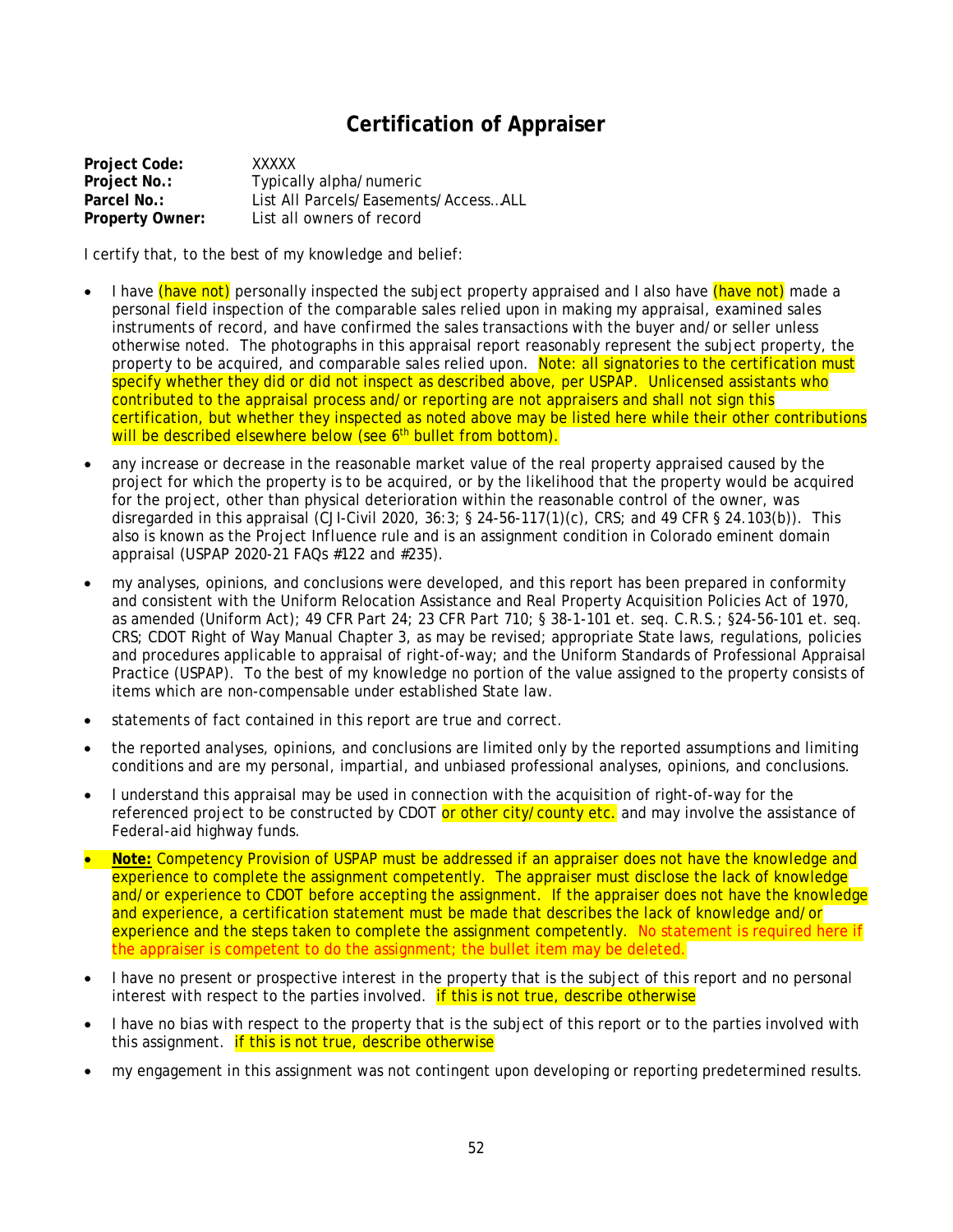- my compensation for completing this assignment is not contingent upon the development or reporting of a predetermined value or direction in value that favors the cause of the client, the amount of the value opinion, the attainment of a stipulated result, or the occurrence of a subsequent event directly related to the intended use of this appraisal.
- I have performed no (or describe otherwise) services, as an appraiser or in any other capacity, regarding the property that is the subject of this report within the three-year period immediately preceding agreement to perform this assignment.
- I have not revealed the findings and results of this appraisal to anyone other than the proper officials of CDOT or officials of the Federal Highway Administration (FHWA), nor will I do so until required by due process of law or by having publicly testified as to the findings. edit or delete this bullet as appropriate to the client and/or assignment conditions
- I acknowledge that this appraisal report and all maps, data, summaries, charts and other exhibits collected or prepared under this agreement shall become the property of CDOT without restriction or limitation on their use. I also acknowledge that this appraisal report will become a public record after settlement with the property owner or after the conclusion of legal proceedings. edit or delete this bullet as appropriate to the client and/or assignment conditions
- no one provided significant real property appraisal assistance to the person signing this certification. **Note:** If another licensed appraiser (who doesn't sign the report) or other non-licensed person provided assistance, state the name of the person(s) providing assistance and "describe and summarize the research, analysis and reporting contributions of each such assistant or licensee" (per Rules of Colorado Board of Real Estate Appraisers, 11.2). The principal appraiser is responsible for any decision to rely on the assistance of others.
- the use of this report is subject to the requirements of the Colorado Board of Real Estate Appraisers, Department of Regulatory Agencies, relating to review by its duly authorized representatives. Note: Insert any statement required by professional appraisal organizations you belong to.
- as of the date of this report, I,  $\overline{\text{I}}$  insert appraiser's name/remove brackets<sup>1</sup>, have completed the requirements of the continuing education program of the Colorado Board of Real Estate Appraisers. Note: Insert any statement required by professional appraisal organizations you belong to.
- on XXXXX xx, 202X, the owners [was/were/was not/were not] offered the opportunity to accompany the appraiser on the property inspection, which was held on XXXXX xx, 202X. The owners [was/were/was not/were not<sup>1</sup> present at the inspection.
- the effective date of appraisal and valuation is as of XXXXX xx, 202X. The date of the appraisal report is XXXXX xx, 202X.
- based upon my independent appraisal and the exercise of my professional judgment, my compensation estimate for the acquisition as of XXXXX xx, 202X, is **\$XXX,XXX. Note:** Hypothetical Condition and/or Extraordinary Assumption must be disclosed. This requires clear and conspicuous disclosure of the hypothetical condition and/or extraordinary assumption.

Appraiser's Name, MAI, SRA, SR/WA (or other/none etc.) Colorado Certified General Appraiser #CG0000000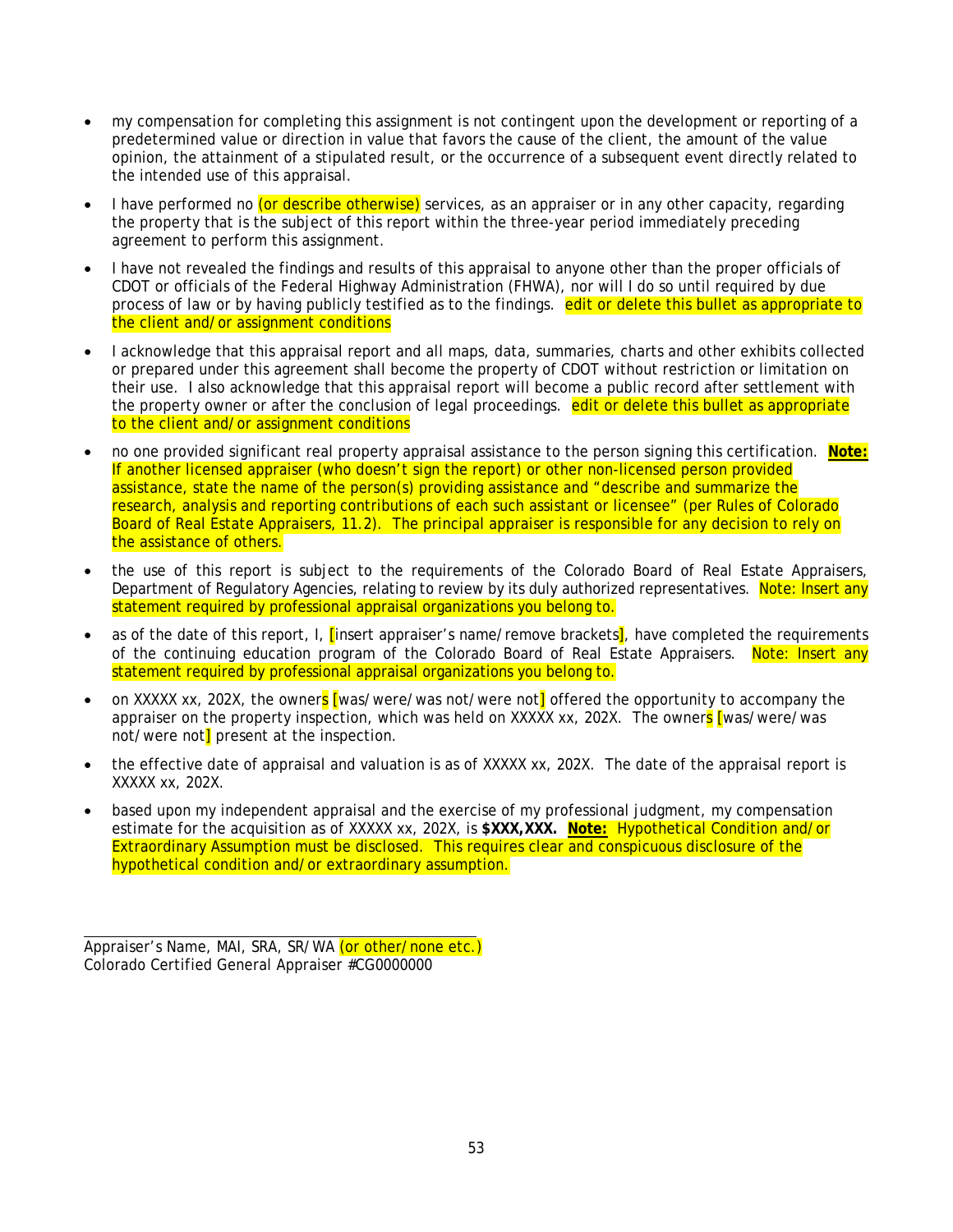## **PART 12 – EXHIBITS and ADDENDA**

<span id="page-59-0"></span>**Note:** Include appropriate exhibits and additional information not already provided in the body of the report.

xx

xx

xx

xx

Acronyms and Definitions see following

Colorado 7-Step Partial Take Appraisal Process – Eminent Domain

Certified Inventory of Real and Personal Property include as appropriate; consult CDOT appraisal staff or other agency staff for further information

Qualifications of the Appraiser **Note:** If the appraisal involves likely or known litigation, then include listing of litigation experience with depositions, hearings, trials, etc., per Office of the Attorney General. Otherwise optional, or contact CDOT appraisal staff or other agency staff for further information.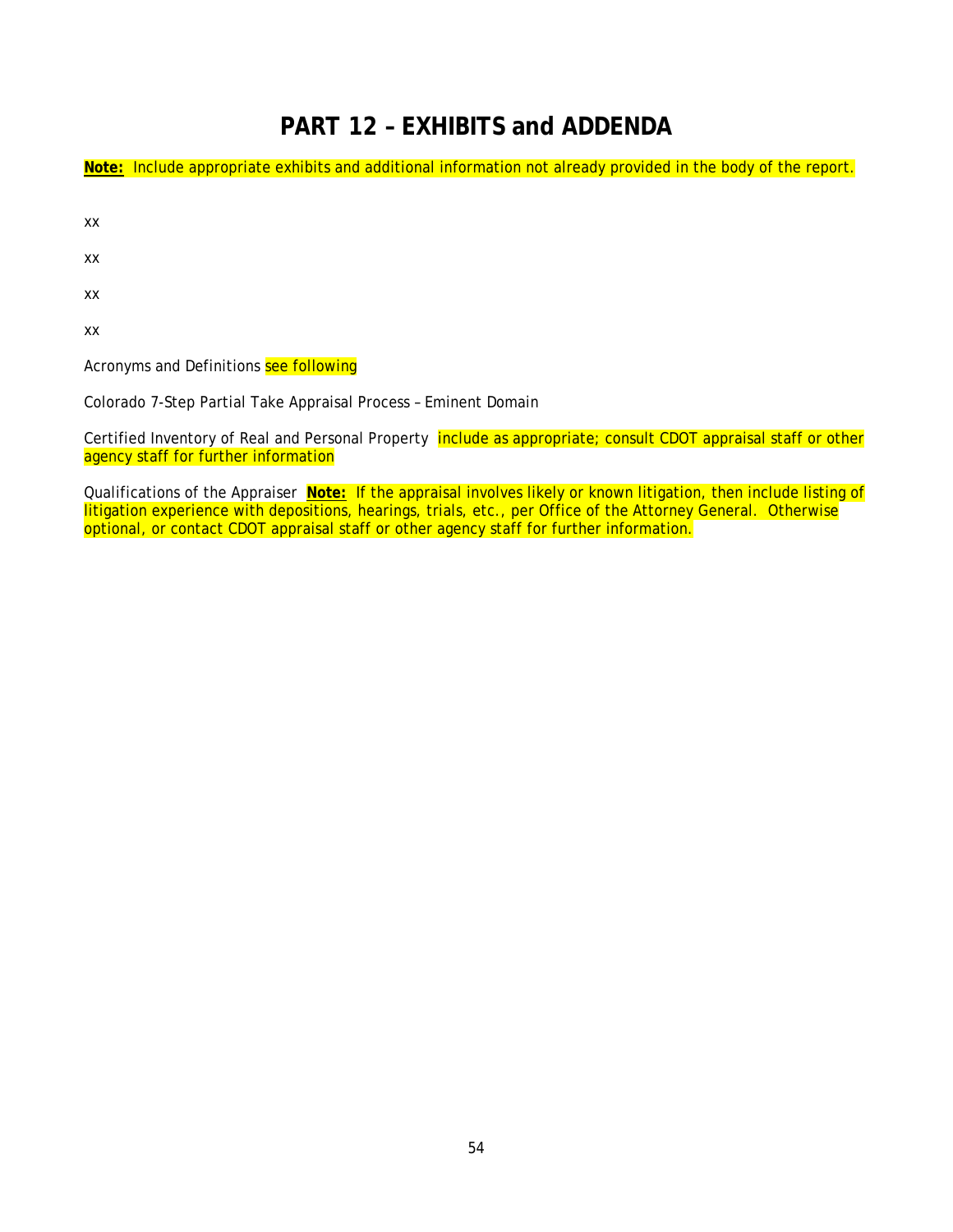BLANK PAGE FOR APPENDICES ITEMS

USE THIS PAGE AND ADD MORE AS NECESSARY, OR DELETE THIS PAGE IF YOU USE ONLY THE STANDARD PRE-INCLUDED APPENDICES ITEMS THAT FOLLOW: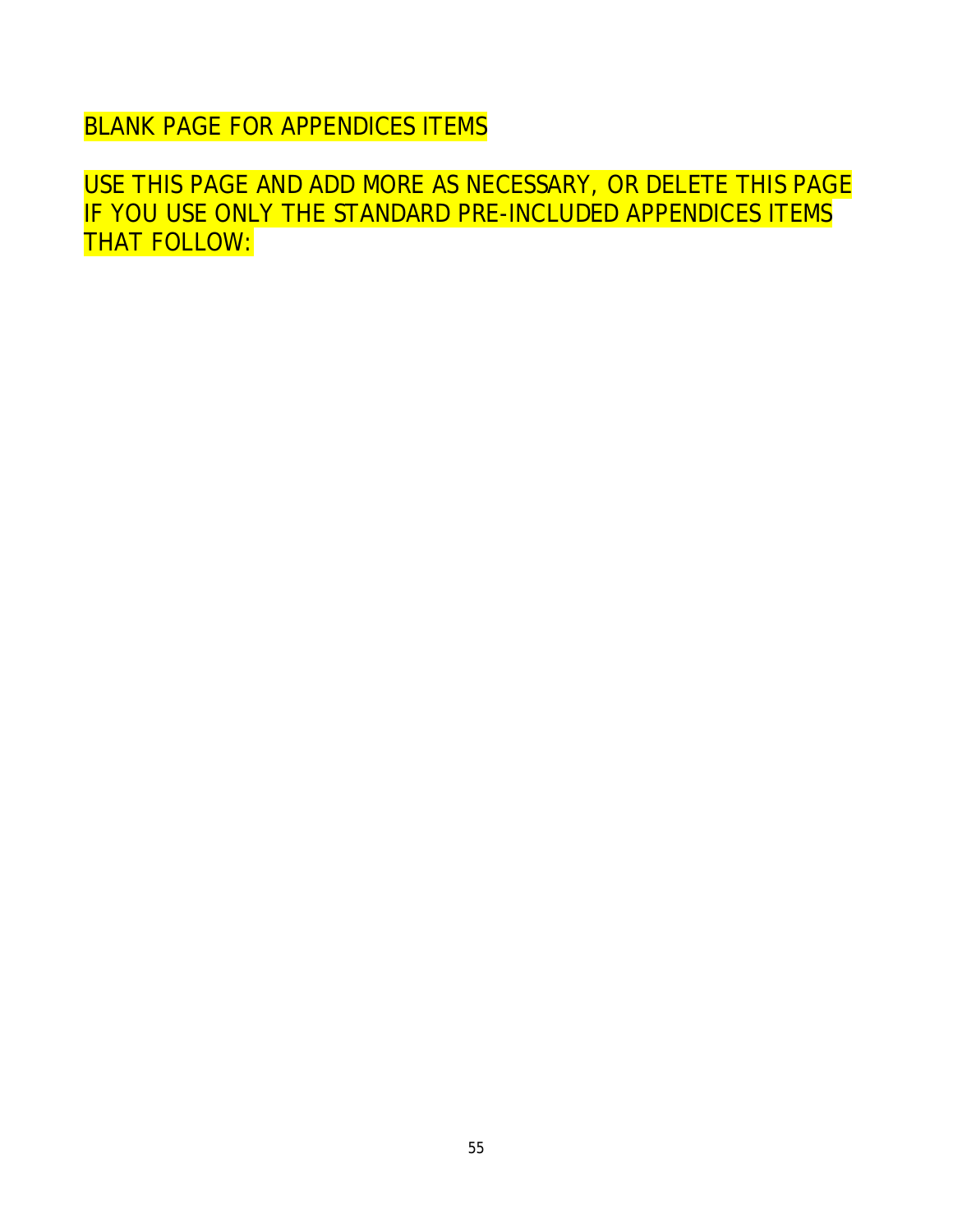## **Acronyms and Definitions**

<span id="page-61-0"></span>Following are certain acronyms and definitions of significant terms used in this appraisal report. Sources and authorities for the following definitions are shown as text-notes. **Note:** The following acronyms and definitions are recommended.

**AC –** acre

**CDOT –** Colorado Dept. of Transportation

**PSF or SF –** per square foot; square foot

**ROW or R.O.W. –** Right of Way

**OTHER –** add/delete acronyms as needed, preferably in alphabetical order.

**Benefits (Specific Benefits) –** "...any benefits to the residue are to be measured by the increase, if any, in the reasonable market value of the residue due to the (construction) (improvement) of the (...proposed improvement). For anything to constitute a specific benefit, however, it must result directly in a benefit to the residue and be peculiar to it. Any benefits which may result to the residue but which are shared in common with the community at large are not to be considered." (CJI-Civil 2020, 36:4)

**Compensation –** "...determine the reasonable market value of the property actually taken… (CJI-Civil 2020 36:1) "determine the amount of compensable damages, if any, and the value of specific benefits, if any, to the residue…" (CJI-Civil 2020, 36:4)

Also:

\_\_\_

#### CRS 38-1-114(2)

"(a) For acquisitions for highways and transportation projects undertaken by the regional transportation district created by article 9 of title 32, CRS, the right to compensation and the amount thereof, including damages and benefits, if any, shall be determined as of the date the petitioner is authorized by agreement, stipulation, or court order to take possession or the date of trial or hearing to assess compensation, whichever is earlier, but any amount of compensation determined initially shall remain subject to adjustment for one year after the date of the initial determination to provide for additional damages or benefits not reasonably foreseeable at the time of the initial determination. (b) If an entire tract or parcel of property is condemned, the amount of compensation to be awarded is the reasonable market value of the said property on the date of valuation. (c) If only a portion of a tract or parcel of land is taken, the damages and special benefits, if any, to the residue of said property shall be determined. When determining damages and special benefits, the appraiser shall take into account a proper discount when the damages and special benefits are forecast beyond one year from the date of appraisal. (d) In determining the amount of compensation to be paid for such a partial taking, the compensation for the property taken and damages to the residue of said property shall be reduced by the amount of any special benefits which result from the improvement or project, but not to exceed fifty percent of the total amount of compensation to be paid for the property actually taken."

**Damages –** "…Any damages are to be measured by the decrease, if any, in the reasonable market value of the residue, that is, the difference between the reasonable market value of the residue before the property actually taken is acquired and the reasonable market value of the residue after the property actually taken has been acquired. Any damages that may result to the residue from what is expected to be done on land other than the land actually taken from the respondent are not to be considered." (CJI-Civil 2020, 36:4)

**Easement** – "An general terms, an easement is a limited right to use or control land owned by another for specified purposes. An easement is a property interest less than the fee estate, with the owner of the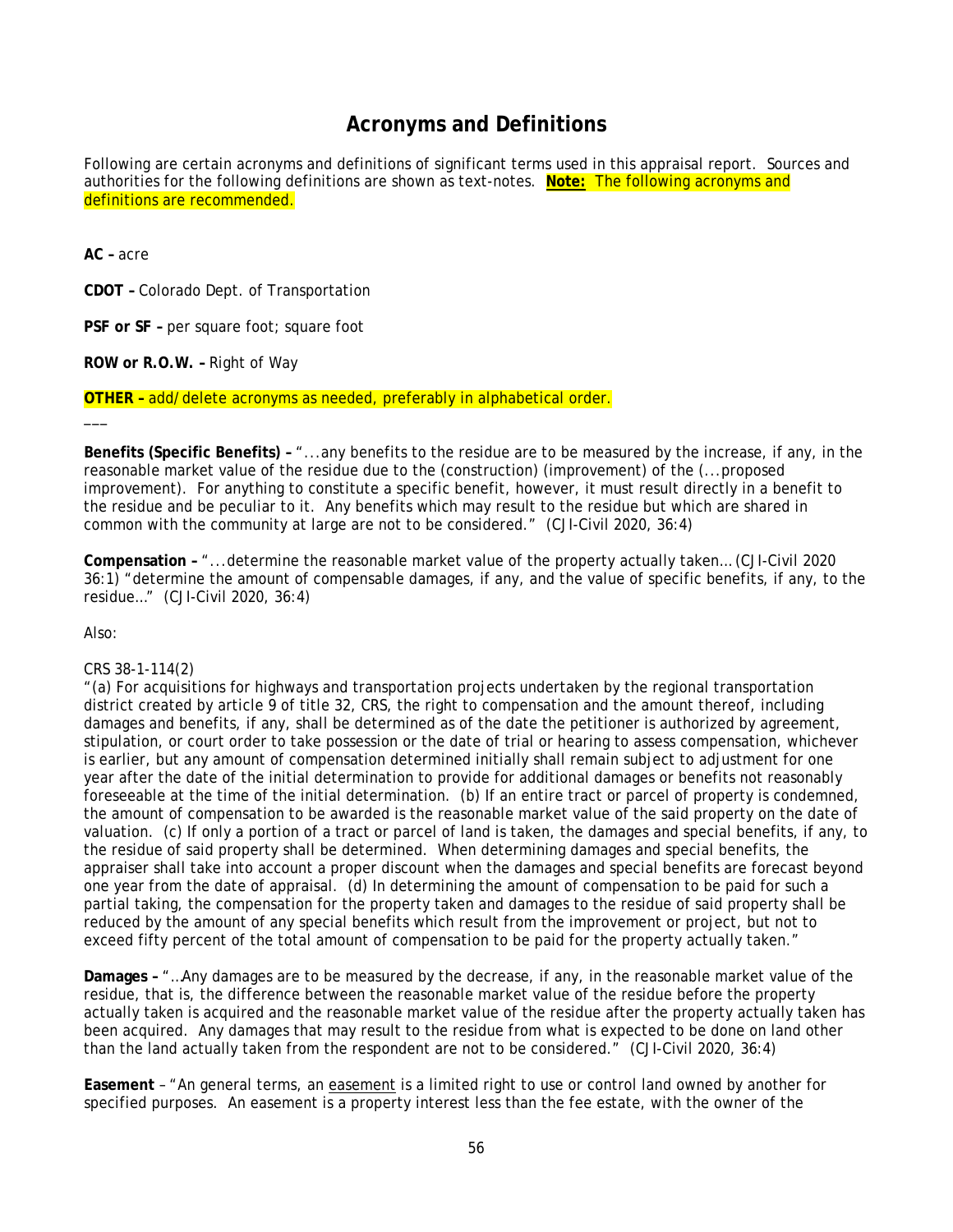underlying fee (the servient estate) retaining full dominion over the realty, subject only to the easement (the dominant estate); the fee owner may make any use of the realty that does not interfere with the easement holder's reasonable use of the easement and is not specifically excluded by the terms of the easement." (Interagency Land Acquisition Conference, Uniform Appraisal Standards for Federal Land Acquisitions, 2016, p. 168)

**Fee Simple Estate (Title)** – "Absolute ownership unencumbered by any other interest or estate, subject only to the limitations imposed by the governmental powers of taxation, eminent domain, police power and escheat." (Appraisal Institute, The Dictionary of Real Estate Appraisal, Sixth Edition, Chicago, 2015, p. 90) **Note:** as an assignment condition all mineral rights are excepted from any fee simple property interest appraised in this report.

**Larger Parcel –** "That tract or tracts of land which possess a unity of ownership and have the same, or an integrated, highest and best use. Elements of consideration by the appraiser in making a determination in this regard are contiguity, or proximity, as it bears on the highest and best use of the property, unity of ownership, and unity of highest and best use." (Interagency Land Acquisition Conference, Uniform Appraisal Standards for Federal Land Acquisitions, 2016, pp. 16 and 110)

**Part Taken (Partial Taking) –** "The taking of a part of a property for public use under the power of eminent domain; requires the payment of compensation." (Appraisal Institute, The Dictionary of Real Estate Appraisal, Sixth Edition, Chicago, 2015, p. 168)

**Residue (Remainder) –** "'Residue' means that portion of any property that is not taken but that belongs to the respondent, ..., and which has been used by, or is capable of being used by, the respondent, together with the property actually taken, as one economic unit." (CJI-Civil 2020, 36:4)

**Restoration Cost to Cure (Cost to Cure) –** "In certain circumstances, damage to the remainder may be cured by remedial action. This is generally called the cost to cure and is a proper measure of damage only when it is no greater in amount than the decrease in the market value of the remainder if left as it stood. When the cost to cure is less than the severance damages if the cure were (not) undertaken, the cost to cure is the proper measure of damage and the United States is not obligated to pay in excess of that amount." (Interagency Land Acquisition Conference, *Uniform Appraisal Standards for Federal Land Acquisitions, 2016, p. 51*)

**Slope Easement –** "A 'slope easement' is an easement reserved to the condemnor to use whatever portion of the property is needed to provide lateral support for a roadbed, and those surface rights to property which are not required for lateral support are retained by landowner for any usage which does not interfere with condemnor's slope easement." (State Dept. of Highways v. Woolley, 696 P. 2d 828, Colo. App. 1984)

**Temporary Easement –** "An easement granted for a specific purpose and applicable for a specific time period. A construction easement, for example, is terminated after the construction of the improvement and the unencumbered fee interest in the land reverts to the owner." (Appraisal Institute, The Dictionary of Real Estate Appraisal, Sixth Edition, Chicago, 2015, p. 231)

Compensation due for a temporary easement is the reasonable rental value for the time the easement is used. (State Dept. of Highways v. Woolley, 696 P. 2d 828, Colo. App. 1984)

**Definitions –** "add/delete definitions as needed, preferably in alphabetical order" (Source reference)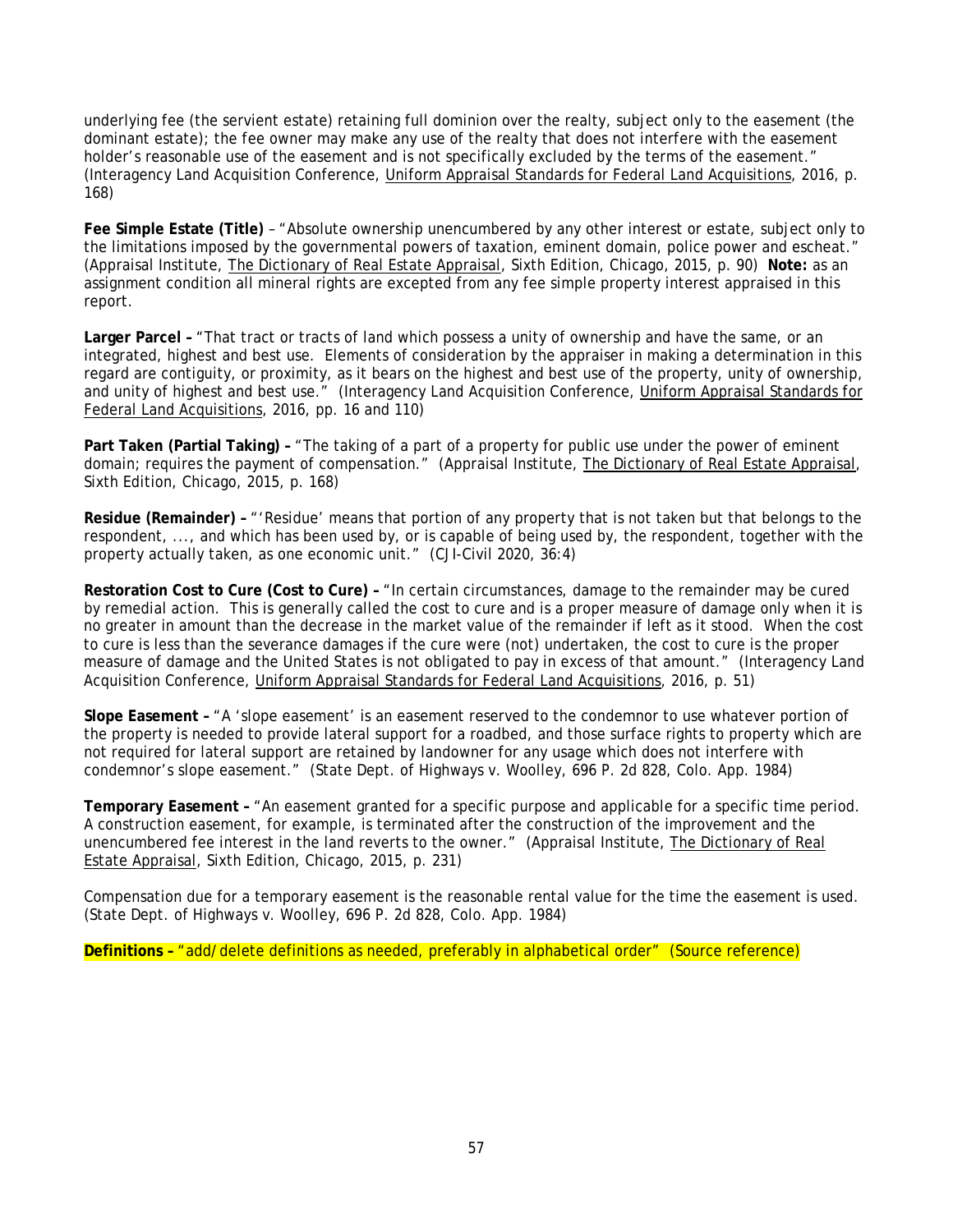## **Colorado 7-Step Partial Take Appraisal Process – Eminent Domain**

<span id="page-63-0"></span>The purpose of this appraisal is to develop a compensation estimate for the reasonable market value of the property actually taken; compensable damages, if any, to the residue after take; and special benefits, if any, to the residue after take. Referred to as the modified state before-and-after rule, steps to develop a compensation estimate for the acquisition of real property are:

1. Larger Parcel Value Before Take

The first step in the appraisal process is to develop the reasonable market value of the subject larger parcel had there been no taking or any effect on value due to the proposed transportation project. It is an assignment condition in Colorado eminent domain appraisal to ignore Project Influence in the Before Valuation of the Larger Parcel (see USPAP 2020-21 FAQs #122 and 235), thus no requirement to describe and analyze any effect on value of anticipated public or private improvements on or off the subject property (USPAP Standard Rule 1-4(f)) in the appraisal of the Larger Parcel Before Take.

"Any decrease or increase in the fair market value of real property prior to the date of valuation caused by the public improvement for which such property is acquired, or by the likelihood that the property would be acquired for such improvement, other than that due to physical deterioration within the reasonable control of the owner, shall be disregarded in determining the compensation for the property." (§24-56-117(1)(c), CRS)

2. Value of Part Taken (including easements acquired)

In the second step, the reasonable market value of the land or property actually taken is developed, again, under the assignment condition to ignore any Project Influence. The value of land taken is based on its value as part of the whole or the larger parcel. Value of improvements taken is based on their contributory value to the larger parcel.  $(49 \text{ CFR} \S 24.103(a)(2)(iv); \S\S 38-1-114(2)$  and 115(b), CRS; and CJI-Civil 2020, 36:3)

3. Residue Value Before Take

The third step is calculating the reasonable market value of the residue before the property actually taken has been acquired. This step sets the initial basis for the ascertainment of damages and/or special benefits to the residue. The reasonable market value of the residue before the take is the mathematical difference of step 1 (larger parcel value before take) minus step 2 (value of part taken).

4. Residue Value After Take (including encumbered easement areas acquired)

The fourth step is to estimate the reasonable market value of the residue after the real property actually taken has been acquired and the proposed project improvements have been constructed. In this step, the appraisal of the reasonable market value of the residue after the taking no longer ignores Project Influence. Instead, the appraiser must value the remainder to include any influence on value of the project improvements as if completed. The Residue Value After Take conclusion – as compared to the Residue Value Before Take conclusion – will encompass whether there is any decrease or increase in value of the residue resulting from the project. However, any indicated benefits resulting from the public project that are shared in common with the community at large (general benefits) are excluded for compensation offset purposes (CJI-Civil 2020, 36:4), but may be shown in the appraisal with explanation how the benefits are general and not specific to the residue property.

The market value of the residue after take is predicated on the "as is" or "uncured" condition of the residue after the acquisition. Any decrease or increase in value of the residue after take is based on market evidence. Damage to the residue must be established before a cost to cure can be considered to mitigate some or all damage. Special benefits may accrue to the residue after take as a result of the project.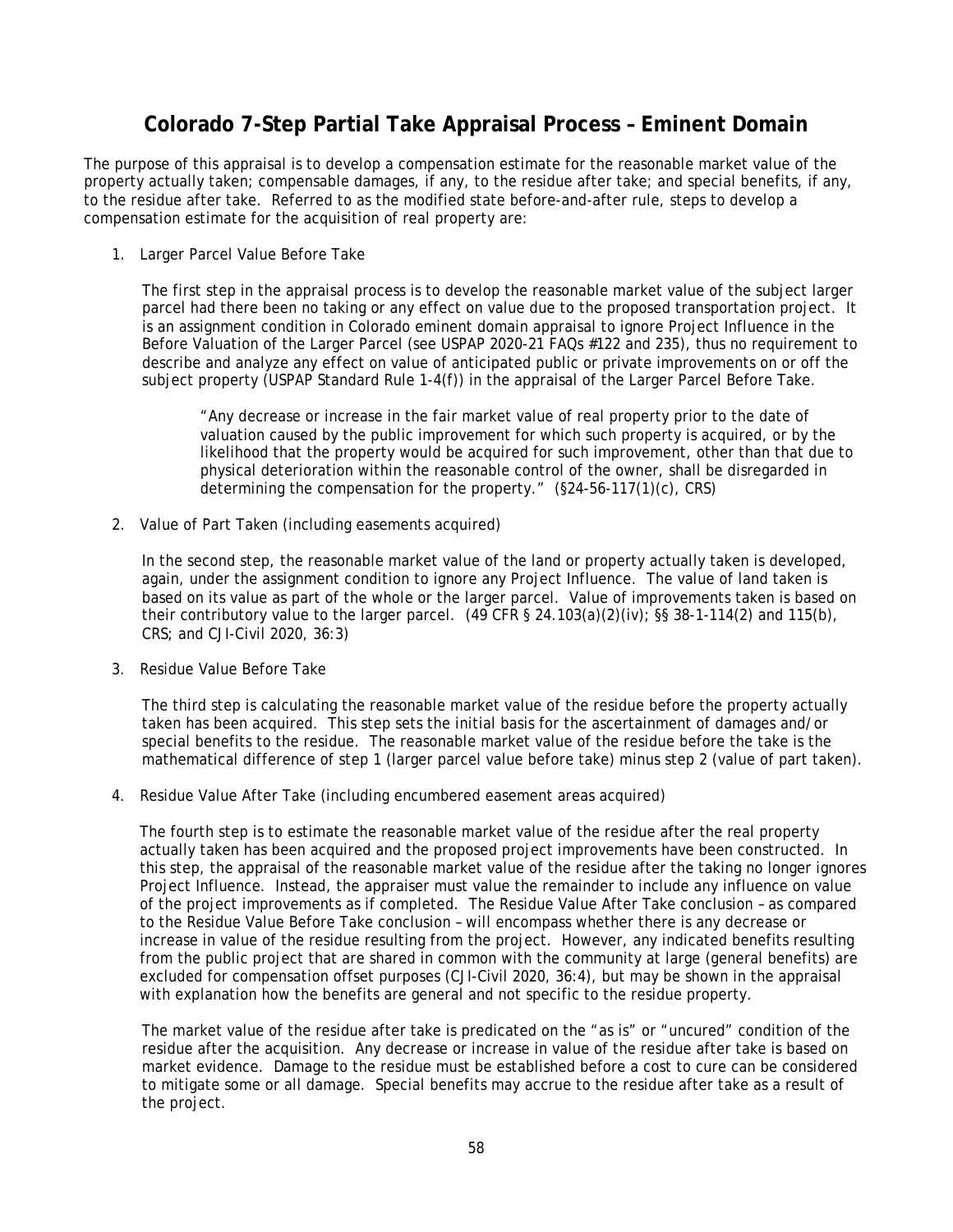5. Analysis of Damages and/or Benefits (**NOTE:** Some of the items or steps in this part 5 are abbreviated or optional by assignment condition in this Standard Partial Take appraisal format)

Fifth step in the process involves analysis of damages and benefits to the residue after the take. Depending upon the extent of damages and cost to cure, performance of another appraisal of the "cured" residue after take may be required (see *Feasibility of Cost to Cure* below). The damages and benefits analyses might include the following elements:

- Indicated Damages and/or Benefits
	- Compensable Damages and/or Offsetting Special Benefits
		- Compensable Damages Incurable
		- Compensable Damages Curable (Net Cost to Cure) including:
			- Cost to Cure
			- Feasibility of Cost to Cure Damages (Possible Re-appraisal of Residue After Cure\*)
			- Net Cost to Cure
- Indicated Offsetting Special Benefits Residue Value As Cured

\*If damage to the residue is substantial and the cost to cure is not minor, an appraisal of the residue as cured might be necessary to analyze the feasibility of the cure. If the cost to cure is minor, an analysis of the feasibility of the cost to cure damages might not be required.

6. Rental Value of Temporary Easements

Sixth step in the process is the estimate of reasonable rental value for the time the temporary easement is used. A temporary (construction) easement is used for a limited time period and is terminated after the construction of the highway improvements. The unencumbered fee interest in the land reverts to the owner when the temporary easement expires.

7. Compensation Estimate Summary

The final step is a compensation summary. The compensation summary includes the following:

- Reasonable Market Value Land and/or Real Property Taken
- Compensable Damages Curable Net Cost to Cure (residue after take/as is)
- Compensable Damages Incurable (residue after take/as is)
- Offsetting Special Benefits (residue after take/"as is" or "as cured")
- Temporary Easements Rental Value
- Total Compensation Estimate

Special benefits to the residue property will offset 100% of compensable damage and/or up to 50% of the value of the part taken, as described in § 38-1-114(2)(d), CRS:

"In determining the amount of compensation to be paid for such a partial taking, the compensation for the property taken and damages to the residue of said property shall be reduced by the amount of any special benefits which result from the improvement or project, but not to exceed fifty percent of the total amount of compensation to be paid for the property actually taken."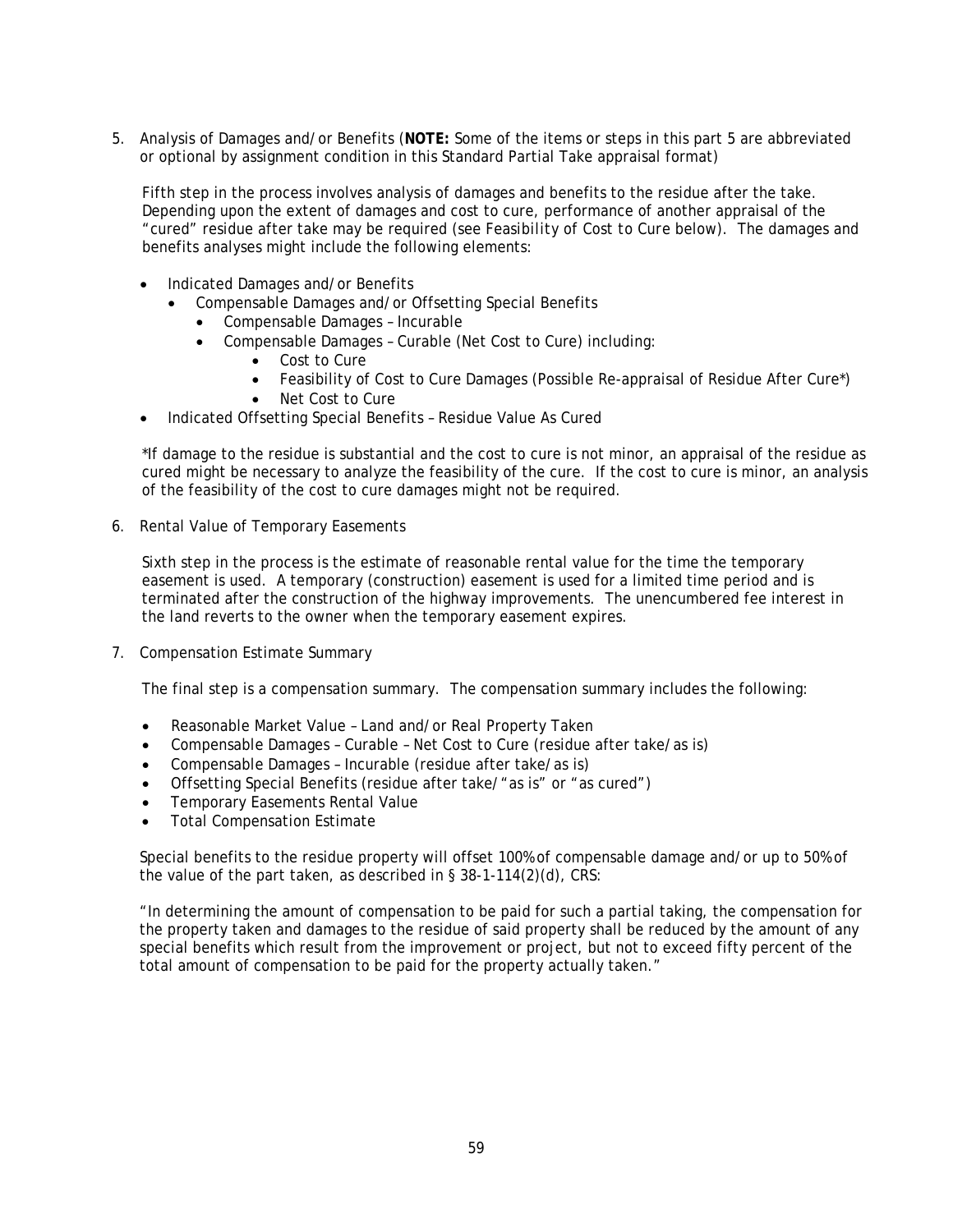CERTIFIED INVENTORY OF REAL AND PERSONAL PROPERTY

INSERT CIRPP FORM HERE IF APPLICABLE. CONTACT CDOT APPRAISAL STAFF OR OTHER AGENCY STAFF FOR FURTHER INFORMATION

OTHERWISE DELETE